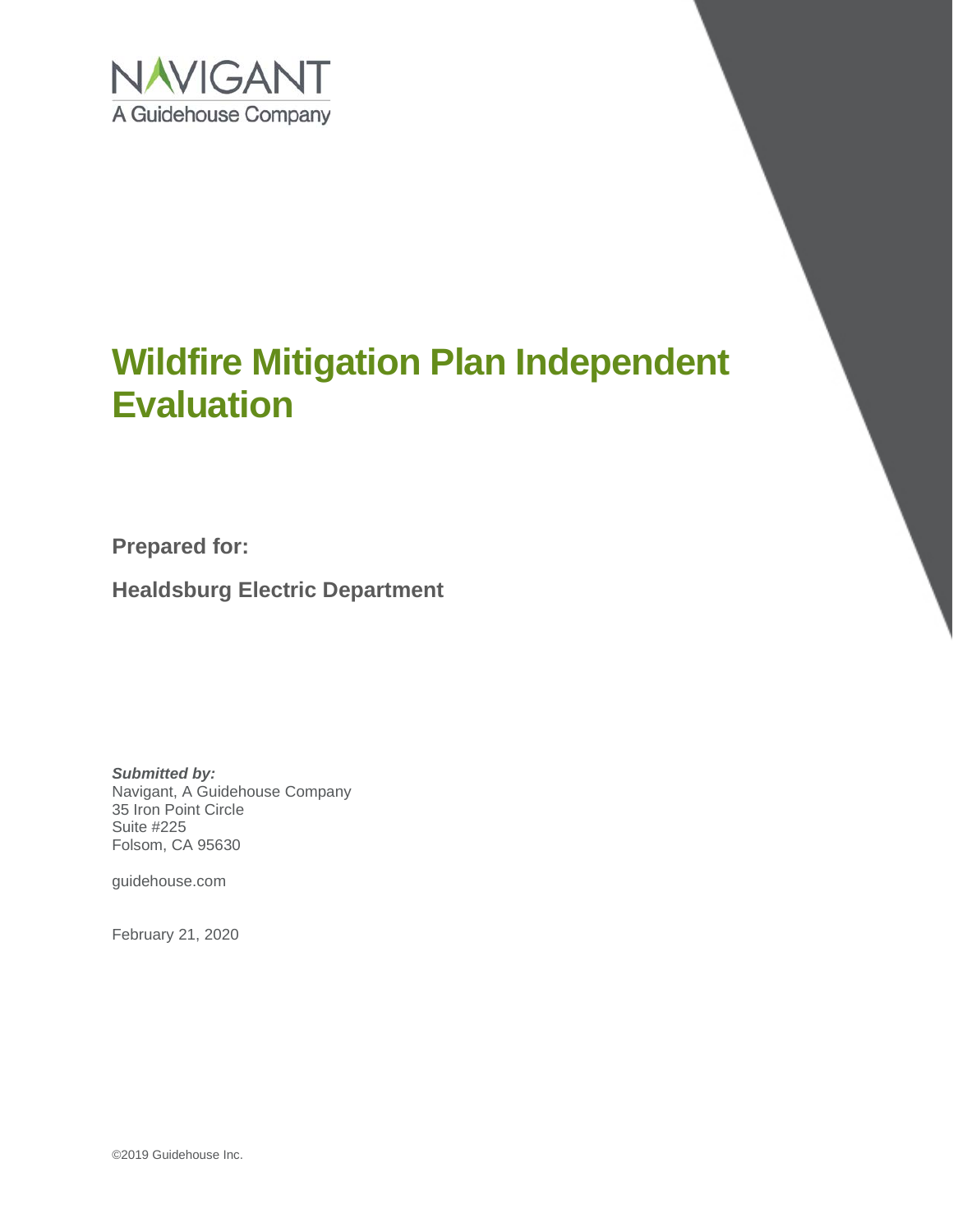

# **TABLE OF CONTENTS**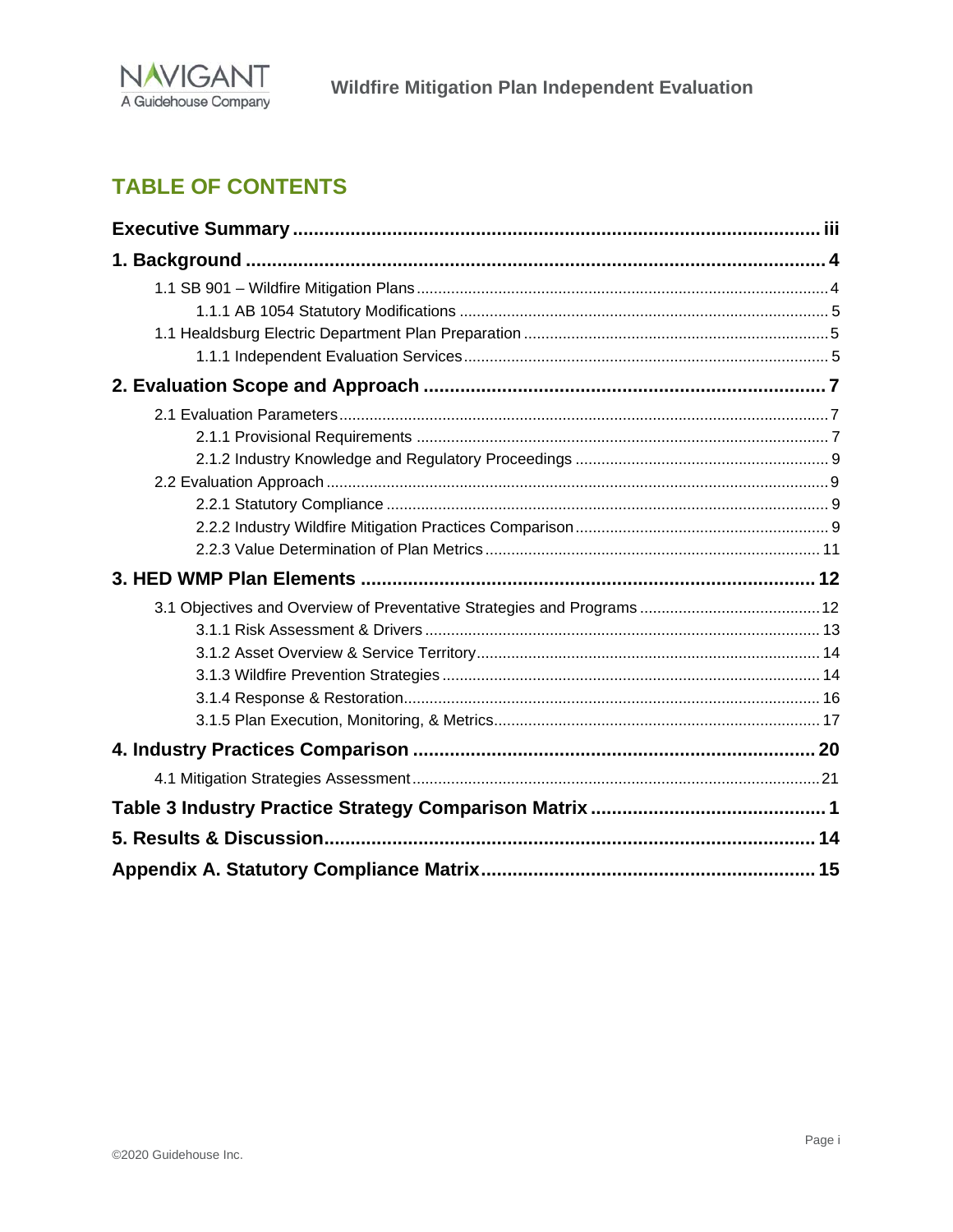

# **DISCLAIMER**

This report was prepared by Navigant Consulting, Inc., n/k/a Guidehouse Inc. ("Navigant"),<sup>[1](#page-2-0)</sup> for the City of Healdsburg, Healdsburg Electric Department. The work presented in this report represents Navigant's professional judgment based on the information available at the time this report was prepared. Navigant is not responsible for the reader's use of, or reliance upon, the report, nor any decisions based on the report. NAVIGANT MAKES NO REPRESENTATIONS OR WARRANTIES, EXPRESSED OR IMPLIED. Readers of the report are advised that they assume all liabilities incurred by them, or third parties, as a result of their reliance on the report, or the data, information, findings and opinions contained in the report.

<span id="page-2-0"></span><sup>1</sup> On October 11, 2019, Guidehouse LLP completed its previously announced acquisition of Navigant Consulting Inc. In the months ahead, we will be working to integrate the Guidehouse and Navigant businesses. In furtherance of that effort, we recently renamed Navigant Consulting Inc. as Guidehouse Inc.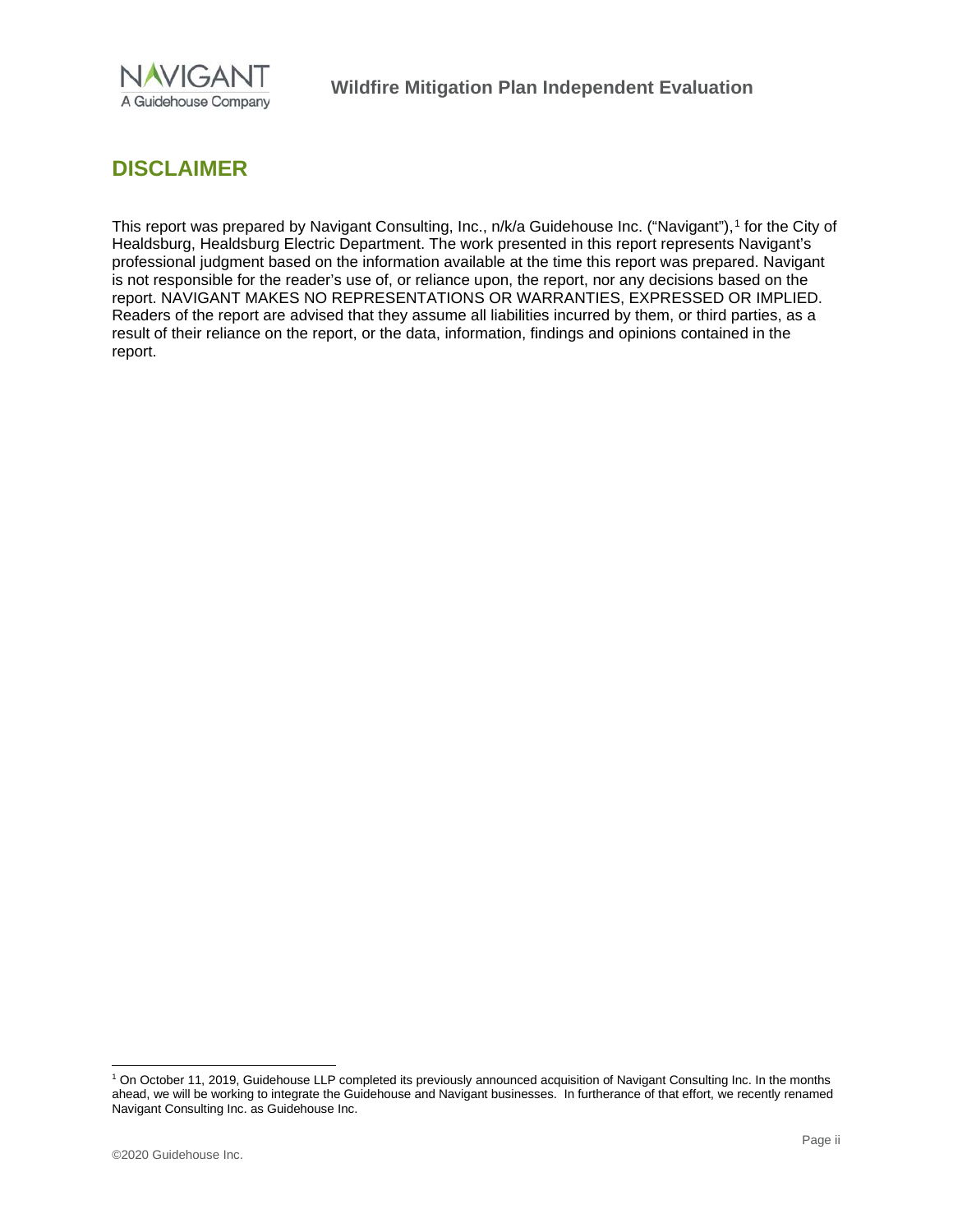

# <span id="page-3-0"></span>**EXECUTIVE SUMMARY**

The City of Healdsburg, Healdsburg Electric Department (HED or "the City") contracted with Navigant Consulting, Inc. n/k/a Guidehouse Inc. (Navigant) to engage in an independent evaluation of its Wildfire Mitigation Plan (Plan or WMP). This independent evaluation report (Report) describes the technical review and evaluation provided by Navigant. Navigant performed this evaluation between December 2019 and February of 2020 and completed the Report on February 21, 2020. Navigant's project team reviewed detailed information related to the Plan and assessed HED's procedures related to the Plan.

The Plan was prepared as a response to Senate Bill (SB) 901, which was signed into law on September 21, 2018. SB 901 resulted in a number of provisions and directives, among which includes the requirement for electric utilities to prepare and adopt Plans within 2019 and revise and update the Plan annually thereafter. These requirements are codified in the California Public Utilities Code (PUC) Section 8387 for publicly owned utilities (POUs).

Navigant evaluated the Plan based on the statutory requirements of PUC Section 8387 as it relates to POUs. This PUC Section was amended on July 12, 2019 as a result of the signing of California's Assembly Bill (AB) 1054 into law. The POUs are now subject to the guidance provided by the California Wildfire Safety Advisory Board<sup>[2](#page-3-1)</sup> and mandatory cyclical reviews. The required elements for a WMP have not been modified by this new legislation. This Report meets HED's requirements under PUC Section 8387(c), which mandate an independent evaluation of HED's Plan. The Report was developed to satisfy the statutory requirement for public review. This Report underlies the required evaluation by the Board of Directors at a public meeting, scheduled for March 16, 2020. The Report includes the following:

- Background of the legislative history requiring WMPs and their independent evaluations
- Approach and methodology evaluating the Plan's comprehensiveness
- HED's Plan elements and their compliance with SB 901 and PUC Section 8387 WMP elements and directives
- An evaluation of the Plan's presented metrics to assess the effectiveness of the overall Plan
- Determinations and results

Based on relevant experience in grid hardening and resiliency, natural disaster response, prior experience in WMP development, and active tracking of wildfire legislative and regulatory proceedings Navigant has concluded that HED's WMP is comprehensive in accordance with PUC section 8387.

<span id="page-3-1"></span><sup>2</sup> Due for implementation in 2020.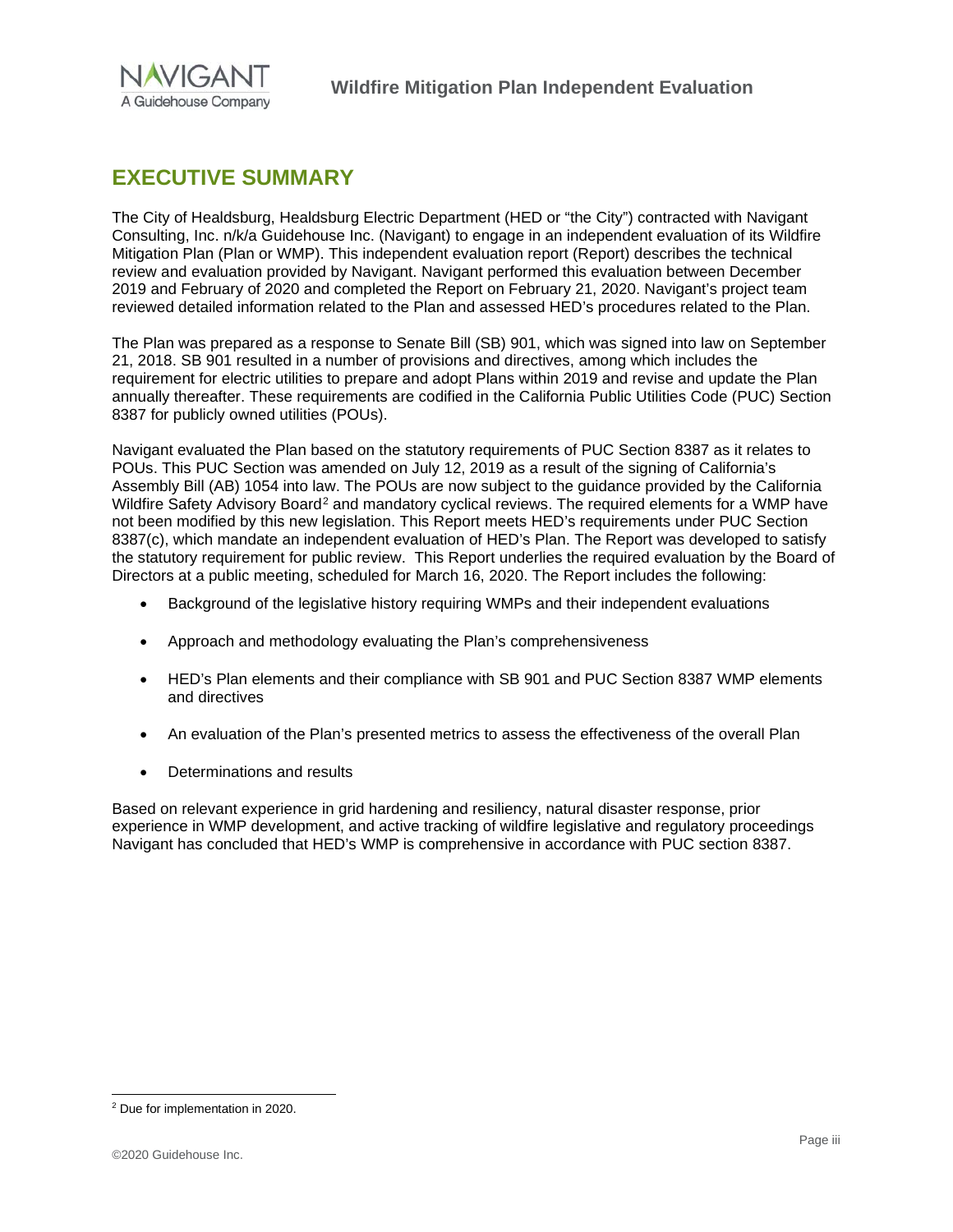

# <span id="page-4-0"></span>**1. BACKGROUND**

In recent years, California has seen an increase in utility equipment-involved, catastrophic wildfires. The unique geographic profile of California and the impacts of climate change, including continued dry conditions, high winds, and elevated heat index risk from global rising temperatures, have led to elongated fire seasons. The state is also experiencing increased levels of vegetation fuel due to the wet winters, hotter summers following a seven-year drought, and past fire suppression efforts. This increasingly abundant dry vegetation is the leading driver of wildfires. The levels of dry vegetation fuel have been aggravated by a destructive bark beetle infestation that continues to impact the health of the state's forested areas, further increasing fire risk. These fuel-rich environments, coupled with intensified climatological conditions with high wind gusts and natural electrical infrastructure risks, produce the conditions conducive to potential wildfire ignition. The three attributes that provide optimal conditions for a fire ignition are illustrated through the graphic in [Figure 1.](#page-4-2)

<span id="page-4-2"></span>



Disastrous wildfire threat is a well-known and shared priority among electric utilities in California. The recent spike in utility-involved wildfire incidents since the 2015 wildfire season and the significant financial and livelihood impacts associated with them have led to more formalized efforts to ensure safe operations of electric utility equipment and greater investment in wildfire mitigation efforts.<sup>[3](#page-4-3)</sup> Specifically, the state has approved legislation that strengthens governmental and regulatory oversight of wildfire prevention implementation activities, utility Wildfire Mitigation Plans (WMPs or Plans), and proper dispersal of state funds to wildfire victims. In an effort to minimize future devastating occurrences through risk-driven wildfire prevention, electric utilities, including cooperatives, were mandated, by Senate Bill (SB) 901 (Senator Bill Dodd, 2018), to prepare and annually adopt a WMP before January 1, 2020. This effort is foundational to the state's prioritized goal of minimizing the potential of devastating fires in future years.

# <span id="page-4-1"></span>**1.1 SB 901 – Wildfire Mitigation Plans**

On September 21, 2018, Governor Jerry Brown signed SB 901 into law. The bill directs electrical utilities to annually prepare WMPs that include several mitigation and response elements in each utility's strategies, protocols, and programs. Each electric utility is to prepare and adopt a comprehensive WMP before January 1, 2020. The requirements for publicly owned utilities (POUs) are presented in Public

<span id="page-4-3"></span><sup>&</sup>lt;sup>3</sup> California Public Utilities Commission, 2019. "Fire Incident Data Reports for Investor-Owned Utilities," [https://www.cpuc.ca.gov/fireincidentsdata/.](https://www.cpuc.ca.gov/fireincidentsdata/)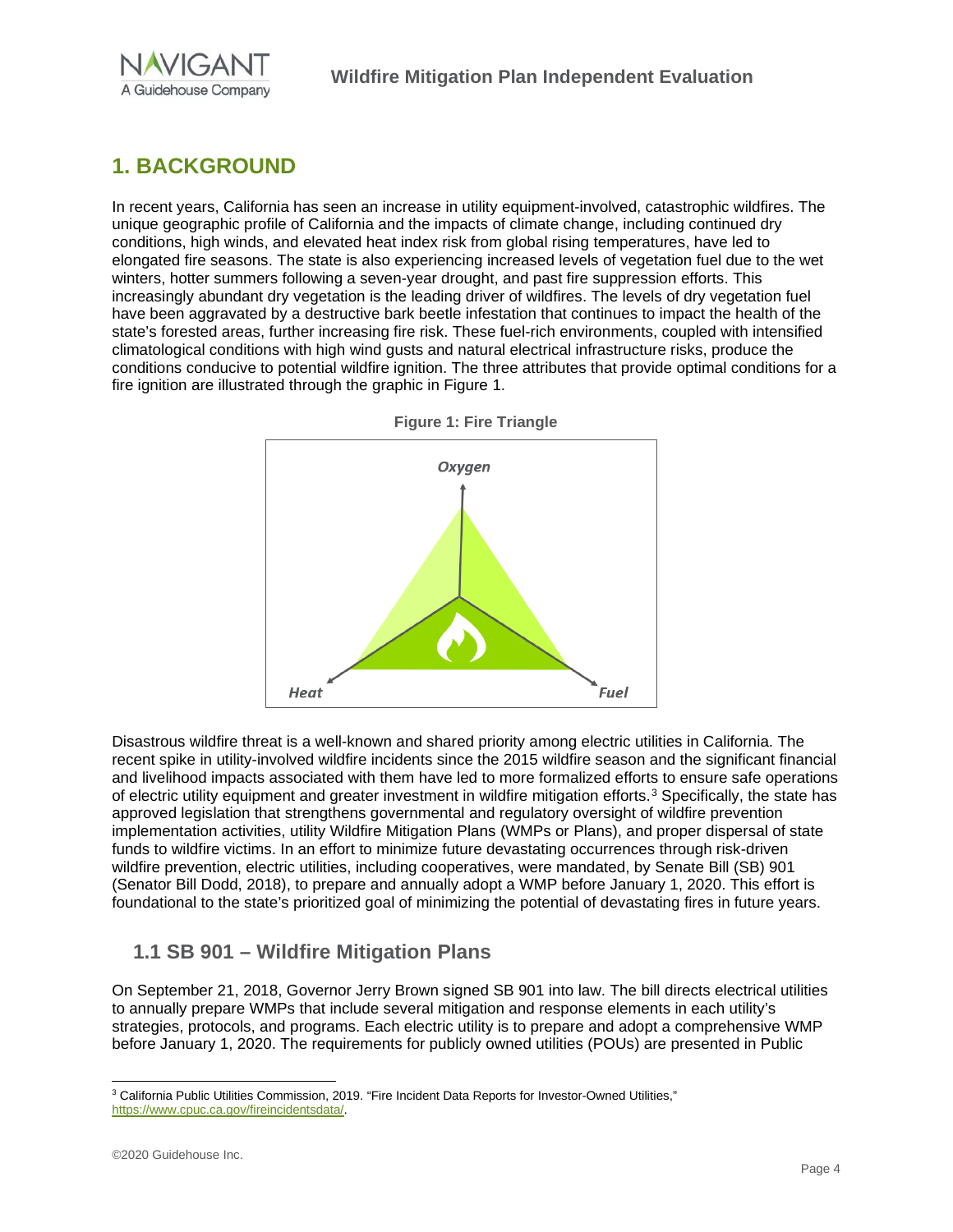

Utilities Code (PUC) Section 8387. Details relating to POU requirements are discussed in Section 2 of this WMP evaluation report (Report).

#### <span id="page-5-0"></span>*1.1.1 AB 1054 Statutory Modifications*

On July 12, 2019, Governor Gavin Newsom signed Assembly Bill (AB) 1054 into law. This bill was developed with the consideration of the Governor's Strike Force effort to develop prioritized strategies to help the state achieve its decarbonization goals. AB 1054 aims to mitigate the intensity of wildfire impacts through several initiatives separate from those actions required of electric utilities. SB 901 directed the Office of Planning and Research to establish a Commission on Catastrophic Wildfire Cost Recovery (SB 901 Commission) with the goal of addressing utility wildfire liability, cost responsibility and victim support, and issues with insurance availability and affordability. On June 18, 2019, the SB 901 Commission presented to the state Legislature, findings and recommendations on the issues discussed at public workshops over the course of several months. This, in part with Governor Newsom's Wildfire Reform Package, resulted in legislation that culminated in the provisions listed in AB 1054.

AB 1054 includes directives to establish the Wildfire Safety Division at the California Public Utilities Commission (CPUC) and the state's Wildfire Safety Advisory Board. POUs will their WMPs by July 1 of each year starting in 2020 for review by and recommendations from the Wildfire Safety Advisory Board. No less than every three years, POUs are required to comprehensively update their WMPs. This change is included in this evaluation as a reference for future requirements.

## <span id="page-5-1"></span>**1.1 Healdsburg Electric Department Plan Preparation**

Healdsburg Electric Department (HED) is a department within the City of Healdsburg. Its service territory, roughly one-third, is within a defined higher wildfire threat area. Within this area, the HED owns and operates approximately 14.5 mile of underground primary conductor and 7.5 miles of overhead primary conductor. These areas include the City's wildland urban interface (WUI) and are generally described as the areas around Fitch Mountain, the Healdsburg Ridge, and the northern most portions of the City's service territory. These areas were identified by staff and confirmed by the City Council and the CPUC.

HED prepared its first WMP pursuant to SB 901 directives in October 2019 and presented it to the Healdsburg City Council on December 16, 2019. The Plan aims to address each of the required elements presented by PUC Section 8387 and ultimately reduce the risk of contributing to utility-involved wildfire events through Plan execution and metric tracking. HED posted its initial Plan to its website for public review. HED intends to treat its WMP as a living document that will be amended from time to time. The next version of the Plan is proposed to be approved March 16, 2020; this review is based upon that version of the Plan.

#### <span id="page-5-2"></span>*1.1.1 Independent Evaluation Services*

PUC Section 8387(c) directs POUs to procure services for an independent evaluation (IE) of the comprehensiveness of the WMP. In 2020, upon commencement of the California Wildfire Safety Advisory Board, guidelines and further details related to the scope and timelines of future IEs will be discussed and reviewed. In its present<sup>[4](#page-5-3)</sup> form, the provisions of PUC Section 8387 state that the independent evaluator shall be experienced in "assessing the safe operation of electrical infrastructure" and will perform an assessment to determine the comprehensiveness of the Plan.[5](#page-5-4)

HED sought out IE services to assess the comprehensiveness of its WMP pursuant to PUC Section 8387(c) prior to presenting the final WMP to City Council and contracted Navigant Consulting, Inc., n/k/a

<span id="page-5-3"></span><sup>4</sup> The CPUC has just begun its investigation to develop a list of recognized independent evaluators by March of 2021.

<span id="page-5-4"></span><sup>&</sup>lt;sup>5</sup> It is recognized that this requirement does not vet include a clear definition of comprehensiveness.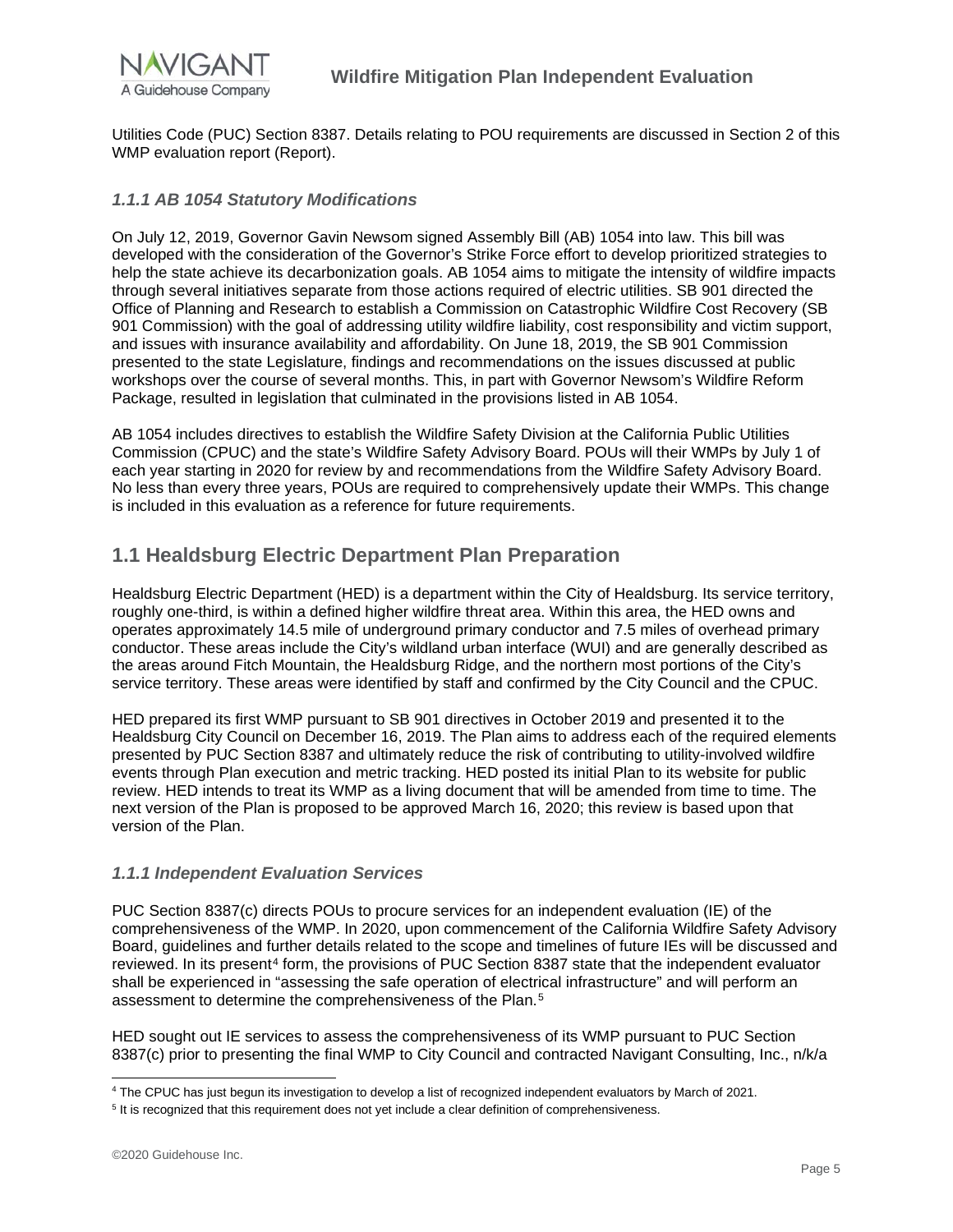

Guidehouse Inc. (Navigant) in October of 2019 to undertake an assessment of its Plan based on Navigant's prior experience with assessing the safe operation of electrical infrastructure, including gridhardening and WMPs, with an emphasis on electrical equipment, public, and personnel safety.

Emergent practices will materialize as evolving legislative action and technology advances continue to shape wildfire mitigation and safety efforts. Understanding this, Navigant performed a comparison of the wildfire mitigation investments undertaken by other utilities throughout California as well as relied on the team's experience in working directly with utilities to develop their WMPs and data collection practices along with prior experience related to gird hardening and electric safety assessments. This Report presents the results of Navigant's WMP IE. The following section describes the methodology in executing this evaluation.

#### *Navigant Identification of Qualifications*

Navigant provides IE services throughout the United States. Navigant's grid-related IE projects include storm hardening, wildfire mitigation, resiliency assessments, advanced technology suitability, among others. Our approach includes an evaluation of data considered, suitability of tracking metrics – both frequency and trends analysis - and an evaluation of key performance indicators. Navigant assesses the efficacy of tools for creating sufficient awareness and for effectiveness of understanding overall WMP's intended and actual impacts. Navigant also leverages experience developing "Metrics and Benefits Reporting Plans" to gauge cost-effectiveness of activities and alignment of plans to intentions. Navigant understands HED's publicly owned business practices relative to IOUs, through our experience developing WMPs IOUs and POUs and our continued tracking of related CPUC dockets intended to refine strategies that carry an effective Plan.

Navigant continues to track proceedings, pending legislation, and other developments surrounding utility wildfire risk. Our team remains active with WMP engagements across jurisdictions and risk profiles. As part of maintaining high acumen of prudent mitigation strategies, Navigant participates in forums focused on innovative wildfire mitigation strategies—further expanding our industry knowledge. Navigant provides thought leadership and advisory services related to WMP and other resiliency innovative technologies to the California Energy Commission and has supported their system hardening and fire prevention efforts since 2008. Additionally, Navigant's reach into grid resiliency and disaster-related hardening extends across the United States including island grids, such as Puerto Rico, recovering from recent, weatherrelated catastrophes.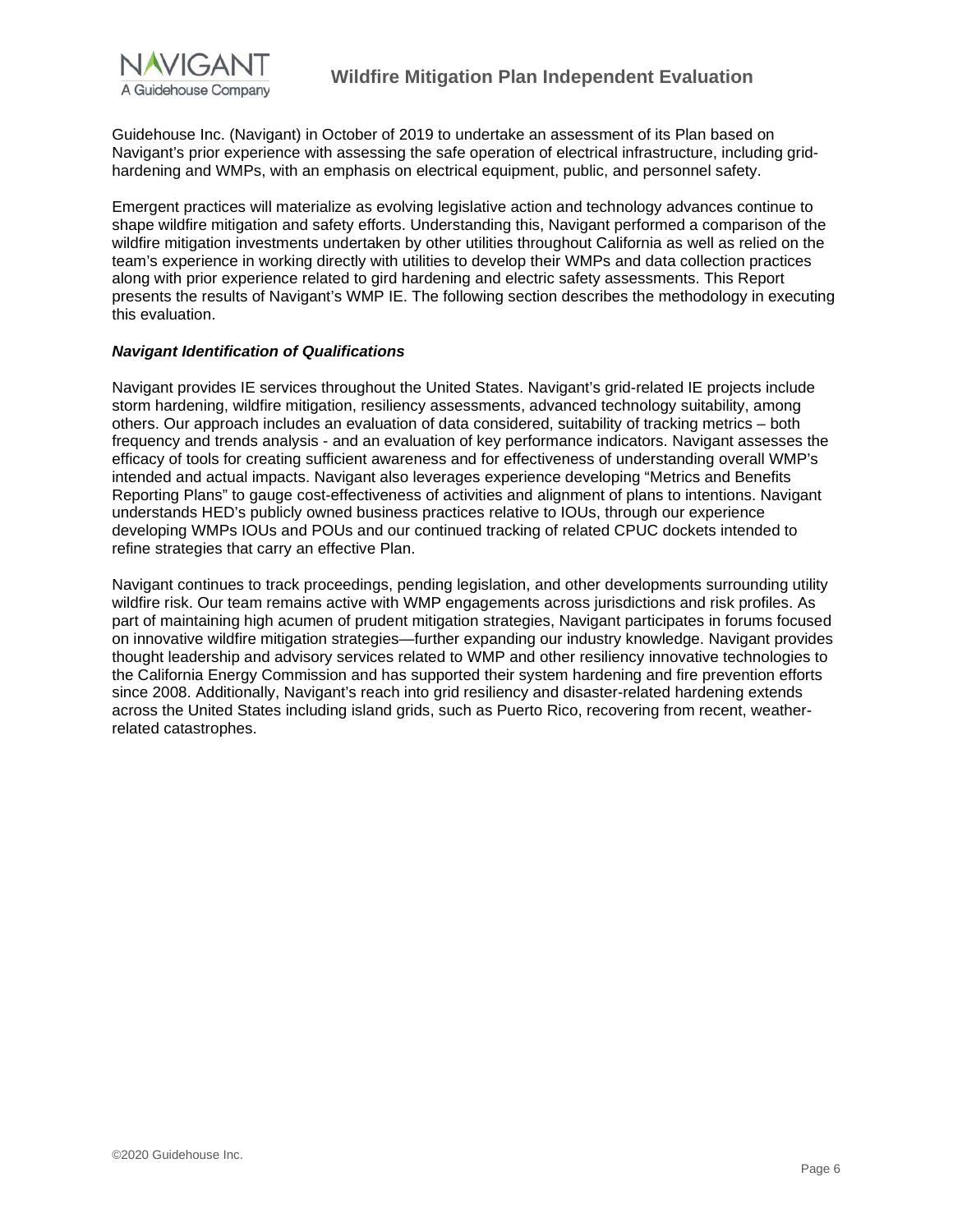# <span id="page-7-0"></span>**2. EVALUATION SCOPE AND APPROACH**

At the time of this IE, the guidelines and requirements were not available to POUs regarding the structure or determination of comprehensiveness pursuant to PUC Section 8387(c). In lieu of this formalized directive, Navigant completed this evaluation based on industry standard practices, our experience developing and reviewing WMPs and other grid hardening activities, our active tracking of wildfire legislative and regulatory proceedings and, most importantly, a comparison of the specific criteria in PUC Section 8387(b)(2) to the specific wildfire-related plans outlined in HED's WMP.

## <span id="page-7-1"></span>**2.1 Evaluation Parameters**

Figure 2 represents the attributes comprising the methodology and approach of the evaluation.





#### <span id="page-7-2"></span>*2.1.1 Provisional Requirements*

As mentioned above, the requirement for electric utilities and corporations to develop WMPs emerged from the directives of SB 901 and associated statutory modifications. With respect to POUs, the nested subsections under PUC Section 8387(b)(2) outline the required elements to be included in the Plan. See Table 1 for the complete statutory compliance list.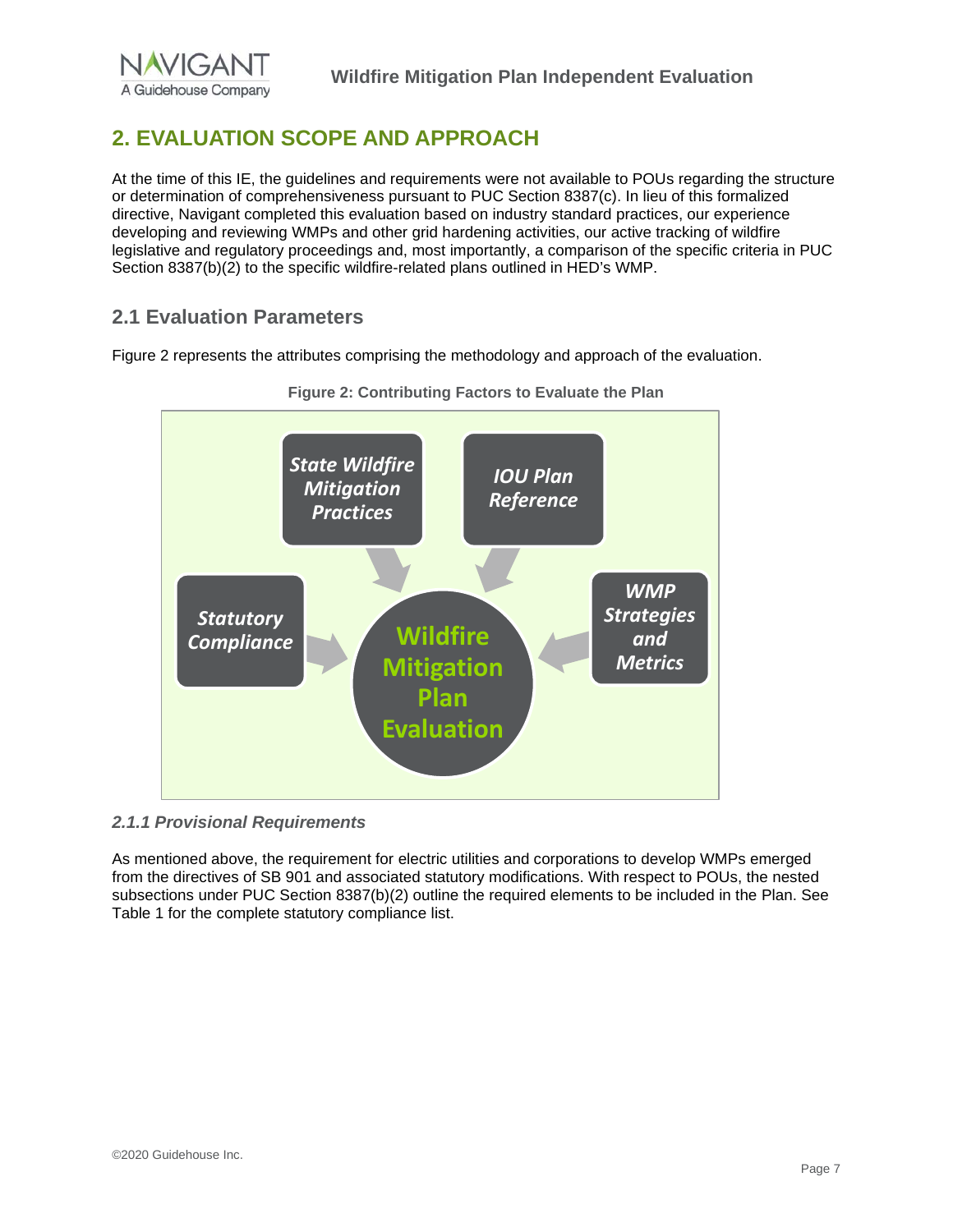

#### **Table 1: POU Requirements for the WMP**

#### **PUC Section 8387**  *(as amended on July 12, 2019)*

**(a)** Each local publicly owned electric utility and electrical cooperative shall construct, maintain, and operate its electrical lines and equipment in a manner that will minimize the risk of wildfire posed by those electrical lines and equipment.

**(b) (1)** The local publicly owned electric utility or electrical cooperative shall, before January 1, 2020, prepare a wildfire mitigation plan. After January 1, 2020, a local publicly owned electric utility or electrical cooperative shall prepare a wildfire mitigation plan annually and shall submit the plan to the California Wildfire Safety Advisory Board on or before July 1 of that calendar year. Each local publicly owned electric utility and electrical cooperative shall update its plan annually and submit the update to the California Wildfire Safety Advisory Board by July 1 of each year. At least once every three years, the submission shall be a comprehensive revision of the plan.

**(2)** The wildfire mitigation plan shall consider as necessary, at minimum, all of the following:

**(A)** An accounting of the responsibilities of persons responsible for executing the plan.

**(B)** The objectives of the wildfire mitigation plan.

**(C)** A description of the preventive strategies and programs to be adopted by the local publicly owned electric utility or electrical cooperative to minimize the risk of its electrical lines and equipment causing catastrophic wildfires, including consideration of dynamic climate change risks.

**(D)** A description of the metrics the local publicly owned electric utility or electrical cooperative plans to use to evaluate the wildfire mitigation plan's performance and the assumptions that underlie the use of those metrics.

**(E)** A discussion of how the application of previously identified metrics to previous wildfire mitigation plan performances has informed the wildfire mitigation plan.

**(F)** Protocols for disabling reclosers and deenergizing portions of the electrical distribution system that consider the associated impacts on public safety, as well as protocols related to mitigating the public safety impacts of those protocols, including impacts on critical first responders and on health and communication infrastructure.

**(G)** Appropriate and feasible procedures for notifying a customer who may be impacted by the deenergizing of electrical lines. The procedures shall consider the need to notify, as a priority, critical first responders, health care facilities, and operators of telecommunications infrastructure.

**(H)** Plans for vegetation management.

**(I)** Plans for inspections of the local publicly owned electric utility's or electrical cooperative's electrical infrastructure.

**(J)** A list that identifies, describes, and prioritizes all wildfire risks, and drivers for those risks, throughout the local publicly owned electric utility's or electrical cooperative's service territory. The list shall include, but not be limited to, both of the following:

**(i)** Risks and risk drivers associated with design, construction, operation, and maintenance of the local publicly owned electric utility's or electrical cooperative's equipment and facilities.

**(ii)** Particular risks and risk drivers associated with topographic and climatological risk factors throughout the different parts of the local publicly owned electric utility's or electrical cooperative's service territory.

**(K)** Identification of any geographic area in the local publicly owned electric utility's or electrical cooperative's service territory that is a higher wildfire threat than is identified in a commission fire threat map, and identification of where the commission should expand a high fire-threat district based on new information or changes to the environment.

**(L)** A methodology for identifying and presenting enterprise wide safety risk and wildfire-related risk.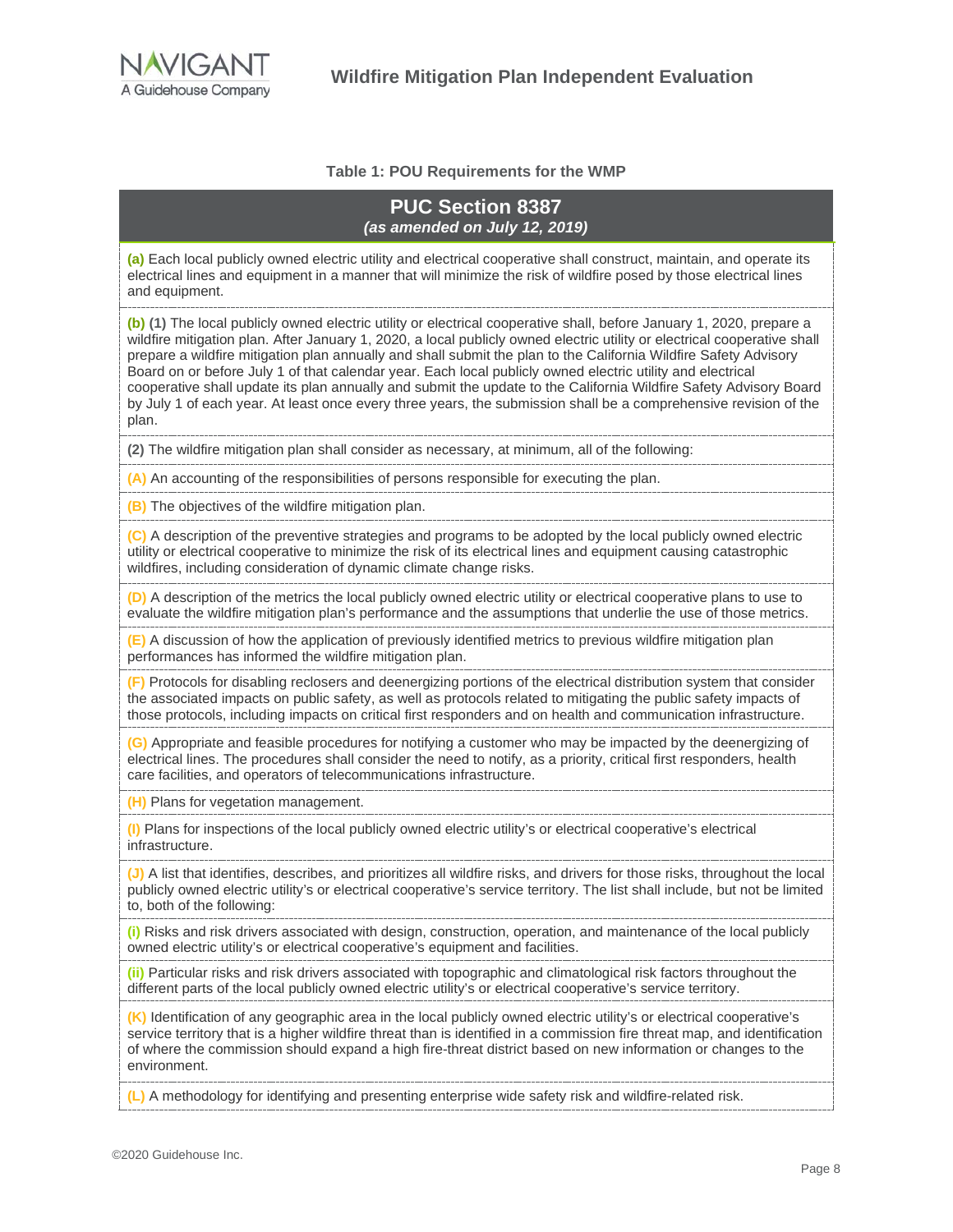

**(M)** A statement of how the local publicly owned electric utility or electrical cooperative will restore service after a wildfire.

**(N)** A description of the processes and procedures the local publicly owned electric utility or electrical cooperative shall use to do all of the following:

**(i)** Monitor and audit the implementation of the wildfire mitigation plan.

**(ii)** Identify any deficiencies in the wildfire mitigation plan or its implementation and correct those deficiencies.

**(iii)** Monitor and audit the effectiveness of electrical line and equipment inspections, including inspections performed by contractors, that are carried out under the plan, other applicable statutes, or commission rules.

**(3)** The local publicly owned electric utility or electrical cooperative shall, on or before January 1, 2020, and not less than annually thereafter, present its wildfire mitigation plan in an appropriately noticed public meeting. The local publicly owned electric utility or electrical cooperative shall accept comments on its wildfire mitigation plan from the public, other local and state agencies, and interested parties, and shall verify that the wildfire mitigation plan complies with all applicable rules, regulations, and standards, as appropriate.

**(c)** The local publicly owned electric utility or electrical cooperative shall contract with a qualified independent evaluator with experience in assessing the safe operation of electrical infrastructure to review and assess the comprehensiveness of its wildfire mitigation plan. The independent evaluator shall issue a report that shall be made available on the internet website of the local publicly owned electric utility or electrical cooperative and shall present the report at a public meeting of the local publicly owned electric utility's or electrical cooperative's governing board.

### <span id="page-9-0"></span>*2.1.2 Industry Knowledge and Regulatory Proceedings*

The state's priority towards abating future catastrophic wildfire events is demonstrated through aggressive measures, directing utilities to enhance their protocols for fire prevention, public communications, and response. That collection of information is presented in a comprehensive WMP. Navigant has tracked docketed proceedings and maintains a presence in state activities and workshops surrounding wildfire prevention. Understanding that HED is not subject to CPUC regulations, the insight gained from this related experience is leveraged in assessing HED's Plan relative to its risk profile and industry position.

## <span id="page-9-1"></span>**2.2 Evaluation Approach**

To perform an assessment of the comprehensiveness of the Plan, Navigant used the following described approach.

#### <span id="page-9-2"></span>*2.2.1 Statutory Compliance*

Navigant sought to determine compliance with the provisional requirements laid out in SB901 as codified in PUC Section 8387. The Plan's alignment with the statutory requirement is presented in Appendix A. HED's mitigation measures are not required to exceed the statutory requirements.

### <span id="page-9-3"></span>*2.2.2 Industry Wildfire Mitigation Practices Comparison*

Accepted practices for wildfire mitigation have been discussed and presented at numerous events, such as the Wildfire Technology Innovation Summit, held on March 20-21, 2019. Additionally, Plans approved by the CPUC have garnered significant insight from the industry at large. Navigant's understanding of an effective Plan draws on comparisons from existing WMPs and industry practices and is summarized according to business practice categories described in [Figure 3.](#page-10-0)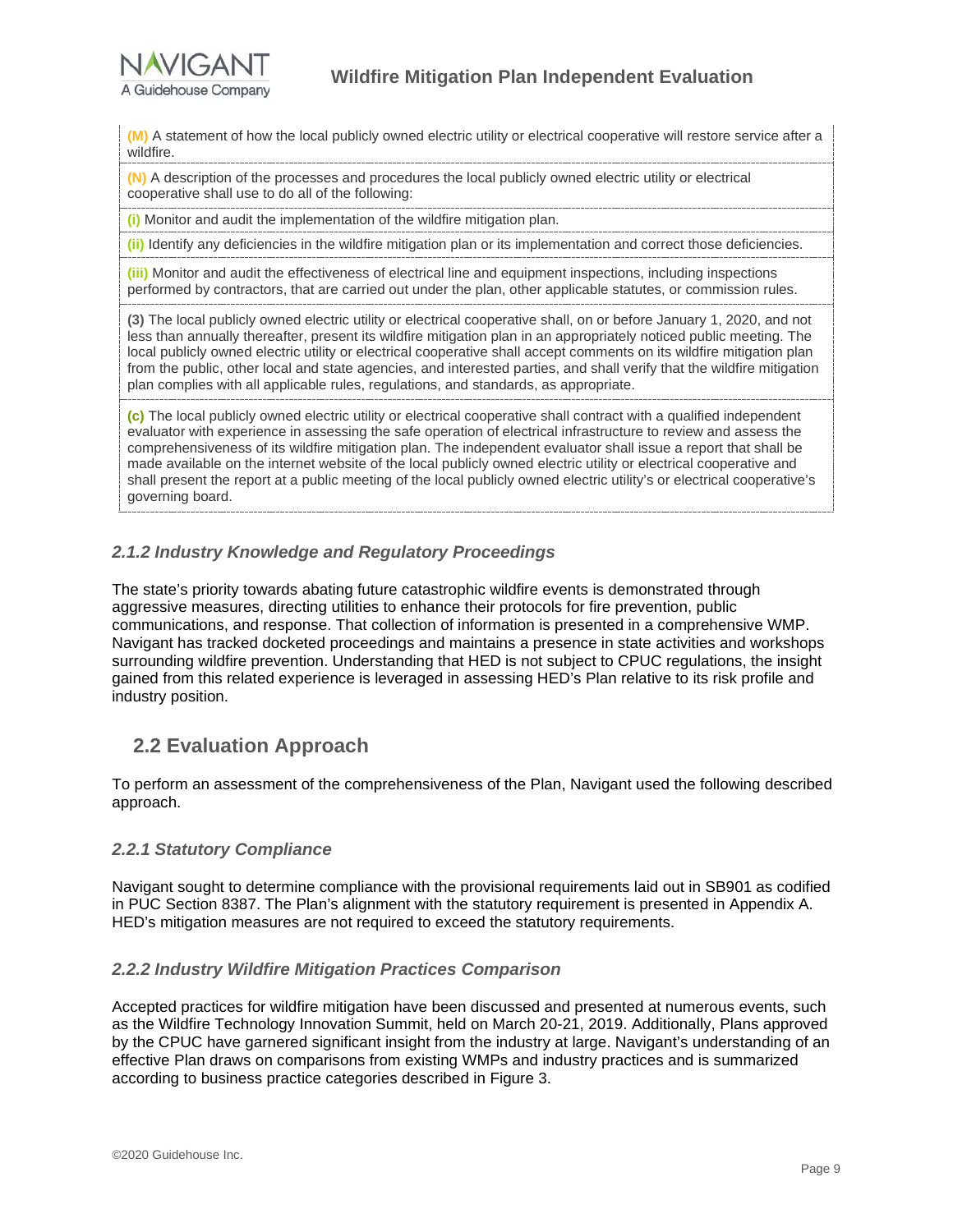

### **Wildfire Mitigation Plan Independent Evaluation**

<span id="page-10-0"></span>

Expertise in these critical elements facilitated Navigant's review of the comprehensiveness of HED's WMP. While not all of these strategies are present in or applicable to HED's Plan, due to HED's size, location, and operational characteristics, Navigant's understanding of collected utility strategies demonstrated throughout the state are summarized below:

- *Inspection and maintenance of distribution transmission and substation assets* including conducting system patrols and ground inspections, using technological inspection tools, managing predictive and electrical preventative maintenance, and conducting vegetation inspections and management, vulnerability detection such as Light Detection and Ranging (LiDAR) inspection; and geospatial and topography identification, geographic information system (GIS) mapping data. A key component is identifying collected data elements through each program and understand how that data is used and shared to improve utility practices.
- *Vegetation management* that includes routine preventative vegetation maintenance; corrective vegetation management and off-cycle tree work; emergency vegetation clearance, prioritized for portions of the service territory that lie in high hazard zones, quality control processes; and resource protection plan, including animal and avian mitigation programs.
- *System hardening* that includes pole replacement, non-expulsion equipment, advanced fuses, tree attachment removal, less flammable transformer oil, covered wire and wire wrap, and undergrounding where cost beneficial.
- *Operational practices* including communications and mustering plans under varying degrees of wildfire risk. Plans to deactivate automatic reclosers, de-energization of "at risk" area powerlines based on type of facility (overhead bare conductions, high voltage, etc.), tree and vegetation density, available dry fuel, and other factors that make certain locations vulnerable to wildfire risk.
- *Situational awareness* including obtaining information from devices and sensors on actual system, weather and other wildfire conductivity conditions, two-way communication with agencies and key personnel. Programs such as online feeds and websites such as the National Fire Danger Rating System. Situational awareness should help achieve a shared understanding of actual conditions and serve to improve collaborative planning and decision making.
- *De-Energization actions* triggered and prioritized by forecasted extreme fire weather conditions; imminent extreme fire weather conditions; validated extreme fire weather conditions; and plans for re-energization when weather subsides to safe levels. Manual or automatic capabilities exist for implementation.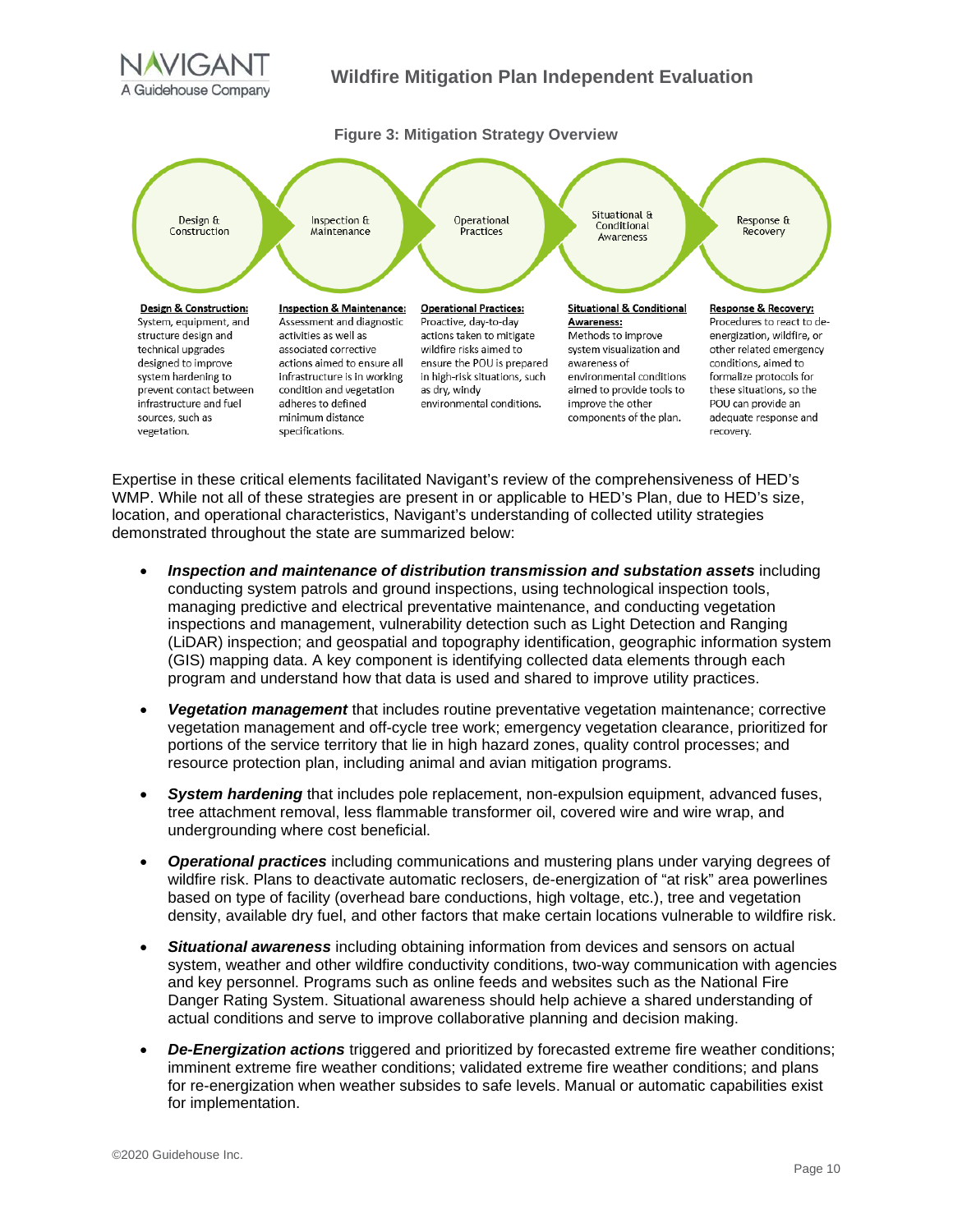

- *Advanced Technologies* including Distribution Fault Anticipation technology, tree growth regulators, pulse control fault interrupters, oblique and hyper-spectral imagery; advanced transformer fluids; advanced LiDAR, and advanced SCADA, to reduce electrical ignition while also helping to mitigate power outages and equipment damage.
- *Emergency Preparedness, Outreach and Response communications* before, during, and after emergencies including but not limited to engaging with key stakeholders that include critical facilities and served customers; local governments, critical agencies such as California Department of Forestry and Fire Protection (CAL FIRE), local law enforcement agencies and other first responders, hospitals, local emergency planning committees, other utility providers, California Independent System Operator, and the utility's respective Board. Coordination agreements such as Mutual Assistance should be leveraged. Community outreach plan should inform and engage first responders, local leaders, land managers, business owners and others.
- *Customer support programs* including financial assistance and support for low-income customers; billing adjustments; deposit waivers; extended payment plans; suspension of disconnection and non-payment fees; repair processing and timing; access to utility representatives; and access to outage reporting and emergency communications. Consideration of languages in addition to English. Identification of priority customers, such as first responders and local agencies, health care providers, water and telecommunication facilities, groups that assist children, elderly, mobility impaired, and other vulnerable populations.

### <span id="page-11-0"></span>*2.2.3 Value Determination of Plan Metrics*

Metrics for tracking the Plan's progress intend to allow the utility to refresh information as trends become clearer. Based upon the discussion included in the CPUC's Phase 2 of the SB 901 proceeding docket, interests in metric development and underlying data collection are beginning to take shape. While these determinations do not directly influence the public power sector, insight has been leveraged to employ effective metrics.<sup>[6](#page-11-1)</sup>

<span id="page-11-1"></span><sup>6</sup> CPUC Order Instituting Rulemaking to Implement Electric Utility Wildfire Mitigation Plans Pursuant to SB 901 (2018) (Rulemaking 18-10-007[\) https://apps.cpuc.ca.gov/apex/f?p=401:56:0::NO:RP,57,RIR:P5\\_PROCEEDING\\_SELECT:R1810007.](https://apps.cpuc.ca.gov/apex/f?p=401:56:0::NO:RP,57,RIR:P5_PROCEEDING_SELECT:R1810007)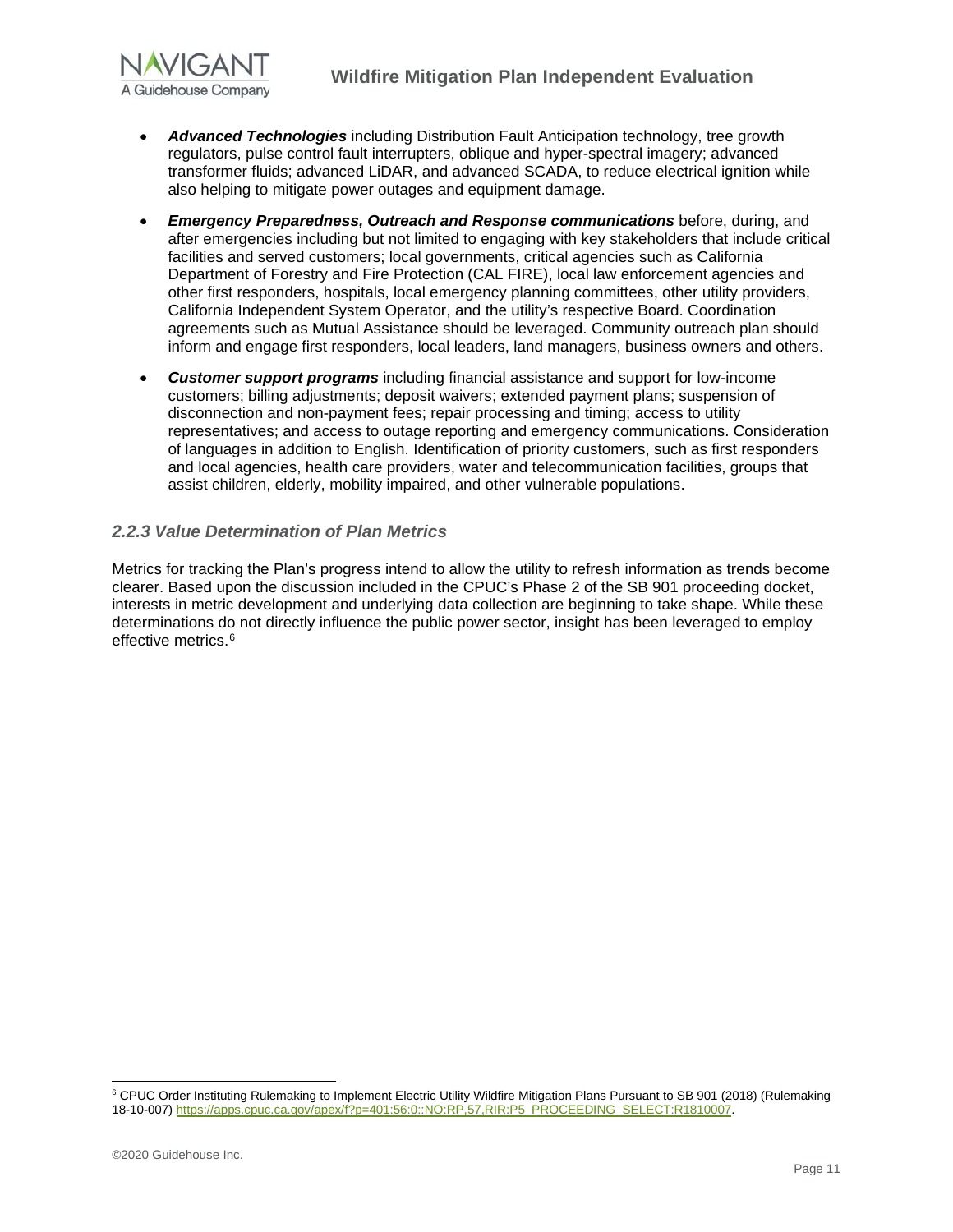# <span id="page-12-0"></span>**3. HED WMP PLAN ELEMENTS**

Navigant reviewed the Plan elements and determined whether the activities supported the intention to deploy an effective WMP. This determination incorporated individual elements as well as underlying data sources that further described data collection methodologies and implementation procedures to ensure measures are carried out and also tracked. This understanding also informs internal reviews and subsequent updates for future Plan iterations.

Navigant found that HED's WMP meets the statutory requirements of comprehensiveness PUC Section 8387. In this section, we review the WMP's elements and their purpose relative to the development and successful execution of the WMP. A table comparing each subsection of PUC Section 8387 to the significant sections of the WMP can be found in Appendix A.

## <span id="page-12-1"></span>**3.1 Objectives and Overview of Preventative Strategies and Programs**

# **PUC Section 8387**

**(B)** The objectives of the wildfire mitigation plan.

**(C)** A description of the preventive strategies and programs to be adopted by the local publicly owned electric utility or electrical cooperative to minimize the risk of its electrical lines and equipment causing catastrophic wildfires, including consideration of dynamic climate change risks.

HED clearly states the WMP objectives on page five<sup>[7](#page-12-2)</sup> of the WMP. HED's primary objective is to eliminate wildfires caused by electric utility equipment. A secondary objective is to identify cost-effective measures that produce the same or improved wildfire mitigation results.

HED describes its preventative strategies and programs beginning on page six of the WMP. HED includes descriptions of the following actions and programs to reduce fire starts and improve response:

- System Inspections
- Vegetation Management
- Public Education and Notification
- Situational Awareness
- Routine Inspections
- Increased Wood Pole Strength Requirements
- Increased Overhead Line Conductor Spacing
- Planned Replacement of Expulsion Fuses
- Elimination of Split Bolt Connectors
- Removal of Lightning Arrestors
- Operational Procedures
- Capital Improvements/System Hardening
- Staffing & Staff Training
- Wildfire Preparedness, Response, and Recovery

The above approaches include some excellent practices and represent the amount of thought HED has put into the WMP. Many of these are also recently introduced, new, or to be introduced in the future which

<span id="page-12-2"></span><sup>&</sup>lt;sup>7</sup> HED's WMP utilizes the headings from PUC 8387 for the headings of the appropriate sections of the WMP this allows for easy cross-referencing between the WMP and PUC 8387. To avoid duplication, Navigant chose not to restate the title of each section of the Plan.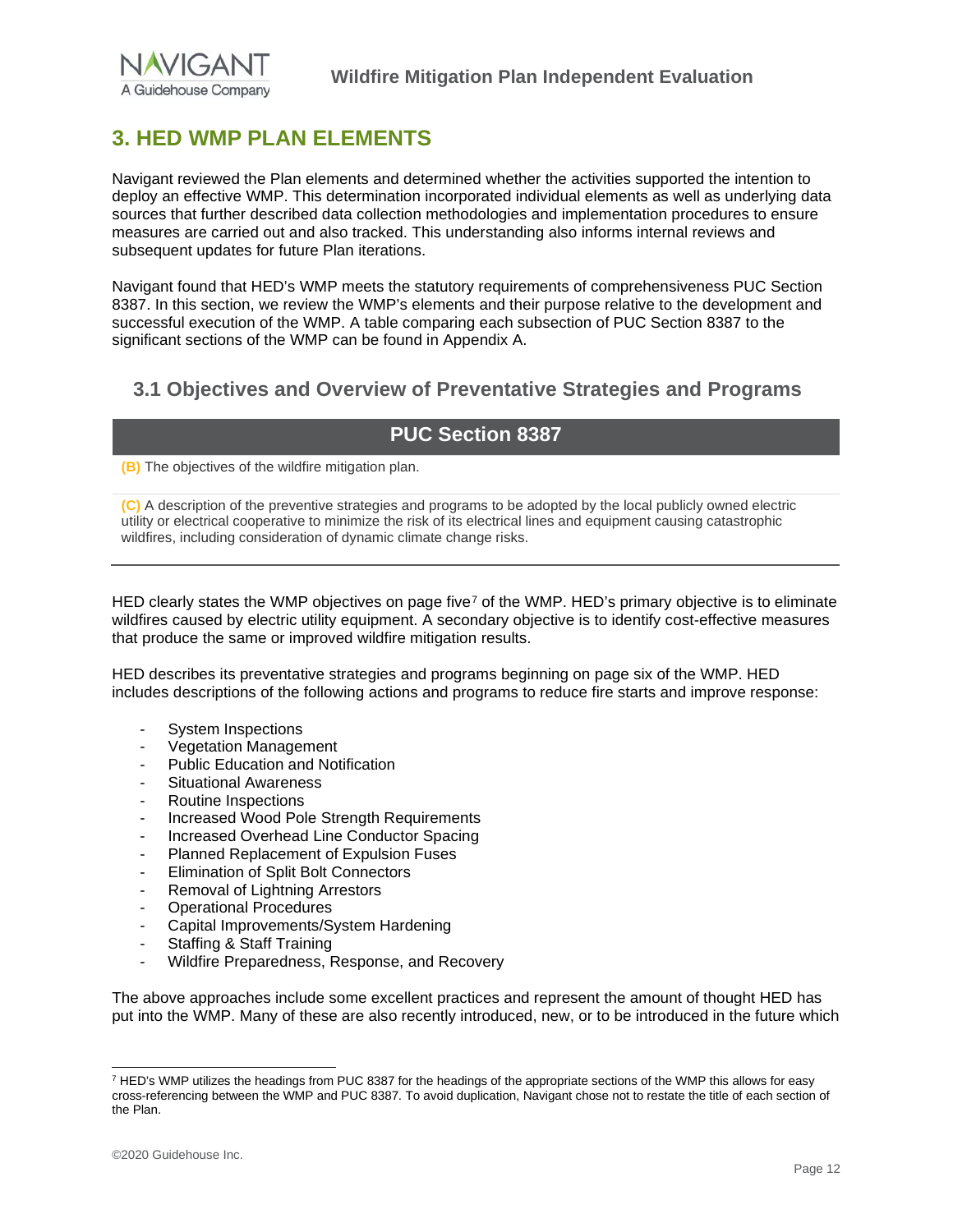

demonstrates that HED is aware of the increased fire threat, especially after their brush with the Kincade fire in 2019 and is preparing to meet the challenges ahead.

#### <span id="page-13-0"></span>*3.1.1 Risk Assessment & Drivers*

# **PUC Section 8387**

**(J)** A list that identifies, describes, and prioritizes all wildfire risks, and drivers for those risks, throughout the local publicly owned electric utility's or electrical cooperative's service territory. The list shall include, but not be limited to, both of the following:

**(i)** Risks and risk drivers associated with design, construction, operation, and maintenance of the local publicly owned electric utility's or electrical cooperative's equipment and facilities.

**(ii)** Particular risks and risk drivers associated with topographic and climatological risk factors throughout the different parts of the local publicly owned electric utility's or electrical cooperative's service territory.

**(L)** A methodology for identifying and presenting enterprise-wide safety risk and wildfire-related risk.

Wildfire risks are addressed in the section with that heading on page 12. Specifically, HED identifies the following risks and drivers:

- i. Risks associated with the design, construction, operation, and maintenance of the City's electric system, including:
	- 1) Vegetation near electric lines
	- 2) Overhead utility equipment
	- 3) Reclosing or automatic testing of faulted power lines
	- 4) Operations or maintenance activities during high wildfire-threat weather conditions
- ii. Topographic and climatological risks cited by HED include:
	- 1) Volume of vegetation (fuels) present in the high fire threat districts
	- 2) Periods of significant low humidity
	- 3) High sustained winds and strong wind gusts
	- 4) Extended droughts
	- 5) Steep terrain and difficult to access areas
	- 6) Housing in the wildland urban interface (WUI)
	- 7) Historic susceptibility to wildfire

With respect to the methodology used to identify enterprise-wide safety and wildfire risks, HED describes its efforts on page 14 of the WMP. Here, HED notes that it reviews historic outages within the wildland urban interface and their associated causes as a way to assess wildfire risk and that outages with the potential for causing wildfires are reviewed for potential corrective actions. Additionally, in order to evaluate the wildfire risk, the City reviewed the historical record of fires in the area and assessed the vegetation in the service territory to identify areas of potential threat to the City's infrastructure.

The risks and risk drivers listed above adequately capture the numerous challenges faced by HED as it seeks to eliminate HED's contributions to fire starts and to protect the City's infrastructure from wildfire. Navigant suggests a clearer delineation between the risks and risk drivers in future iterations of the WMP. Additionally, Navigant suggests HED incorporate a formalized risk assessment methodology to evaluate safety and wildfire risks and drivers.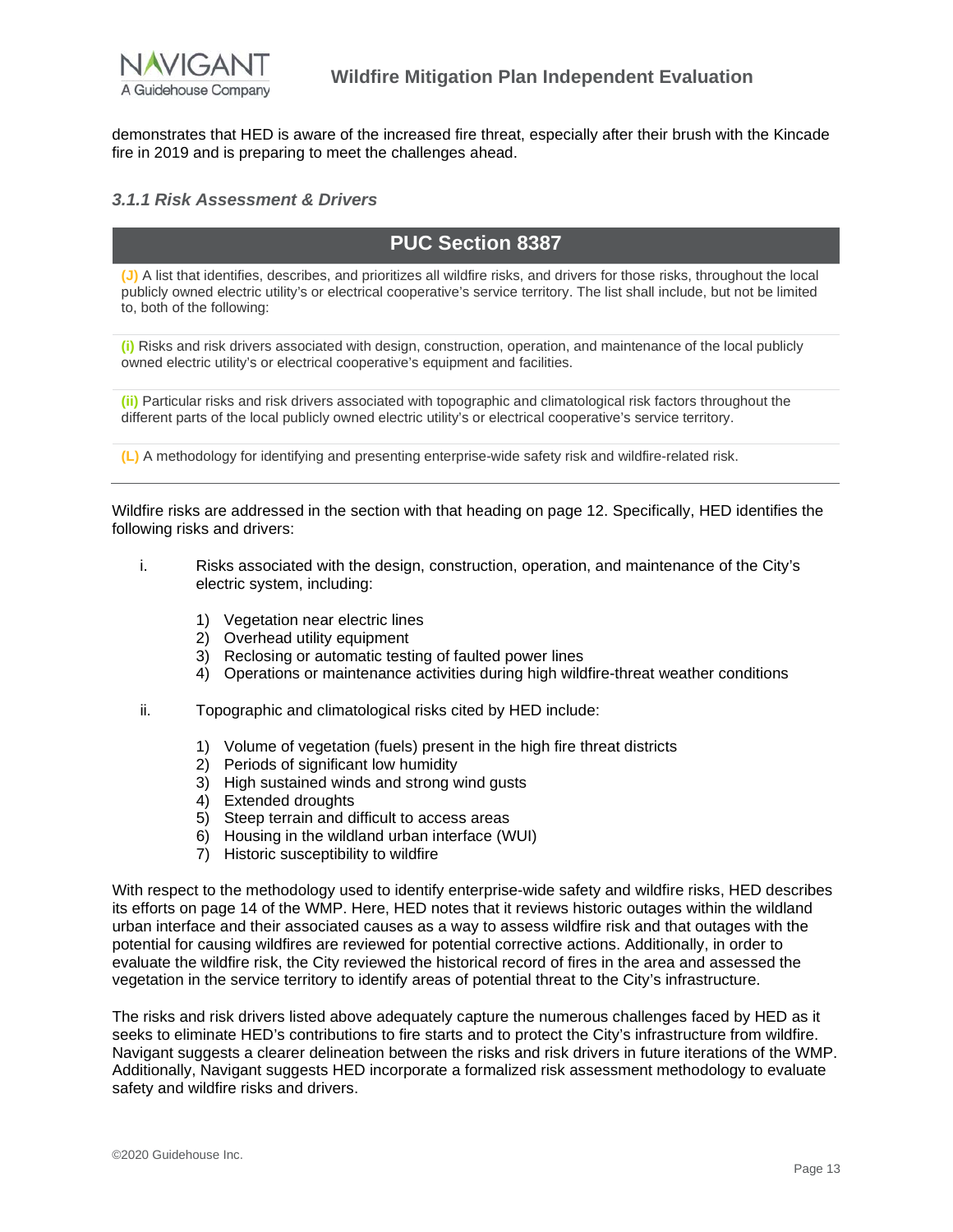

As discussed above, HED also discusses the design and construction standards it is implementing to minimize fire risk. HED has designed and constructed its new facilities to meet or exceed relevant standards such as CPUC GO 95 and discusses pending and proposed improvements to its standards in its preventative strategies covered in Section 3.1 above.

#### <span id="page-14-0"></span>*3.1.2 Asset Overview & Service Territory*

# **PUC Section 8387**

**(K)** Identification of any geographic area in the local publicly owned electric utility's or electrical cooperative's service territory that is a higher wildfire threat than is identified in a commission fire threat map, and identification of where the commission should expand a high fire-threat district based on new information or changes to the environment.

Section (b)(2)(K) of PUC 8387 is addressed on page 14 of the WMP. Healdsburg's City Council directed City staff to submit updates to the CPUC's identification High Fire-Threat Districts (HFTDs). These areas are defined as representing Tier 2. According to the CPUC, "Tier 2 fire-threat areas depict areas where there is an elevated risk (including likelihood and potential impacts on people and property) from utility associated wildfires." The remaining portion of HED's service territory falls within Tier 1 or low hazard areas. There are no Tier 3 "extreme risk" High Fire-Threat Districts within HED's territory. HED has not identified any areas where the Commission should expand the identification of HFTDs in its service territory.

#### <span id="page-14-1"></span>*3.1.3 Wildfire Prevention Strategies*

## **PUC Section 8387**

**(F)** Protocols for disabling reclosers and deenergizing portions of the electrical distribution system that consider the associated impacts on public safety, as well as protocols related to mitigating the public safety impacts of those protocols, including impacts on critical first responders and on health and communication infrastructure.

**(H)** Plans for vegetation management.

**(I)** Plans for inspections of the local publicly owned electric utility's or electrical cooperative's electrical infrastructure.

#### **3.1.3.1** *Disabling Reclosers*

HED addresses its practices for reclosers on the top of page 10 of the WMP. HED's WMP states reclosing of circuit breakers and line reclosers serving HFTD will be disabled during National Weather Service-issued red flag warnings affecting any part of the HED service territory. Additionally, during red flag warnings, HED will implement recloser settings to shorten the time a fault will exist. In the first half of 2020, HED plans to implement lower instantaneous trip settings and improve the detection of ground faults.

The City is also planning to review on an as-needed basis, not to exceed five years, system protection settings to ensure proper coordination and possible improvements to reduce the risk of wildfire mitigation. Coordination of protection devices is necessary to ensure system faults are cleared in a proper and expedient manner.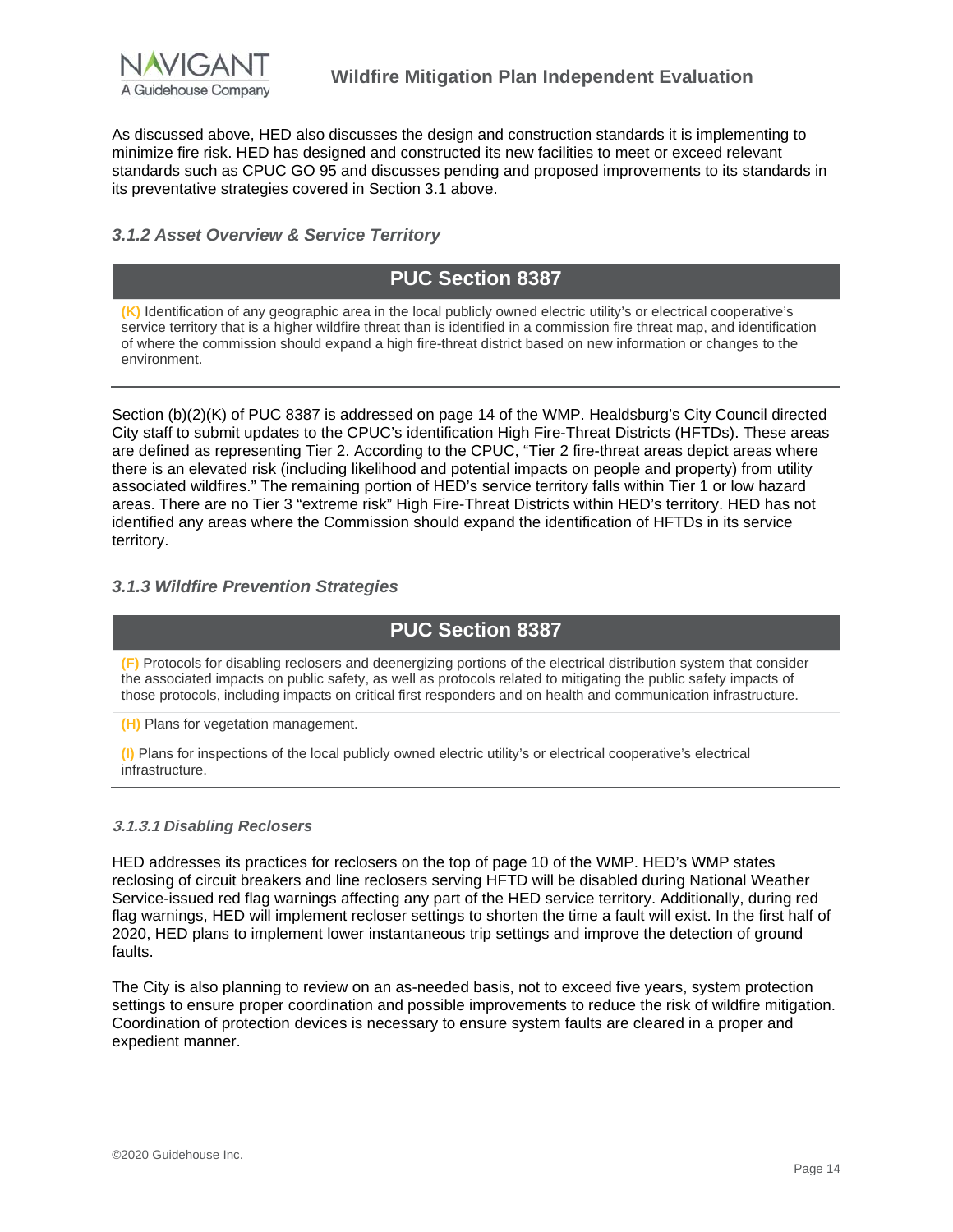

#### **3.1.3.2** *De-Energization Protocols*

The same section addressing reclosers also addresses the possibility of de-energization. Specifically, HED states de-energization may occur due to one or more of the following conditions:

- 1) Upon the request of Healdsburg's Fire Department, Healdsburg's Police Department, CAL-FIRE or other State or local public safety agencies.
- 2) When energized powerlines subject to high winds or other weather or atmospheric conditions may create a public safety risk.
- 3) When real-time information from qualified City field staff indicates that wind driven vegetation or other combustible debris are threatening City owned electric utility equipment.
- 4) When PG&E de-energizes the City's transmission source.

Where possible, and as time permits, HED intends to coordinate de-energization actions with the City Manager's Office, Electric Department, and City Public Safety Departments. The decision to de-energize City owned powerlines will be communicated to the City Manager's office as soon as practical.

Navigant recommends HED set forth a protocol document that clearly lays out the conditions and the responsibilities within HED for implementing de-energization of HED equipment due to wildfire risks.

#### **3.1.3.3** *Vegetation Management*

Page 11 of the WMP states that HED exceeds General Order 95's clearance requirements for vegetation management around overhead distribution lines. This is supported by the inclusion the City's Technical Specifications for Electric Line Clearance Services which is Appendix D to the WMP. Of specific note is Section 3-11 - Table of Required Minimum Clearances within the HED Technical Specifications for Electric Line Clearance Services. This specification requires line clearance tree pruning for the contract period or throughout the year. This specification is designed to avoid vegetation not meeting clearance requirements that may occur between typical utility vegetation management trim cycle approaches. Additionally, the City's vegetation management program requires the identification and removal of diseased, dying, or hazard trees adjacent to the City's electrical lines

Although HED does not indicate that they have a specific program to institute pole clearances per PRC 4292, HED maintains a 30-foot-wide vegetation clearance for the twelve spans of overhead line in Tier 2 and a proactive weed abatement program and identification of diseased, dying, or hazard trees adjacent to overhead lines serves to reduce fuels within the HTFD.

The Specifications for Electric Line Clearance Services also requires weekly reporting that indicates where on a service map trimming is or, is not, required. HED has documented and tracked its tree trimming for some time, but recently began tracking vegetation management activities on its GIS which is an industry best practice.

#### **3.1.3.4** *Infrastructure Inspections*

HED's inspection program is detailed on pages 11-12 of the WMP and also on page six in the description of preventive strategies (8387(b)(2)(C)). HED conducts annual inspections, prior to the start of the annual fire season, which consist of visual and detailed inspections in accordance with GO 165. This inspection will include a visual patrol of all overhead lines within the HFTD as well as inspect, at least:

- 1) Proper vegetation clearance from primary and secondary wires
- 2) Condition of wood poles, cross-arms, and other support structures
- 3) Review and prioritize pending maintenance tags within the HFTD

HED also is planning to inspect the Tier 2 area prior to, and following, a Red Flag Warning from the National Weather Service to identify vegetation clearance or equipment issues that can be quickly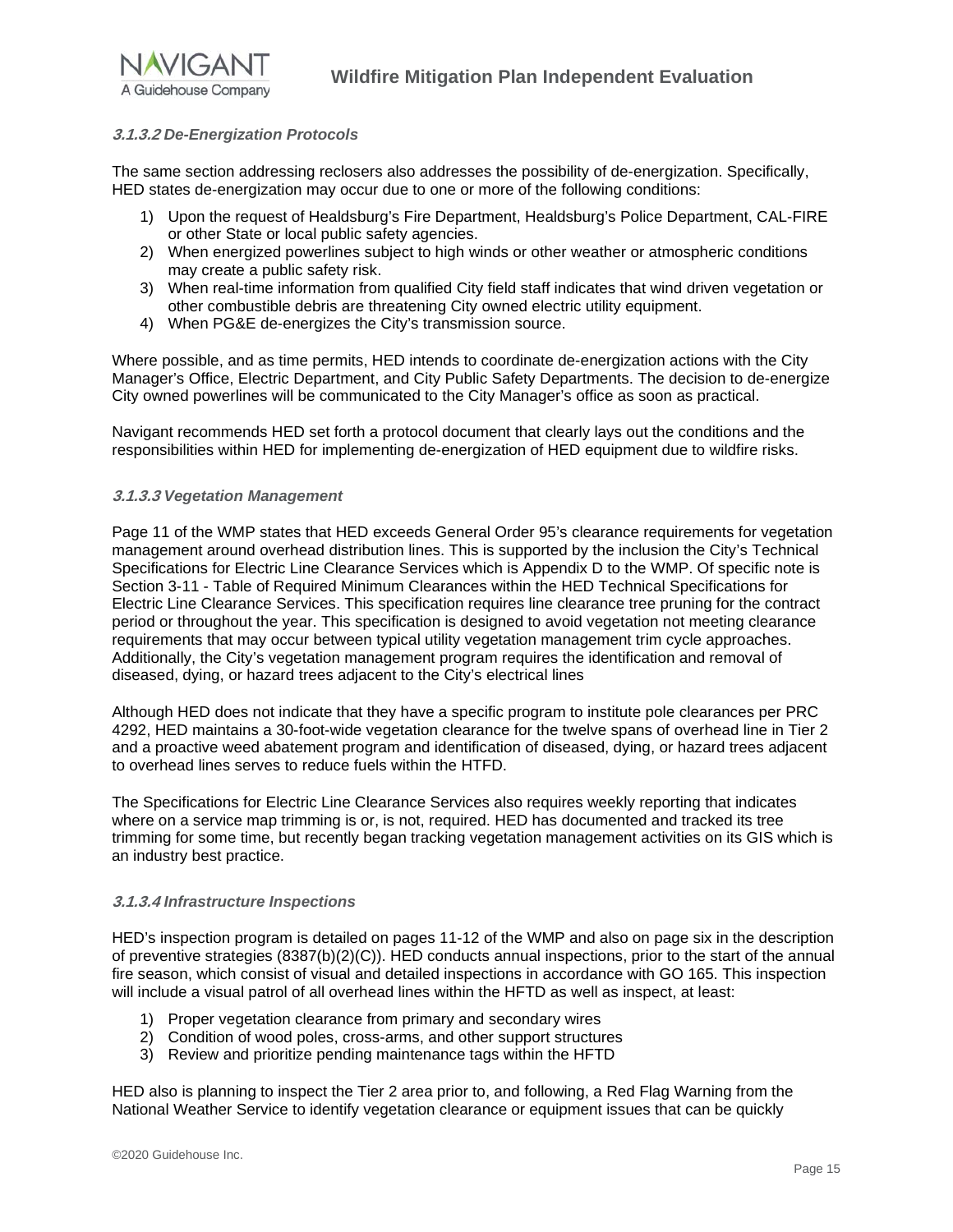

corrected. These patrols will also take photo documentation of fallen vegetation, damaged facilities, or other potential causes of outages.

Inspection evidence will be reviewed by the Utility Director and Electric Superintendent to determine system performance during an event.

The City also intends to update its Preventative Maintenance and Inspection Program guide in 2020. Additionally, inspection records and maintenance tasks and repairs will be tracked as one of the metrics to fulfill 8387(b)(2)(D) and publicly reported each year to the City Council.

### <span id="page-16-0"></span>*3.1.4 Response & Restoration*

## **PUC Section 8387**

**(G)** Appropriate and feasible procedures for notifying a customer who may be impacted by the deenergizing of electrical lines. The procedures shall consider the need to notify, as a priority, critical first responders, health care facilities, and operators of telecommunications infrastructure.

**(M)** A statement of how the local publicly owned electric utility or electrical cooperative will restore service after a wildfire.

#### **3.1.4.1** *Event Communication*

HED's WMP discusses Customer Notification Procedures on pages 10-11.

HED provides customer education through printed materials, social media, and the City's webpage.

In accordance with the City of Healdsburg's Emergency Operations Plan, customer notification leading up to and during an event is coordinated through the City Manager's office, City Emergency Operations Center (EOC), and other means available to City staff. The City will rely upon automated voice service phone calls, social media, and other automated emergency alerts to contact customers, critical facilities and public safety partners.

With respect to notify high-priority customers, HED plans to make efforts to communicate with critical facility operators, such as hospitals, emergency centers, fire departments, water plants, water utilities/agencies, schools, and telecommunications providers before, during, and after any PSPS effecting their City supplied electric service. Communication with critical facilities will be primarily through automated phone call but operators of these critical facilities will also be encouraged to monitor the City's Facebook page and signup for automated emergency alerts such as NIXLE.

HED explained they coordinate with Citizens Organized to Prepare for Emergencies (COPE), the Fire Department, Police Department, Fitch Mountain Association, and various City departments have all been engaged regarding the risk of wildfire. In the days leading up to an event, these groups are alerted of the forecasted weather conditions and the potential for power outages. At this point, meetings are held as needed and typically include seasonal outreach with more focused discussion leading up to a weather event.

Additionally, HED noted that within the coming year, they plan to reach out to the community and reestablish a list of City customers with need for priority notification. Navigant recommends completing this activity to establish a list of these critical and high priority customers to ensure they are among the first notified of any pending power shutoff. Additionally, Navigant recommends formally scheduled meetings between the stakeholder agencies/entities to discuss emergency preparedness for wildfires.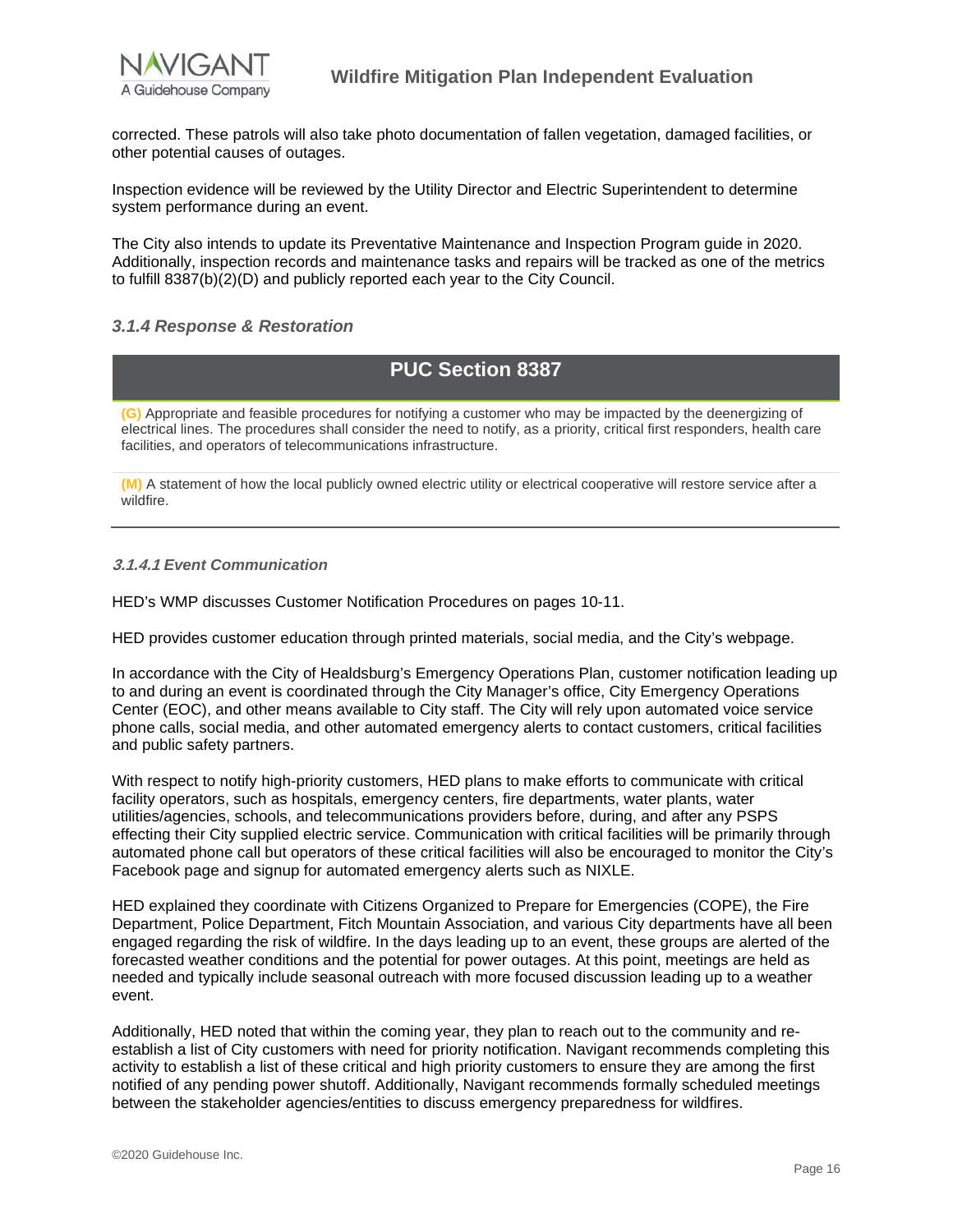

HED has not developed an incident command team or emergency action plan for a de-energization event or wildfire incident but the Emergency Operations Plan (EOP) indicates the City Manager shall serve as the EOC Director and either the Fire or Police Chief will serve as the EOC Coordinator. Either the EOC Director or EOC Coordinator may activate the Emergency Operations Plan. The Electric Department does not play a primary role in Healdsburg's Emergency Operations Plan. However, the EOP is planned to be updated before 2021.

HED has not indicated that any wildfire incident-related emergency management training or tabletop exercises have occurred. Navigant recommends the establishment of such training programs and planning or participation in either a local or regional emergency exercise. Development of an emergency action plan for wildfire incidents and/or de-energization events with the associated incident command roles, responsibilities and training assures effective emergency response.

#### **3.1.4.2** *Restoration*

Restoration of service following de-energization is discussed in detail on page 24 of the Plan. Prior to restoration, a four-step process will be followed.

- 1) Overhead facilities in HFTDs must be patrolled and found clear of trouble, damage, or vegetation before re-energizing facilities.
- 2) If damaged facilities are found, those facilities will be isolated such that sections of overhead lines not damaged can be re-energized restoring power to customers. To the extent additional resources are needed to repair the damage, the City will leverage mutual aid agencies and contractors to obtain material and qualified personnel.
- 3) Any damaged facilities or vegetation issues will be documented and photographed before being repaired or cleared.
- 4) Repairs to damaged facilities will be performed consistent with City and utility design standards and then re-energized.

<span id="page-17-0"></span>Navigant believes the restoration process satisfies the intent of PUC 8387 (b)(2)(M).

#### *3.1.5 Plan Execution, Monitoring, & Metrics*

### **PUC Section 8387**

**(A)** An accounting of the responsibilities of persons responsible for executing the plan.

**(D)** A description of the metrics the local publicly owned electric utility or electrical cooperative plans to use to evaluate the wildfire mitigation plan's performance and the assumptions that underlie the use of those metrics.

**(E)** A discussion of how the application of previously identified metrics to previous wildfire mitigation plan performances has informed the wildfire mitigation plan.

**(N)** A description of the processes and procedures the local publicly owned electric utility or electrical cooperative shall use to do all of the following:

**(i)** Monitor and audit the implementation of the wildfire mitigation plan.

**(ii)** Identify any deficiencies in the wildfire mitigation plan or its implementation and correct those deficiencies.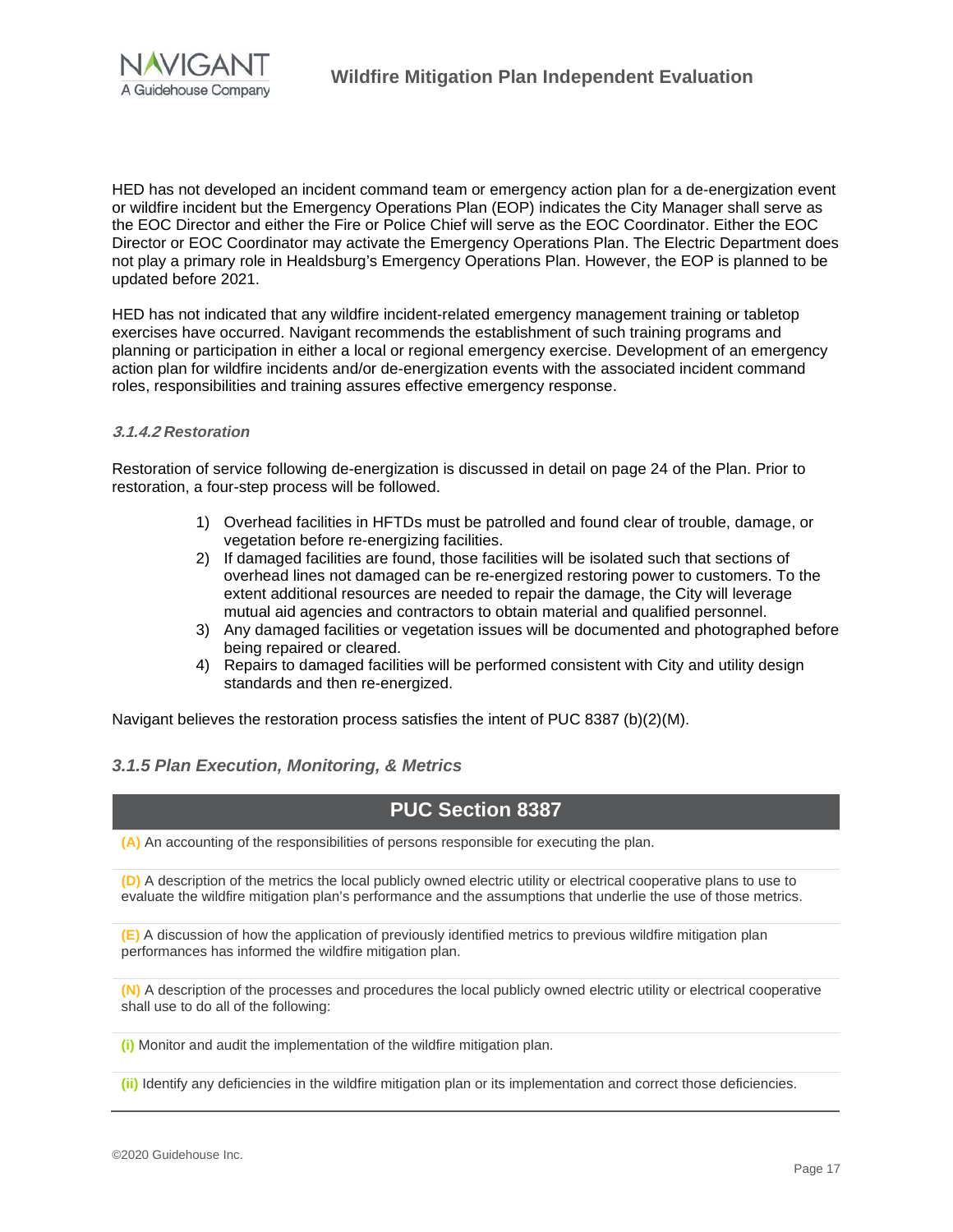

**(iii)** Monitor and audit the effectiveness of electrical line and equipment inspections, including inspections performed by contractors, that are carried out under the plan, other applicable statutes, or commission rules.

#### **3.1.5.1** *Responsibilities of Persons Responsible for Executing the Plan*

Page five of the Plan identifies the responsibilities of those who will executed HED's WMP. The Electric Superintendent is responsible for implementation of the Plan with oversight by the Utility Director and City Manager. Given the small size of HED, this satisfies the intent of  $8387(b)(2)(A)$ .

#### **3.1.5.2** *Metrics*

The City identified five metrics that will be used to evaluate the Plan's performance. Table 2, below, identifies and describes each of these metrics.

| <b>Specific</b><br>metric                   | <b>Indicator</b>                                                | <b>Measure of</b><br>effectiveness | <b>Criteria</b>                                                                                                                                                                                                                                                                                         |
|---------------------------------------------|-----------------------------------------------------------------|------------------------------------|---------------------------------------------------------------------------------------------------------------------------------------------------------------------------------------------------------------------------------------------------------------------------------------------------------|
| lgnitions<br>caused by utility<br>equipment | Count of events                                                 | Decrease over time                 | To be tracked by the City, staff must have<br>knowledge of the ignition and will track (at a<br>minimum) the date, time, location, and<br>equipment involved for each ignition.                                                                                                                         |
| Inspection<br>Records &<br>Maintenance      | Tasks/repairs<br>identified and<br>performed                    | Not stated                         | Needed maintenance and/or repairs identified<br>during these inspections will be tracked and<br>given priority in the work schedule with higher<br>priority repairs moved up in the Electric<br>Department's work schedule. Each identified<br>maintenance task or repair will be reported<br>annually. |
| Vegetation<br>Maintenance                   | Veg<br>Maintenance<br>Activities<br>Performed in<br><b>HFTD</b> | <b>Not Stated</b>                  | Vegetation management performed within the<br>high fire threat areas will be tracked throughout<br>the year and reported annually                                                                                                                                                                       |
| Overhead<br>Equipment<br>Failures           | Count of Events                                                 | No increase over time              | Record all failures of overhead equipment                                                                                                                                                                                                                                                               |
| Outage<br>Response Time                     | Time elapsed<br>between time<br>and arrival                     | No increase over time              | HED staff's after-hours response time to power-<br>outages or City owned equipment failures will<br>be recorded throughout the year. Staff response<br>time, from first call to the time they arrive on<br>site, will be tracked for every confirmed power-<br>outage and reported annually.            |

#### **Table 2: HED Proposed Metrics**

#### **3.1.5.3** *Monitoring and Auditing the Plan*

HED describes its process for oversight, monitoring, and auditing the Plan will be conducted at least annually and is described on page 15. The results of these processes will be collected by the Utility Director and may include the use of external stakeholders and consultants. Any identified deficiencies will be mitigated or remediated at any time as part of a continued effort to improve the Plan and mitigate wildfires. The Electric Superintendent is responsible for quality control of inspections, construction standards, and operating procedures and also tracks and records the effectiveness of operations and maintenance staff. It is not immediately clear from the Plan, however, that an audit will be performed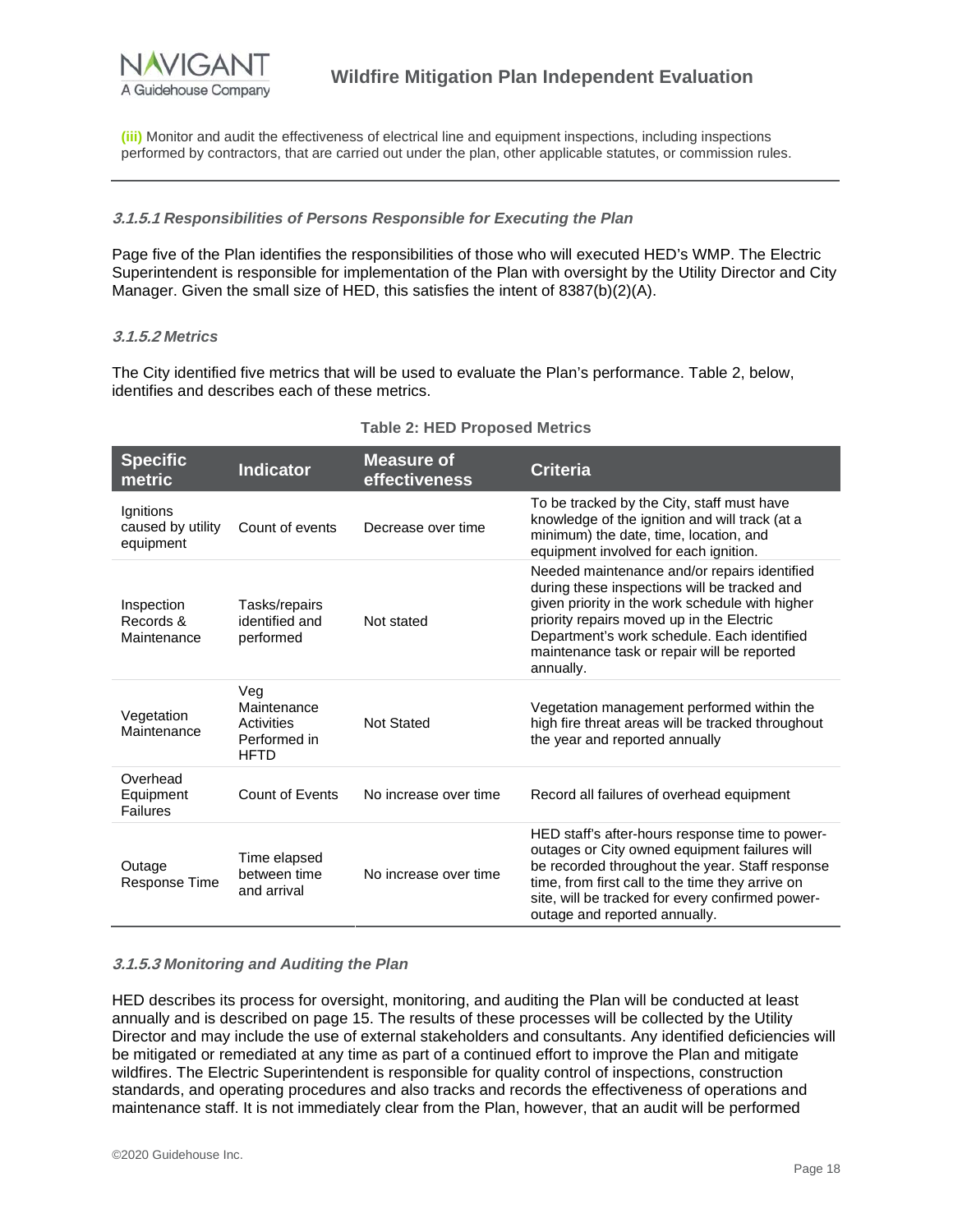

specifically for the implementation of the WMP or the effectiveness of the inspections and who holds ultimate responsibility for the audits. Navigant recommends adding more clarity to future iterations, including assigning roles and responsibilities for the execution of the audit of the Plan. In addition, or as an alternative, HED may create an audit procedure or plan to audit the WMP and reference that audit procedure or plan in the WMP.

#### **3.1.5.4** *Annual Review*

The WMP will be reviewed at least annually. The review will include assessments of the WMP's programs and performance. The findings of the oversight, monitoring, and audits will be presented to a public meeting of the Healdsburg City Council as required and necessary.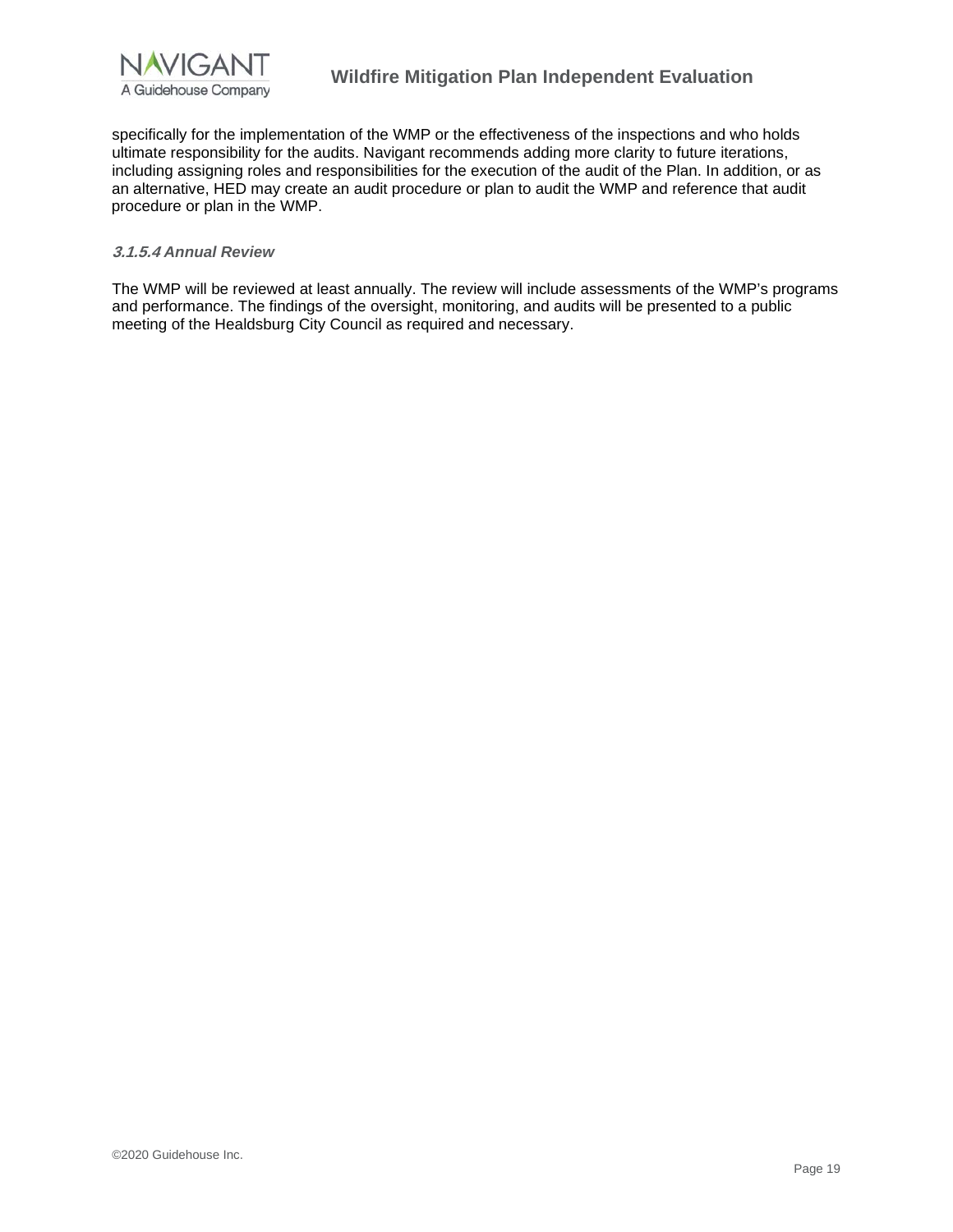

# <span id="page-20-0"></span>**4. INDUSTRY PRACTICES COMPARISON**

In consideration of industry-accepted and demonstrated mitigation measures, Navigant provided a comparison against approved California utility Plans where comparable to Healdsburg Electric Department (Healdsburg) service territory, risk profile, and equipment within the HFTD Tier 2 areas. The complete comparison matrix with supporting information is provided in Appendix A. Highlighted strategies for effective wildfire mitigation are represented in Table 3; five items have been recommended for detailed discussion of the applicability and efficacy of the proposed strategy.

#### *Service Area:*

Approximately one-third of the Healdsburg service area includes areas to considered as Tier 2 HFTD. In general, these areas include the City's Wildland Urban Interface (WUI) and are generally described as the areas around Fitch Mountain, the Healdsburg reserve, and the northernmost portions of the City's service territory. Historical fire perimeters (local wildfire history) also exist to the north, west and east of the Healdsburg service territory. Given these factors, the Healdsburg service territory has elevated risks for wildfires and should carefully examine industry best practices.

#### *Covered Conductors*

Throughout California and in many areas of the country, the use of bare overhead wire has been the standard. Bare wire has demonstrated a high-level of reliability in adverse weather conditions such as lightning conditions.

Covered conductors are any conductors (wires) protected by layers of insulation, so the conductors are protected against inadvertent contacts. These wires are designed to withstand inadvertent contact with vegetation and/or other debris without starting a fire. Several utilities are employing pilot programs of covered wire replacement of distribution lines, prioritizing for implementation.

In 2018, HED spoke with a supplier regarding installing covered overhead electric conductor within the HFTD. As a result of this discussion, HED determined that covered conductors are heavier than bare conductors and require stronger and larger diameter wood poles. Additionally, HED determined that preventative tree trimming/removal requirements do not change with covered wire and covered wire falling to the ground may not provide timely tripping or de-energization of a distribution line.

HED has indicated within the WMP that it will continue with its policy of increasing conductor spacing and maintain tree trimming standards exceeding the requirements of California Public Utility Commission General Order No. 95 (GO 95). HED considers increased tree trimming and increased spacing between overhead line conductors to be a best practice to reduce tree caused power outages. Additionally, HED uses covered jumpers, wildlife guards, and other protective coverings at equipment locations.

**Although HED does not have a plan to install covered conductors, the other preventative actions indicate proactive and prudent measures to reduce the incidence of inadvertent tree contact causing electric services outages and/or causing utility equipment caused wildfires.** 

#### *Disabling Reclosing Operations*

Disabling reclosing refers to the ability to turn off the functionality of substation breakers and reclosers to attempt to isolate fault conditions and re-energize (turn back on) areas of the electric grid. Traditionally, electrical circuits were designed to automatically open and close to detect and isolate faults. In many cases, the relays would make two or three attempts to isolate a fault condition. Each potential attempt could cause an electrical spark, which could be a source of ignition. Disabling reclosing significantly reduces the number of potential ignition sources.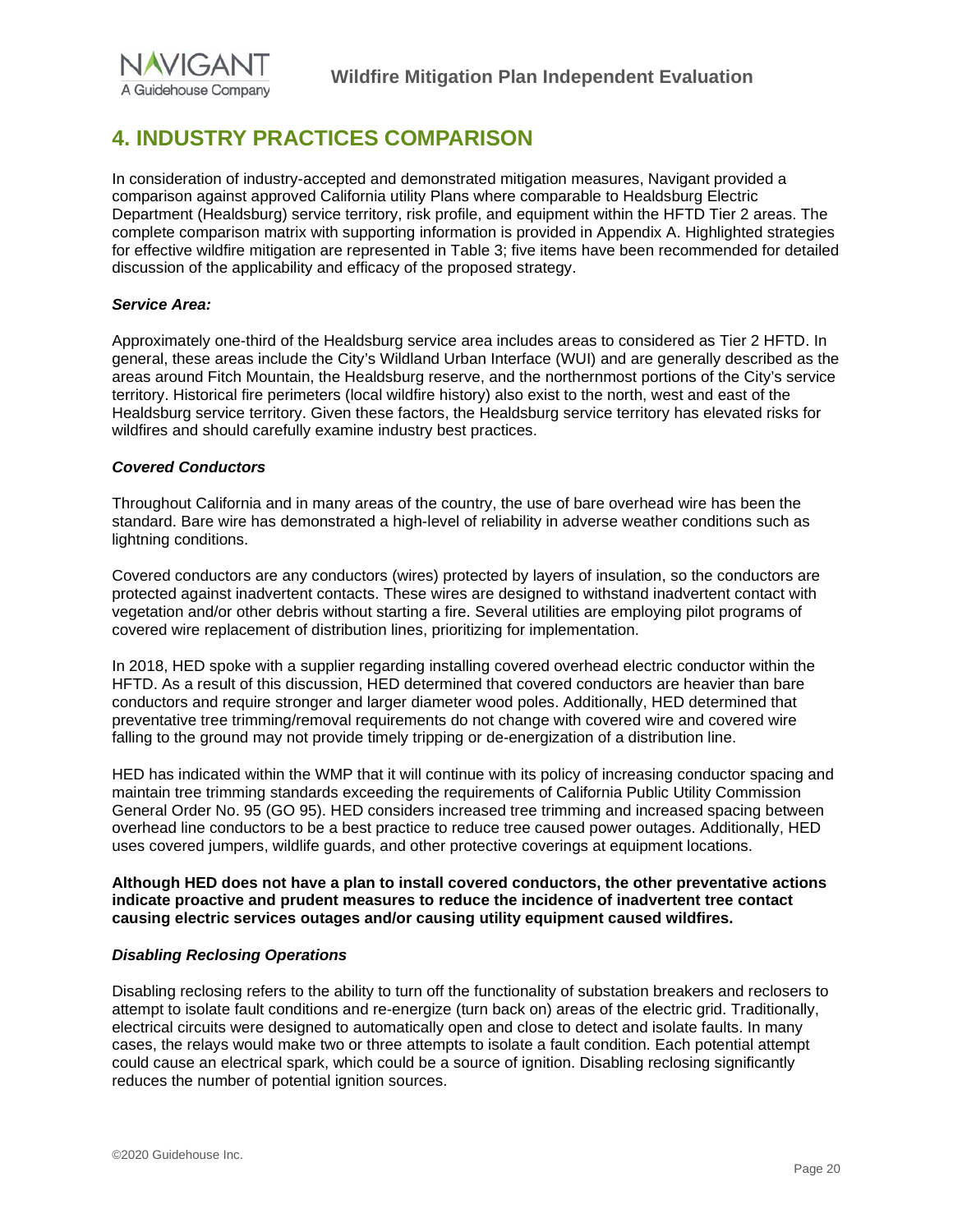

HED's WMP indicates that reclosing of circuit breakers and line reclosers serving HFTD will be disabled during National Weather Service issued red flag warnings affecting any part of the HED service territory. Additionally, during red flag warnings, HED will implement recloser settings to shorten the time a fault will exist. In the first half of 2020, HED plans to implement lower instantaneous trip settings and improve the detection of ground faults.

#### **HED's approach to disabling reclosing, implementation of high-speed tripping and improved ground fault detection represents the implementation of several actions considered best practices at other Utilities.**

#### *Non-Expulsive Fuse Devices*

Fuses (Fusing) refer to protective devices that defend the distribution system from faulted or damaged lines and equipment. Historically, HED, other utilities in California, and utilities across the country have used conventional fuses to protect powerlines. These conventional fuses, when operated, expel hot particles and gases, which can start fires. In order to mitigate the potential for fire ignitions, non-expulsive fuses can be installed to replace expulsion type fuses. Fuse manufacturers now provide current limiting dropout fuses with a self-contained design that eliminate expulsive showers associated with expulsion fuse operation. These non-expulsive fuses are more suitable for HFTDs. Many of these fuses have been granted permanent exemption by the California Department of Forestry and Fire Protection (CAL FIRE) from pole clearance requirements if installed in the field according to manufacturer's specifications.

HED staff reviewed various non-expulsion type fuses with CALFIRE exemption and selected a product to adaptable to the HED distribution system. Within the 2020 calendar year, HED plans to replace existing expulsion fuses within the HFTD with non-expulsive fuses to reduce utility caused wildfire risk.

#### **HEDs actions are consistent with the non-expulsive fuse best practices being performed by the other utilities in the state.**

#### *Operational Activities Limitations*

A best practice that is being implemented by some California utilities establishes procedures and routine operational practices that limit or curtain operational activities during periods of increased risk within fire threat districts. These procedures and practices provide employee and contractors specific information and instructions to improve the reliable and safe operations of electric facilities and mitigate the threat of utility caused inadvertent ignitions. For example, depending upon the level of designated fire risk, activities such as tree trimming, use of reciprocating equipment, blasting and conductor replacement are limited or curtailed. Crew safety monitors may also be assigned when crews are working within a HFTD during period of elevated risk.

Within 2020, HED plans to update and revise the current Preventative Maintenance and Inspection Program. The modifications are aimed at reducing wildfire risk by changing operational work procedures to limit work activities during weather conducive to wildfires and clarify inspection practices within the HFTD and revise other work procedures as necessary.

**HEDs actions evaluate and limit operational activities within the HFTD during conditions conducive to wildfires is consistent with the best practices being performed by the other utilities in the state. It is also recommended that HED evaluate employee safety practices with the HFTD during periods of elevated wildfire risk.** 

### <span id="page-21-0"></span>**4.1 Mitigation Strategies Assessment**

The following describes the scoring determinations of the benchmarking practice. Navigant weighed strategies that have been demonstrated globally as well as from those proposed by state utilities. As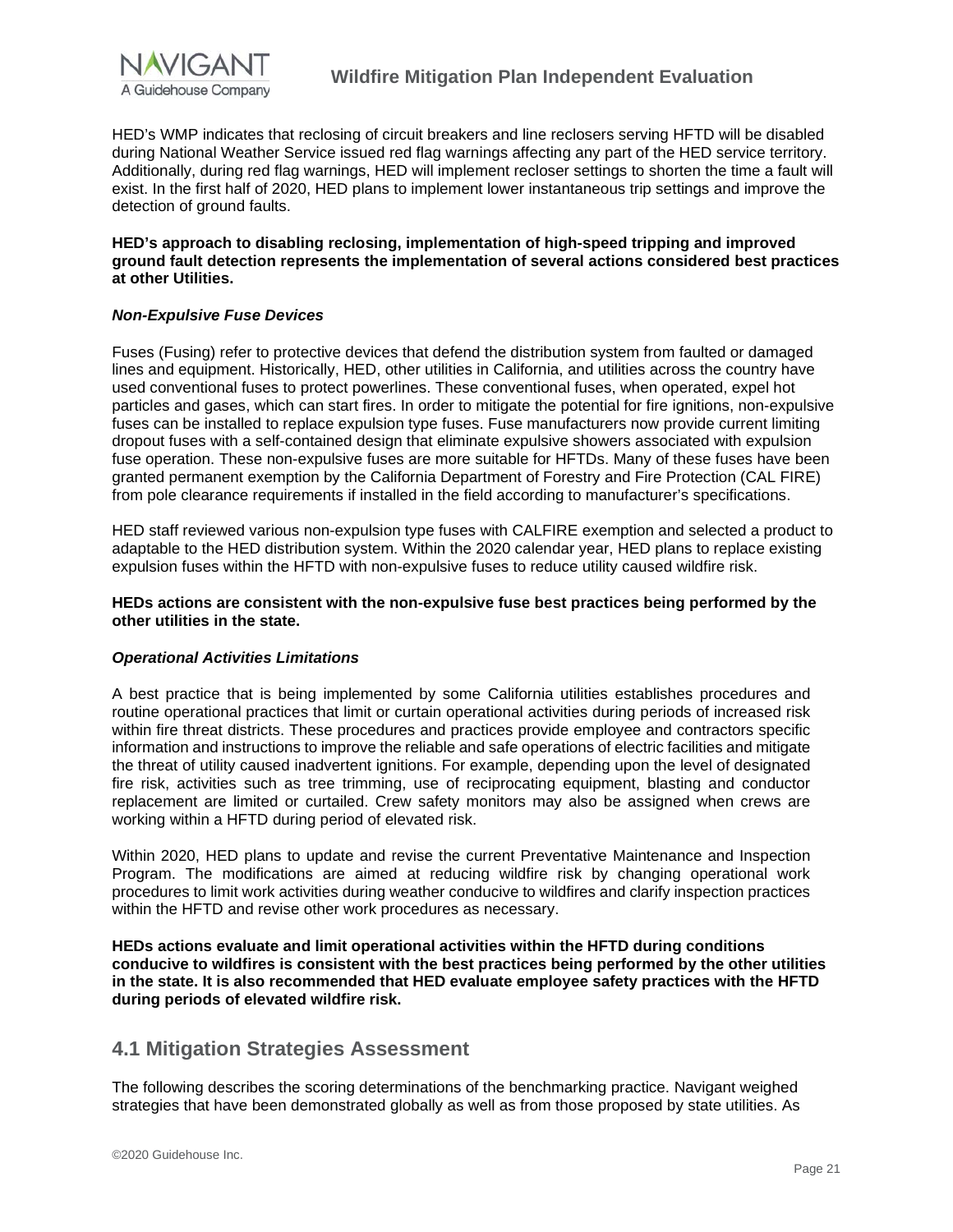

expressed in Figure 4, this benchmarking practice supports efforts to determine the Plan's comprehensiveness when investigating the mitigation measures proposed in Healdsburg's WMP. This assessment is designed to confirm prudent measures as proposed by Healdsburg and did not result in any material findings that would result in non-compliance or lack of comprehensive Plan elements.

**Figure 4: Determinations for Benchmarking**

Meets the state and federal requirements and aligns with the identified benchmarking practices

The Plan does not effectively describe the mitigation measure to warrant a sound determination or the strategy does not align with the presented best practice strategy. For the purpose of this evaluation, exploratory considerations of proposed best practice measures would fall under this category.

The strategy does not apply to District or their risk exposure to wildfire events

The selected strategies represented in Table 3 include both statutory requirements that exist as industry standards for POUs as well as accepted industry practices within the state.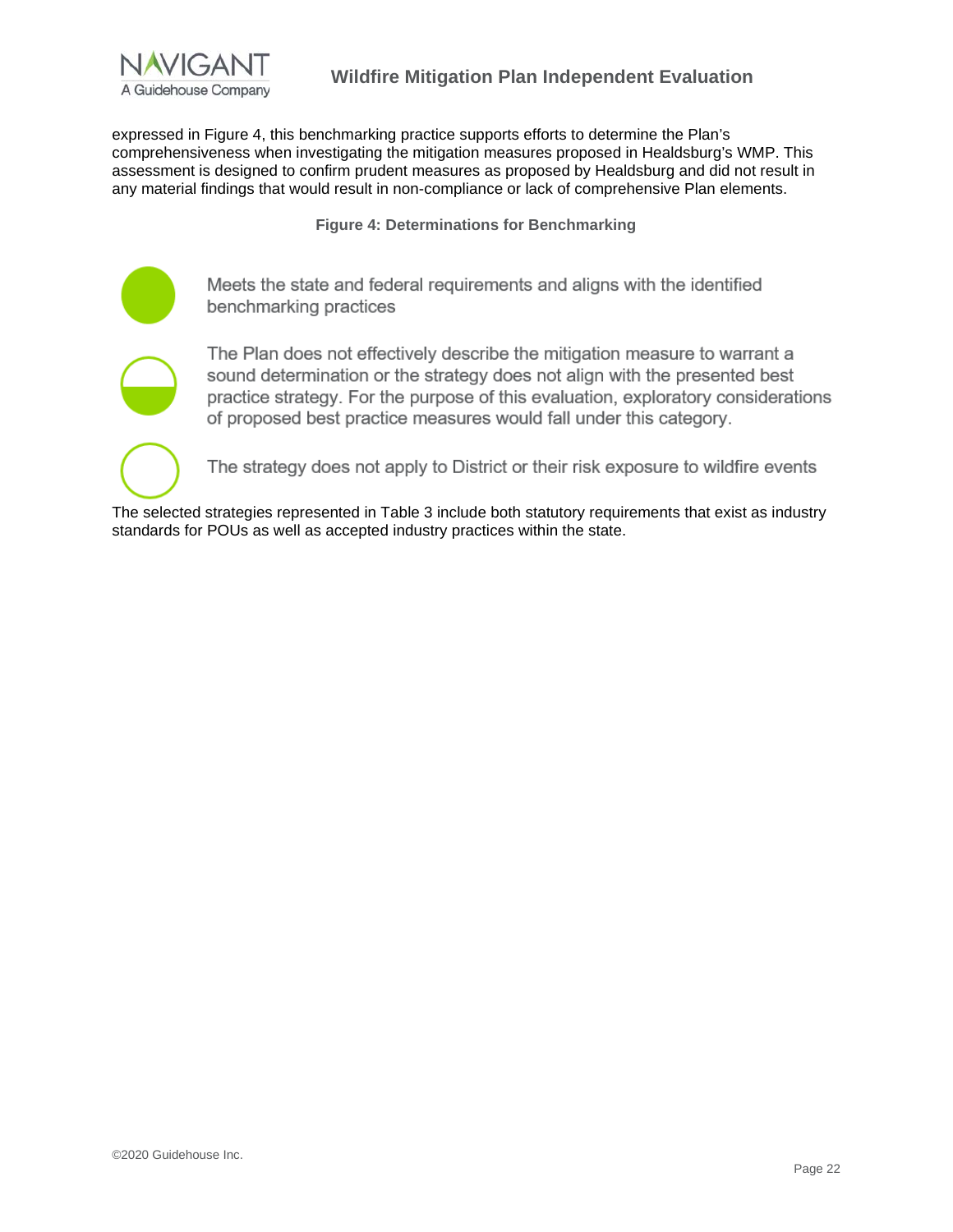

# **TABLE 3 INDUSTRY PRACTICE STRATEGY COMPARISON MATRIX**

<span id="page-23-0"></span>

| <b>Identified</b><br><b>Practice Strategy</b>                                                                                        | <b>Mitigation Rationale</b>                                                                                                                                                                                                                                                                                                                                                                                                                                                                       | <b>Healdsburg</b><br><b>Applicability</b>                                                                                                                           | <b>Plan Elements</b>                                                                                                                                       | <b>Determination</b>                                                                                                                                                                                                                                                                                                       |  |
|--------------------------------------------------------------------------------------------------------------------------------------|---------------------------------------------------------------------------------------------------------------------------------------------------------------------------------------------------------------------------------------------------------------------------------------------------------------------------------------------------------------------------------------------------------------------------------------------------------------------------------------------------|---------------------------------------------------------------------------------------------------------------------------------------------------------------------|------------------------------------------------------------------------------------------------------------------------------------------------------------|----------------------------------------------------------------------------------------------------------------------------------------------------------------------------------------------------------------------------------------------------------------------------------------------------------------------------|--|
|                                                                                                                                      |                                                                                                                                                                                                                                                                                                                                                                                                                                                                                                   | <b>Situational Awareness / Weather Conditions</b>                                                                                                                   |                                                                                                                                                            |                                                                                                                                                                                                                                                                                                                            |  |
| Investing or<br>investigating in<br>opportunities to procure<br>weather stations for<br>instantaneous weather<br>condition reporting | Having access to internal<br>mechanisms to track fire conditions<br>(high wind, dry conditions, high heat),<br>will aid in responding to and<br>preventing potential fires by enacting<br>related protocols during fire watch<br>conditions                                                                                                                                                                                                                                                       | Especially in HFTD,<br>weather stations would<br>allow HED personnel to<br>have access to real-time<br>monitoring of these areas                                    | HED relies upon internet<br>weather services and<br>technology and field<br>observations to establish<br>weather related wildfire<br>situational awareness | <b>HED has small service</b><br>area which has large<br>areas around the service<br>territory with a history of<br>wildfires. Although no<br>definitive plans are<br>indicated for purchase of<br>a local weather station,<br>HED can rely upon<br>internet weather services<br>and reports from<br>neighboring utilities. |  |
| Instantaneous weather<br>conditions web-based<br>portal and GIS data<br>sharing capabilities;<br>weather monitoring                  | Real-time, weather update tracking<br>allows deepened awareness of the<br>conditions that may lead to a spark or<br>ignition. The weather station servers<br>are able to capture and record<br>several weather and meteorological<br>attributes, allowing forecasting<br>scenarios and learning experiences<br>from high-risk events. The<br>presentation and visualization of this<br>data through GIS monitoring<br>applications will assist future risk<br>models and fire prevention planning | Weather stations should<br>have the ability to capture<br>and interpret the information<br>sent in real-time for<br>operations that warrant<br>mitigation measures. | HED does not access weather<br>station servers or present<br>visualization through a GIS.                                                                  | Given the small service<br>area served by HED, no<br>definitive plans are<br>indicated for access to<br>local weather station<br>servers and visualization<br>though a GIS.                                                                                                                                                |  |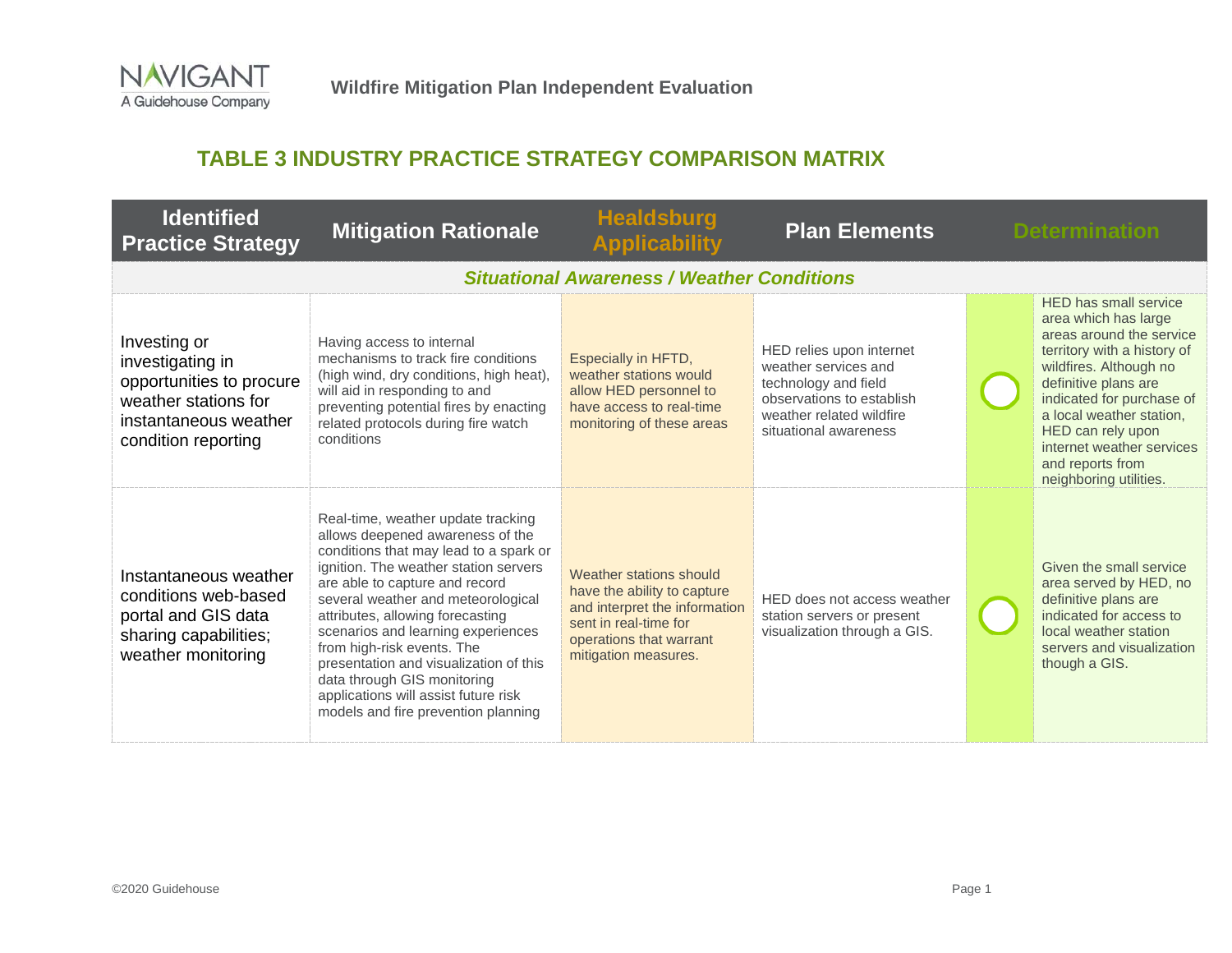

| <b>Identified</b><br><b>Practice Strategy</b>                                    | <b>Mitigation Rationale</b>                                                                                                                                                                                                                                             | <b>Healdsburg</b><br><b>Applicability</b>                                                                                                                                                         | <b>Plan Elements</b>                                                                                                                                                                                                                        | <b>Determination</b>                                                                                                                                                                                                                                                                      |
|----------------------------------------------------------------------------------|-------------------------------------------------------------------------------------------------------------------------------------------------------------------------------------------------------------------------------------------------------------------------|---------------------------------------------------------------------------------------------------------------------------------------------------------------------------------------------------|---------------------------------------------------------------------------------------------------------------------------------------------------------------------------------------------------------------------------------------------|-------------------------------------------------------------------------------------------------------------------------------------------------------------------------------------------------------------------------------------------------------------------------------------------|
| Cameras with night<br>vision mode capability<br>atop of electrical<br>structures | Visual inspections can be enhanced<br>through the use of cameras with high<br>definition and night vision capabilities.<br>This measure improves response<br>times in addressing risk incidents and<br>de-energization                                                  | HED has limited areas with<br>steep terrain and difficult<br>access within the HFTD that<br>would benefit from night<br>vision camera additional<br>visibility                                    | HED does not use or have<br>future plans for night vision<br>cameras                                                                                                                                                                        | Since HED has limited<br>opportunity for the<br>benefits of night vision<br>cameras, the strategy<br>does not apply.                                                                                                                                                                      |
|                                                                                  |                                                                                                                                                                                                                                                                         | <b>System Hardening / Design &amp; Construction</b>                                                                                                                                               |                                                                                                                                                                                                                                             |                                                                                                                                                                                                                                                                                           |
| Replacing bare wires<br>with covered<br>conductors                               | Covered wire is a well-demonstrated<br>prevention method to sparks /<br>ignitions during severe weather<br>conditions. Several utilities are<br>employing pilot programs of covered<br>wire replacement of distribution lines,<br>prioritizing HFTD for implementation. | HED has an applicable<br>overhead distribution line<br>within the HFTDs that would<br>benefit from additional<br>hardening such as covered<br>wire replacement for<br>existing, legacy bare wire. | For several reasons, HED has<br>decided not to implement<br>covered wire program within<br>the HFTD. HED has indicated<br>taking other proactive actions<br>to reduce the threat of<br>inadvertent tree contact utility<br>caused wildfires | Proactive actions such<br>as exceeding GO 95 tree<br>trimming standards,<br>widening conductor<br>spacing and installing<br>protective coverings and<br>animal guards constitute<br>alignment with best<br>practices for reducing<br>inadvertent tree contact<br>utility caused wildfires |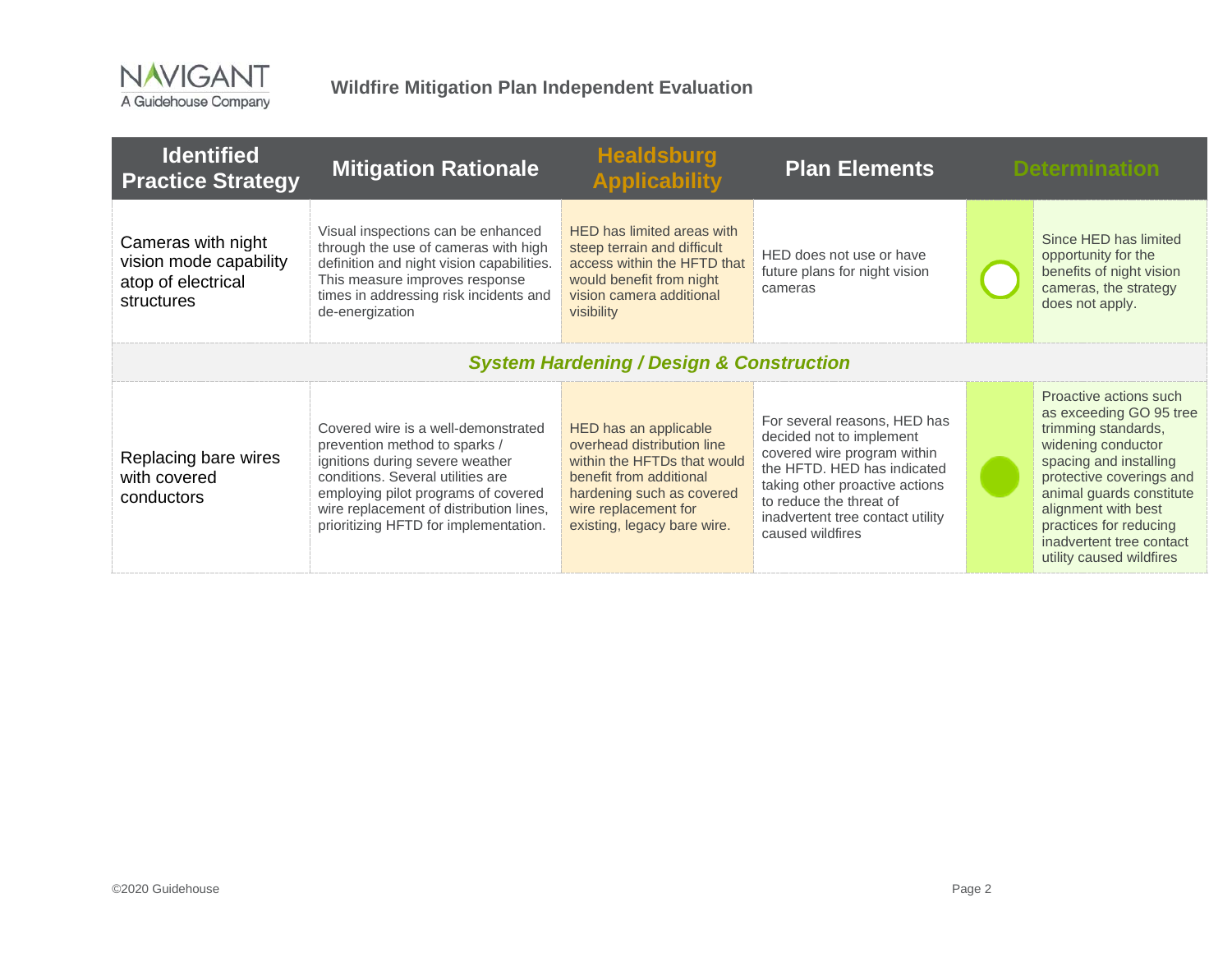

| <b>Identified</b><br><b>Practice Strategy</b>                                                                                                                                                            | <b>Mitigation Rationale</b>                                                                                                                                                                                                                                                                                                          | <b>Healdsburg</b><br><b>Applicability</b>                                                                                                                                                                                                                                | <b>Plan Elements</b>                                                                                                                                                                                                                                                                                                                                             | <b>Determination</b>                                                                                                                                                                                                                                                                                                                                   |
|----------------------------------------------------------------------------------------------------------------------------------------------------------------------------------------------------------|--------------------------------------------------------------------------------------------------------------------------------------------------------------------------------------------------------------------------------------------------------------------------------------------------------------------------------------|--------------------------------------------------------------------------------------------------------------------------------------------------------------------------------------------------------------------------------------------------------------------------|------------------------------------------------------------------------------------------------------------------------------------------------------------------------------------------------------------------------------------------------------------------------------------------------------------------------------------------------------------------|--------------------------------------------------------------------------------------------------------------------------------------------------------------------------------------------------------------------------------------------------------------------------------------------------------------------------------------------------------|
| New or planned<br>electrical lines<br>(distribution and<br>transmission) that are<br>designed to withstand<br>working loads under<br>the stress above design<br>standards to address<br>high wind speeds | As new capital infrastructure plans<br>are developed, it would be prudent to<br>consider resilient design standards<br>that can withstand sustained winds<br>and gusts that occur during Red Flag<br>Warning periods.                                                                                                                | Construction of distribution<br>facilities meet or exceed<br>GO 95 standards.<br>Specifically, HED increases<br>pole strength requirements<br>beyond the GO 95 safety<br>factors.<br>HED does not own or<br>construct transmission<br>lines.                             | HED does not have a<br>replacement program for non-<br>high wind speed construction<br>within the HFTD.<br>HED new construction meets<br>or exceeds the GO 95<br>standard.                                                                                                                                                                                       | HED meets the best<br>practice criteria through<br>construction of new<br>distribution lines through<br>standards meeting or<br>exceeding GO 95.<br>Additionally, HED in the<br>planned reconstruction<br>of a Tier 2 line HED will<br>be replacing copper<br>conductors with<br>aluminum conductors<br>with steel cores to<br>increase line strength. |
| Steel or composite<br>poles swapped out for<br>wood poles, at<br>minimum, within<br><b>HFTDs or fireproofing</b><br>wooden poles (fire<br>resistant material<br>coating)                                 | When considering pole replacement<br>strategies, when applicable,<br>composite or steel poles can reduce<br>the risk that wood poles present. At<br>minimum, fire retardant material can<br>be coated to temporarily enhance the<br>ability to prevent fire spread or impact<br>the stability of the structure under fire<br>threat. | While pole remediation<br>activities exist, such as<br>additional clearing, coring to<br>test structural integrity, and<br>coating mechanisms, when<br>new poles are considered<br>for high fire severity zones,<br>more resilient designs<br>should be a consideration. | HED does not own or operate<br>transmission lines so the<br>opportunities to install steel<br>poles are limited.<br>HED investigated the use of<br>steel poles for their distribution<br>system but due to their<br>properties during fire, HED<br>chose not to use steel poles<br>but rather to increase<br>inspection of the integrity or<br>their wood poles. | Should increasing<br>wildfires within the HED<br>service territory occur,<br>investigation of<br>additional pole<br>fireproofing options is<br>recommended                                                                                                                                                                                             |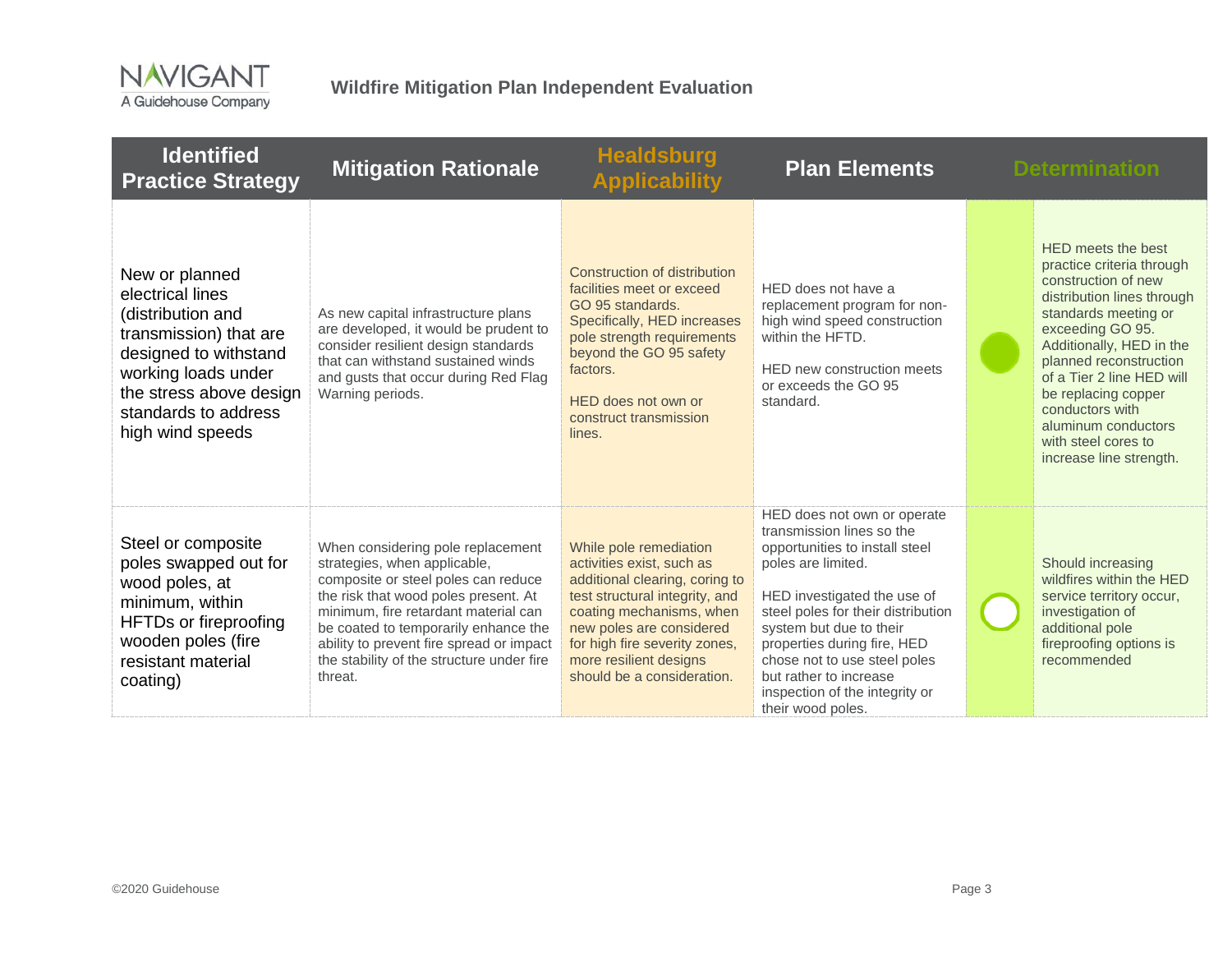

| <b>Identified</b><br><b>Practice Strategy</b> | <b>Mitigation Rationale</b>                                                                                                      | <b>Healdsburg</b><br><b>Applicability</b>                                                                                                                                                                                                                                                                                                                                                                                                                                                                                                                                                                                      | <b>Plan Elements</b>                                                                                                                                                                                                                                                                                                                                                                                                                                   | <b>Determination</b>                                                                                                              |
|-----------------------------------------------|----------------------------------------------------------------------------------------------------------------------------------|--------------------------------------------------------------------------------------------------------------------------------------------------------------------------------------------------------------------------------------------------------------------------------------------------------------------------------------------------------------------------------------------------------------------------------------------------------------------------------------------------------------------------------------------------------------------------------------------------------------------------------|--------------------------------------------------------------------------------------------------------------------------------------------------------------------------------------------------------------------------------------------------------------------------------------------------------------------------------------------------------------------------------------------------------------------------------------------------------|-----------------------------------------------------------------------------------------------------------------------------------|
| Pole loading<br>assessment and<br>remediation | Carry out programs that address pole<br>loading issues and inspections that<br>would result in remediation to<br>infrastructure. | HED comply with PRC 4292<br>for pole clearing activities<br>for vegetation risk and<br>should also maintain<br>awareness of the decay and<br>structural integrity of aged<br>or impacted poles within the<br>service territory.<br>General Order 165 is<br>considered a "best practice"<br>by many public owned<br>utilities. GO 165 Section III<br>A (5) defines "Intrusive"<br>inspection as one involving<br>movement of soil, taking<br>samples for analysis, and/or<br>using more sophisticated<br>diagnostic tools beyond<br>visual inspections or<br>instrument reading. Table 1<br>defines the inspection<br>standard. | HED routine inspections<br>endure the City's electric<br>system remains in good<br>condition and follows CUPC<br>Order 165. Repairs and<br>replacements are identified and<br>corrected in a timely manner.<br>HED has an intrusive wood<br>pole inspection program (as<br>outlined in GO 165) to identify<br>and mitigate decayed and aged<br>poles.<br>This program allows HED to<br>monitor the decay and<br>structural integrity of wood<br>poles. | Assessment of pole<br>loading issues and<br>inspections that result in<br>remediation of<br>infrastructure is a best<br>practice. |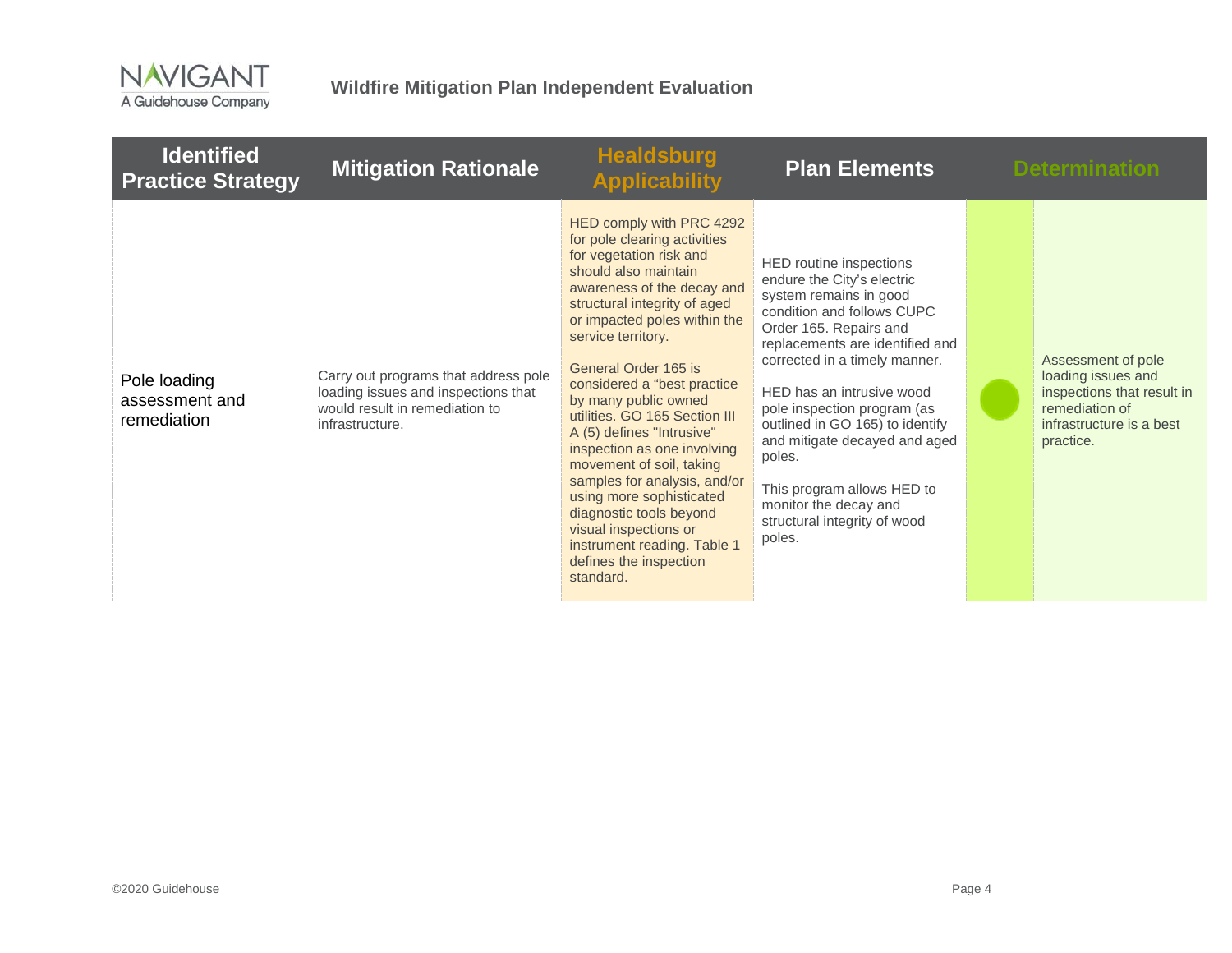

| <b>Identified</b><br><b>Practice Strategy</b>                                        | <b>Mitigation Rationale</b>                                                                                                                                                                                                                                                                                                                                                                                   | <b>Healdsburg</b><br><b>Applicability</b>                                                                                                                                                                                                                                                                                                                                                                                                   | <b>Plan Elements</b>                                                                                                                                                                                                                                                                                                                    | <b>Determination</b>                                                                                                                                                           |
|--------------------------------------------------------------------------------------|---------------------------------------------------------------------------------------------------------------------------------------------------------------------------------------------------------------------------------------------------------------------------------------------------------------------------------------------------------------------------------------------------------------|---------------------------------------------------------------------------------------------------------------------------------------------------------------------------------------------------------------------------------------------------------------------------------------------------------------------------------------------------------------------------------------------------------------------------------------------|-----------------------------------------------------------------------------------------------------------------------------------------------------------------------------------------------------------------------------------------------------------------------------------------------------------------------------------------|--------------------------------------------------------------------------------------------------------------------------------------------------------------------------------|
| Expulsion fuse device<br>change out to current-<br>limiting (non-expulsive)<br>fuses | Traditional fuses pose a fire risk due<br>to the ignited material that can be<br>expelled. Best practices for mitigating<br>this risk is to change out these fuses<br>with non-expulsive fuses<br>A protective device coordination<br>study achieves an optimum balance<br>between equipment protection and<br>selective isolation that is consistent<br>with the operating requirements of<br>power systems. | <b>HFTDs would benefit from</b><br>the replacement of<br>traditional fuses with ones<br>that minimize sparks and<br>arcs<br>Electrical systems use<br>fuses and circuit breakers to<br>protect electrical equipment.<br><b>Equipment failures and</b><br>other anomalies may cause<br>a short circuit. Risks are<br>reduced within HFTDs<br>when a short circuit impacts<br>only that portion of the<br>system where the failure<br>occurs. | HED staff reviewed various<br>non-expulsion type fuses<br>approved by CalFire and<br>selected a product to adaptable<br>to the HED distribution system.<br>Within the 2020 calendar year,<br>HED plans to replace existing<br>expulsion fuses within the<br>HFTD with non-expulsive fuses<br>to reduce utility caused wildfire<br>risk. | Discontinued use and/or<br>replacement of expulsion<br>type fuses is a common<br>best practice                                                                                 |
| Tree attachment<br>removals                                                          | This practice involves the removal of<br>electrical infrastructure fastened to<br>trees for infrastructural support but<br>can be a source of ignition. The<br>removal of these legacy devices may<br>reduce electrical spark risk.                                                                                                                                                                           | HED has no tree<br>attachments within Tier 2<br>that require evaluation                                                                                                                                                                                                                                                                                                                                                                     | HED has no tree attachments<br>in the HFTD.<br>HED does not use tree<br>attachments for new service<br>installations                                                                                                                                                                                                                    | Since HED does not<br>have existing tree<br>attachment and tree<br>attachments are not<br>used for new service<br>installation, this best<br>practice does not apply<br>to HED |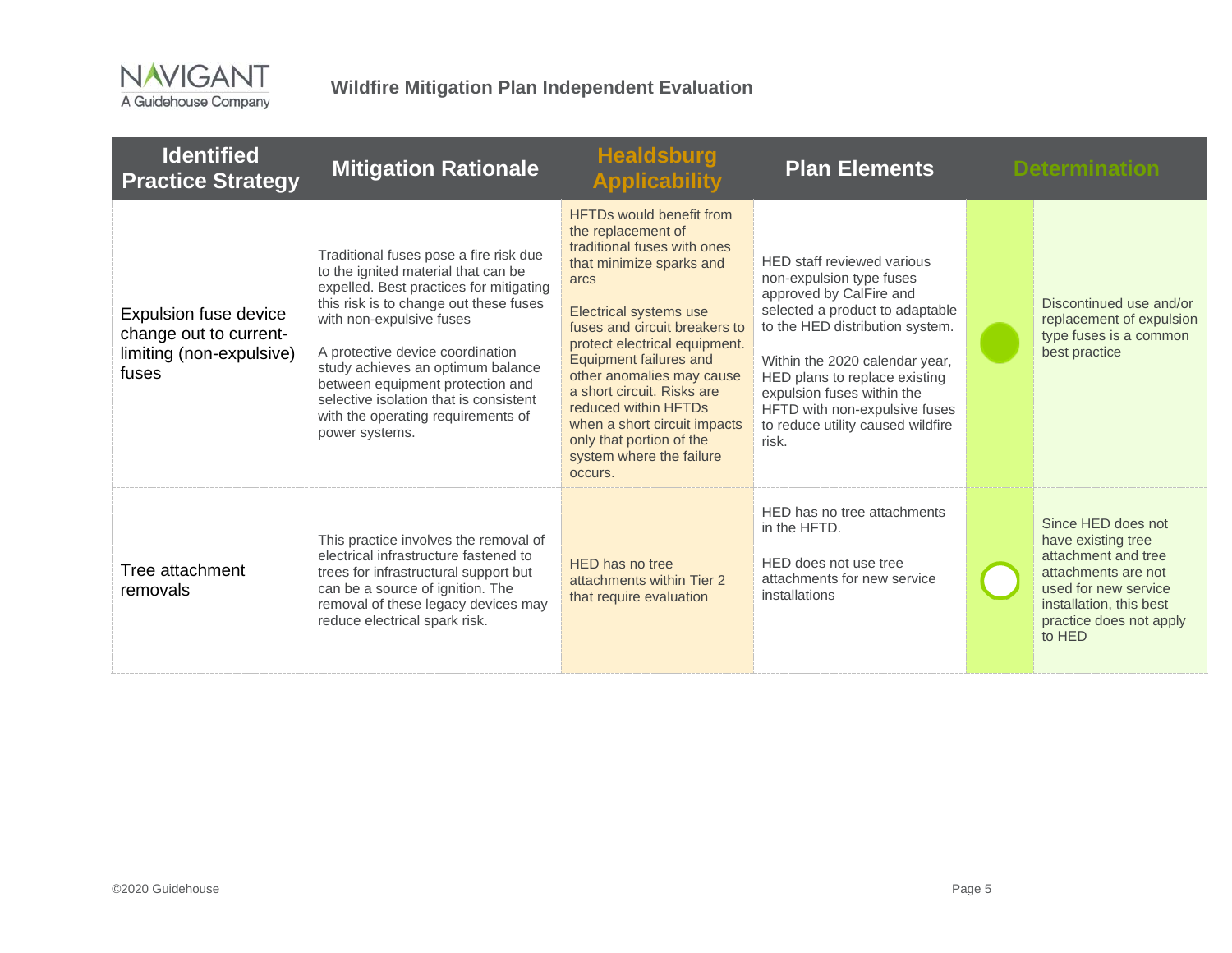

| <b>Identified</b><br><b>Practice Strategy</b>                                                                                                                                               | <b>Mitigation Rationale</b>                                                                                                                                                                                                                     | <b>Healdsburg</b><br><b>Applicability</b>                                                        | <b>Plan Elements</b>                                                                                                                                                                                                                                                                                                                                                                                                                                                                                                                                                                                                                                                                                                                                      | <b>Determination</b>                                                                         |
|---------------------------------------------------------------------------------------------------------------------------------------------------------------------------------------------|-------------------------------------------------------------------------------------------------------------------------------------------------------------------------------------------------------------------------------------------------|--------------------------------------------------------------------------------------------------|-----------------------------------------------------------------------------------------------------------------------------------------------------------------------------------------------------------------------------------------------------------------------------------------------------------------------------------------------------------------------------------------------------------------------------------------------------------------------------------------------------------------------------------------------------------------------------------------------------------------------------------------------------------------------------------------------------------------------------------------------------------|----------------------------------------------------------------------------------------------|
|                                                                                                                                                                                             |                                                                                                                                                                                                                                                 | <b>Vegetation Management</b>                                                                     |                                                                                                                                                                                                                                                                                                                                                                                                                                                                                                                                                                                                                                                                                                                                                           |                                                                                              |
| Routine vegetation<br>inspections in<br>accordance with: Public<br>Resources Code (PRC)<br>4292 & 4393, FAC 003-<br>4, General Order (GO)<br>95 Rule 35 and<br>Appendix E, and ANSI<br>A300 | State and federal compliance for<br>vegetation management and<br>inspection, as well as California<br>Public Utilities Commission GO 95.<br>which is accepted as industry<br>standard amongst all utilities.<br>(Community and investor owned). | PRC sections 4293 and<br>4293; GO 95 is required by<br>the CPUC for investor<br>owned utilities. | HED states that they meet or<br>exceed The CUPC's<br>requirements for vegetation<br>management around overhead<br>distribution lines. Of specific<br>note is Section 3-11 - Table of<br><b>Required Minimum Clearances</b><br>within the HED Technical<br>Specifications for Electric Line<br>Clearance Services. This<br>specification requires line<br>clearance tree pruning for the<br>contract period or<br>throughout the year. This<br>specification is designed to<br>avoid vegetation not meeting<br>clearance requirements that<br>may occur between typical<br>utility vegetation management<br>trim cycle approaches.<br>HED has four spans of wire<br>within the HFTD, these spans<br>are centered within a thirty<br>foot- wide fire break. | Healdsburg meets or<br>exceeds the best<br>practices guidelines for<br>vegetation management |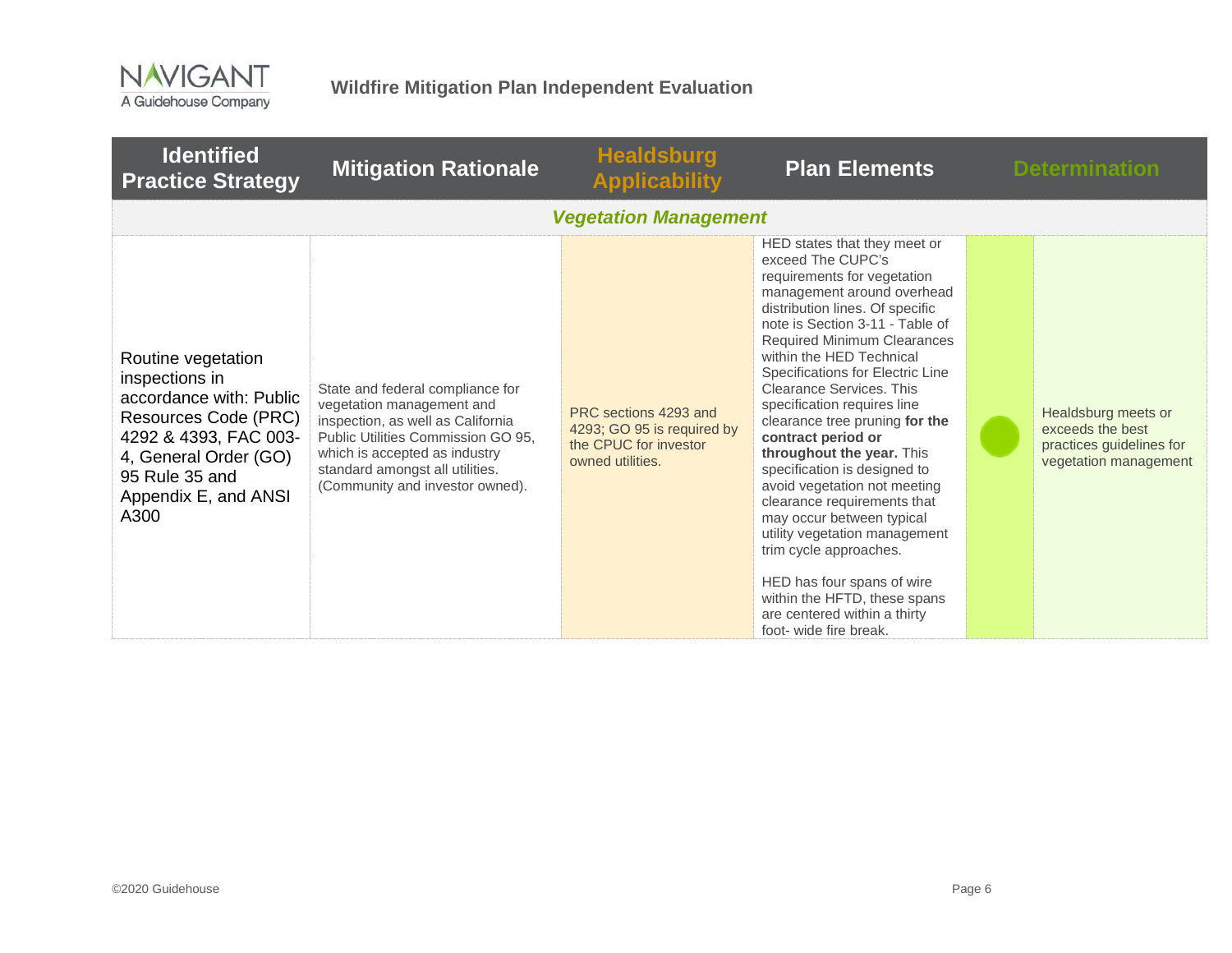

| <b>Identified</b><br><b>Practice Strategy</b>                                           | <b>Mitigation Rationale</b>                                                                                                                                                                                                                                                | <b>Healdsburg</b><br><b>Applicability</b>                                                                                                                                                                                                                                                                        | <b>Plan Elements</b>                                                                                                                                                                                                                                                                                                                                                                                                            | <b>Determination</b>                                                                                            |
|-----------------------------------------------------------------------------------------|----------------------------------------------------------------------------------------------------------------------------------------------------------------------------------------------------------------------------------------------------------------------------|------------------------------------------------------------------------------------------------------------------------------------------------------------------------------------------------------------------------------------------------------------------------------------------------------------------|---------------------------------------------------------------------------------------------------------------------------------------------------------------------------------------------------------------------------------------------------------------------------------------------------------------------------------------------------------------------------------------------------------------------------------|-----------------------------------------------------------------------------------------------------------------|
| LiDAR Technology for<br>vegetation<br>management<br>inspections                         | Where foot patrols or normal<br>helicopter patrols are insufficient to<br>evaluate the right-of-way (ROW)<br>clearance, utilities use LiDAR<br>technology to identify trees along the<br>ROW border that can potentially<br>contact with lines during high wind<br>events. | LIDAR is demonstrated as<br>an effective tool for<br>transmission level<br>inspection of dense<br>vegetation within the<br>corridor and adjacent to the<br>easement area.                                                                                                                                        | HED has no transmission<br>facilities within the HFTD                                                                                                                                                                                                                                                                                                                                                                           | This practice does not<br>apply since HES has no<br>transmission facilities                                     |
| Hazardous<br>tree/vegetation<br>identification and<br>removal protocols and<br>programs | Recording and tagging trees that<br>pose risks to adjacent electrical<br>equipment or are dead/dying are<br>considered prudent efforts for<br>vegetation management practices                                                                                              | Within the Tier 2,3 high fire<br>risk area, danger trees<br>could pose a greater<br>potential to catch on fire or<br>contribute to fire spread.<br>Addressing, though<br>identification and surveying,<br>as well as implementing<br>remediation activities will<br>result in further wildfire risk<br>reduction | The HED Vegetation<br>Management Program (VM<br>Program) requires<br>identification, and removal of<br>diseased, dying, or hazard<br>trees adjacent to distribution<br>lines. This is included in the<br><b>Technical Specifications for</b><br><b>Electric Line Clearance</b><br>Services Section 3-10b.<br>Sections 3-12, 3-13 contain<br>specifications for removal of<br>brush, debris and wood and<br>final site clean-up. | A hazardous tree /<br>vegetation identification<br>and removal protocols<br>and programs are a best<br>practice |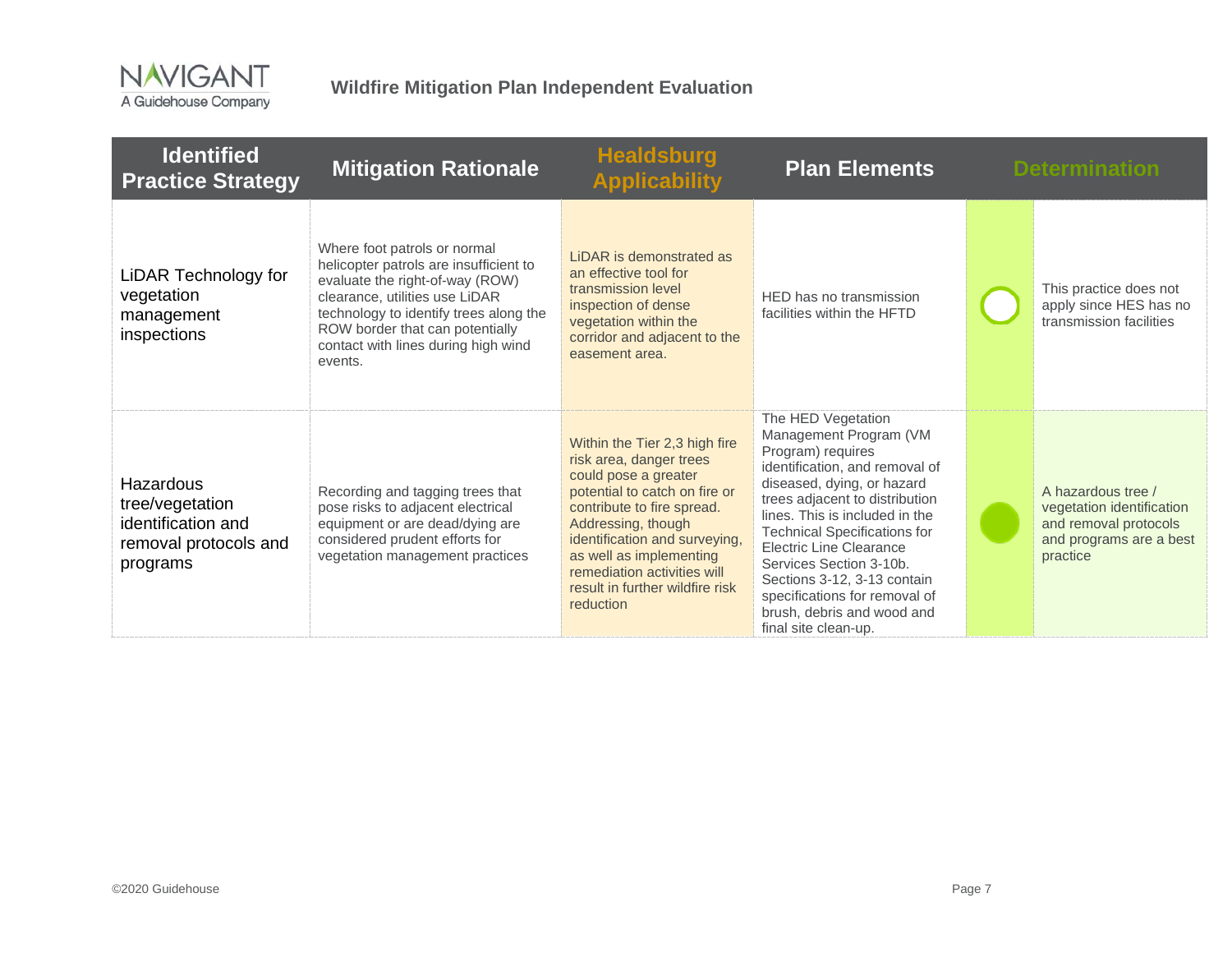

| <b>Identified</b><br><b>Practice Strategy</b>                                                            | <b>Mitigation Rationale</b>                                    | <b>Healdsburg</b><br><b>Applicability</b>                                                                                                                                                                                                                                                                                               | <b>Plan Elements</b>                                                                                                                                                                                                                                                                                                                    | <b>Determination</b>                                                                                                        |
|----------------------------------------------------------------------------------------------------------|----------------------------------------------------------------|-----------------------------------------------------------------------------------------------------------------------------------------------------------------------------------------------------------------------------------------------------------------------------------------------------------------------------------------|-----------------------------------------------------------------------------------------------------------------------------------------------------------------------------------------------------------------------------------------------------------------------------------------------------------------------------------------|-----------------------------------------------------------------------------------------------------------------------------|
| Off-Cycle / Call-in<br>vegetation removal or<br>corrective work,<br>especially during the<br>fire season | Off-cycle practices of vegetation<br>inspection and management | Within District's service<br>territory Tier 2,3 fire threat<br>areas, impact trees could<br>pose a greater potential to<br>catch on fire or contribute to<br>fire spread. Addressing,<br>though identification and<br>surveying, as well as<br>implementing remediation<br>activities will result in further<br>wildfire risk reduction | HED's VM Program specifies<br>maintaining tree pruning to the<br>clearance standard throughout<br>the year and are not on defined<br>cycle. The annual Wildfire<br>Inspection Program and before<br>and after red-flag warning<br>patrols dictate review of proper<br>vegetation clearance from<br>primary and secondary<br>conductors. | Off-Cycle / Call-in<br>vegetation removal or<br>corrective work,<br>especially during the fire<br>season is a best practice |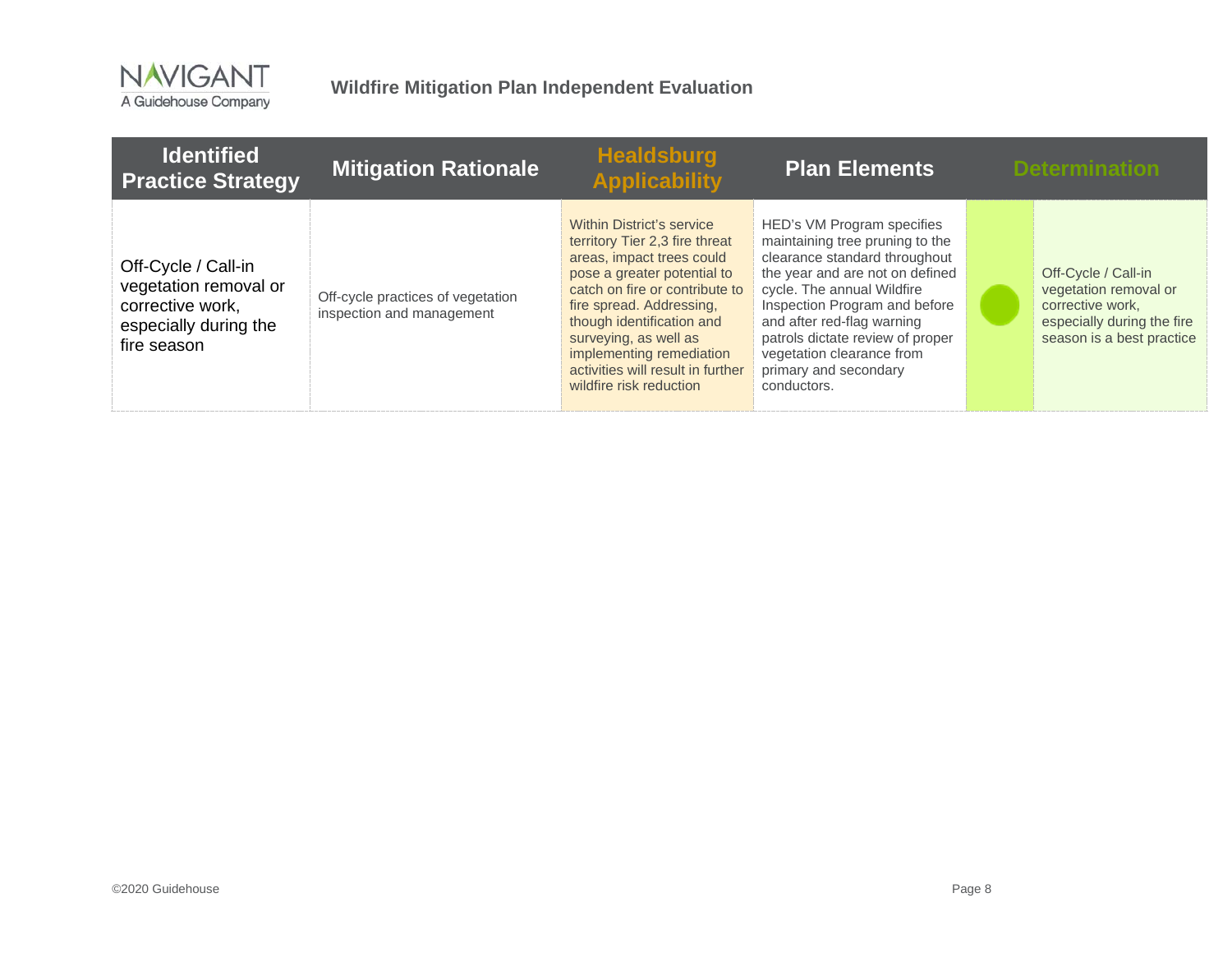

| <b>Identified</b><br><b>Practice Strategy</b>                                                                                                                                                                                                                                                                                                                                                                          | <b>Mitigation Rationale</b>                                                                                                                                                                                                                                                                                                                                                                                      | <b>Healdsburg</b><br><b>Applicability</b>                                                                                              | <b>Plan Elements</b>                                                                                                                                                                                                                                                                                                                                                                                                                                                                                                                                                                                                                                                                                                                                                                                | <b>Determination</b>                                                                                                                                                                                                                                                     |
|------------------------------------------------------------------------------------------------------------------------------------------------------------------------------------------------------------------------------------------------------------------------------------------------------------------------------------------------------------------------------------------------------------------------|------------------------------------------------------------------------------------------------------------------------------------------------------------------------------------------------------------------------------------------------------------------------------------------------------------------------------------------------------------------------------------------------------------------|----------------------------------------------------------------------------------------------------------------------------------------|-----------------------------------------------------------------------------------------------------------------------------------------------------------------------------------------------------------------------------------------------------------------------------------------------------------------------------------------------------------------------------------------------------------------------------------------------------------------------------------------------------------------------------------------------------------------------------------------------------------------------------------------------------------------------------------------------------------------------------------------------------------------------------------------------------|--------------------------------------------------------------------------------------------------------------------------------------------------------------------------------------------------------------------------------------------------------------------------|
|                                                                                                                                                                                                                                                                                                                                                                                                                        |                                                                                                                                                                                                                                                                                                                                                                                                                  | <b>Emergency Response &amp; Recovery</b>                                                                                               |                                                                                                                                                                                                                                                                                                                                                                                                                                                                                                                                                                                                                                                                                                                                                                                                     |                                                                                                                                                                                                                                                                          |
| Notify critical facilities<br>and public safety<br>partners, which may<br>include first<br>responders, incident<br>origin law enforcement,<br>acute health care<br>facilities, essential<br>service providers,<br>related governing local<br>and state agencies,<br>adjacent jurisdictions,<br>vulnerable populations,<br>and the Independent<br>System Operator (ISO)<br>(for transmission level<br>de-energization). | Following a sequence of events in<br>contacting public safety partners and<br>impacted community facilities will<br>enable quicker response in reacting<br>to an emergency event (such as a<br>wildfire or de-energization). Utilities<br>should describe their processes to<br>notify critical facilities as it applies to<br>their service territory and impacted<br>communities as well as grid<br>operators. | <b>Notification practices</b><br>targeting key stakeholders<br>are crucial during<br>emergency events such as<br>storms and wildfires. | HED provides consumer<br>education through printed<br>materials, social media and the<br>City's webpage.<br>Customer notification is<br>coordinated through the City<br>Manager's office, City<br><b>Emergency Operations Center</b><br>and other means available to<br>City staff. The City will rely<br>upon automated phone calls,<br>social media, and other<br>automated emergency alerts to<br>contact customers, critical<br>facilities and public safety<br>partners.<br>Within the coming year, HED<br>plans to reach out to the<br>community and re-establish a<br>list of City customers with<br>AFN. This list will be used to<br>provide an additional level of<br>warning and outreach through<br>automated phone calls and<br>may include notification at the<br>customer's premise. | Development of<br>proactive practices for<br>notification and specific<br>contact lists for public<br>safety partners, critical<br>community facilities and<br>life and health support<br>customer assures<br>effective and timely<br>emergency event<br>communications. |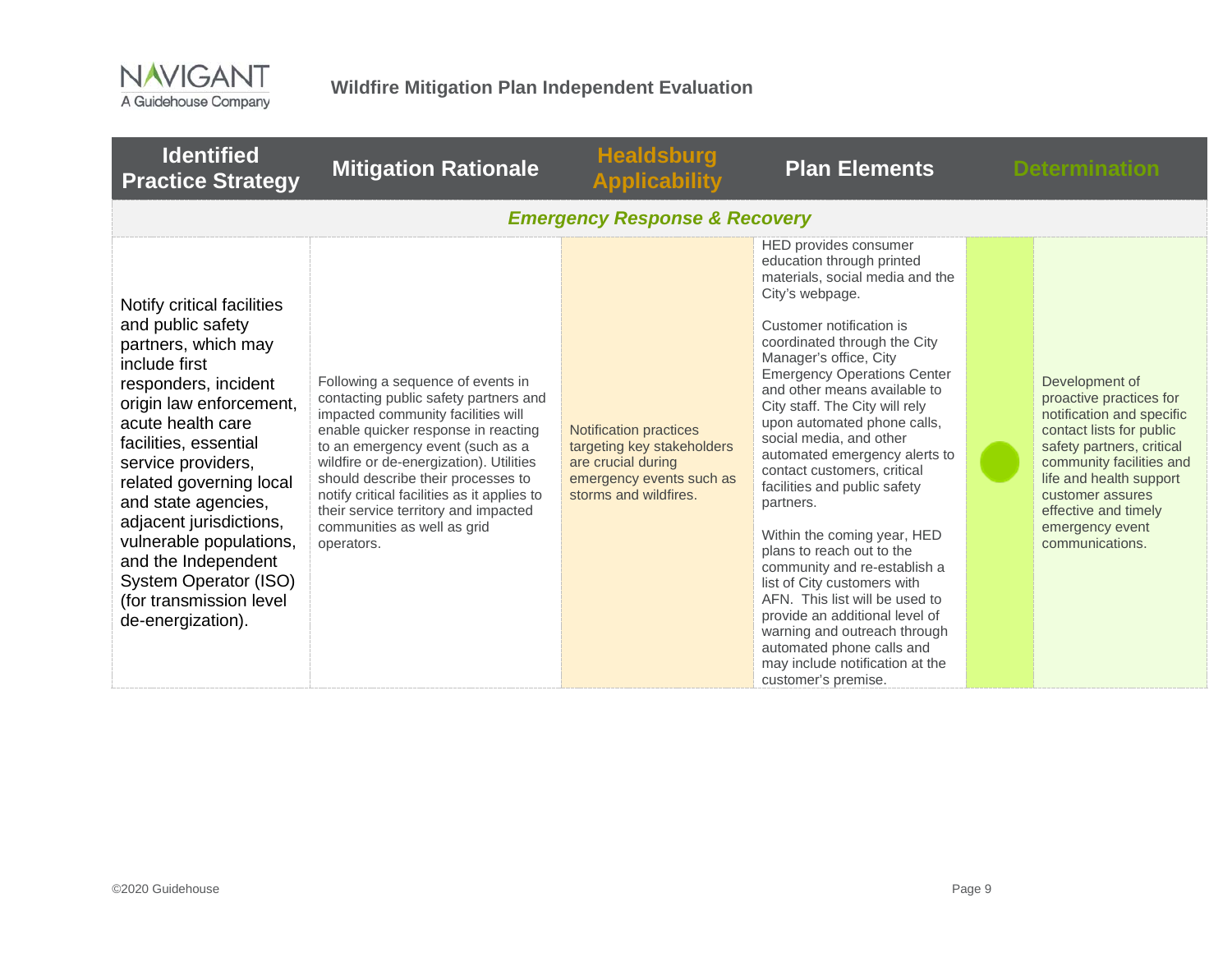

| <b>Identified</b><br><b>Practice Strategy</b>                                                                                                                     | <b>Mitigation Rationale</b>                                                                                                                                                                                                                                                                                                                                                        | <b>Healdsburg</b><br><b>Applicability</b>                                                                                                                                                                                                                                                                                                                                                                                                                                                                 | <b>Plan Elements</b>                                                                                                                                                          | <b>Determination</b>                                                                                                                                                                                                                                                                                                                        |
|-------------------------------------------------------------------------------------------------------------------------------------------------------------------|------------------------------------------------------------------------------------------------------------------------------------------------------------------------------------------------------------------------------------------------------------------------------------------------------------------------------------------------------------------------------------|-----------------------------------------------------------------------------------------------------------------------------------------------------------------------------------------------------------------------------------------------------------------------------------------------------------------------------------------------------------------------------------------------------------------------------------------------------------------------------------------------------------|-------------------------------------------------------------------------------------------------------------------------------------------------------------------------------|---------------------------------------------------------------------------------------------------------------------------------------------------------------------------------------------------------------------------------------------------------------------------------------------------------------------------------------------|
| Incident Command<br>Team / Emergency<br><b>Operations frameworks</b><br>in the event a de-<br>energization event or<br>wildfire incident occurs                   | Using the State Emergency<br>Management System (SEMS)<br>framework, which is determined on<br>the Federal Emergency Management<br>Agency (FEMA) structure for incident<br>command protocols will ensure<br>prepared and adequately trained staff<br>to respond in effective<br>communication manners as well as<br>respond to risk events in a sequence<br>of effective procedures | Establishment of<br><b>Emergency Action Plans</b><br>between the Electric<br>Department, The City<br><b>Emergency Operations</b><br>Center and other City<br>departments assures<br>effective identification,<br>assignment and training for<br>emergency management<br>roles                                                                                                                                                                                                                             | The City relies on the<br>established citywide EOC for<br>these events. Preparation for<br>wildfire is a citywide effort as it<br>may affect all city departments.            | Development of an<br>emergency action plan<br>for wildfire incidents<br>and/or de-energization<br>events with the<br>associated incident<br>command roles,<br>responsibilities and<br>training assures effective<br>emergency response.<br><b>HED notes the City</b><br><b>Emergency Operations</b><br>Plan will be updated<br>before 2021. |
| Coordination with<br>stakeholder<br>agencies/entities with<br>routine meetings to<br>discuss emergency<br>preparedness needs<br>and areas of<br>improvement, etc. | Communicating with vested<br>stakeholders during wildfire mitigation<br>activities, PSPS events, and general<br>strategy development will help drive<br>efforts to better align with the risk<br>profile of the utility's service and<br>asset territory. These efforts should<br>occur throughout the year and wildfire<br>mitigation plan planning process                       | COPE groups, Fire<br>Department, Police<br>Department, Fitch Mountain<br>Association, and various<br>City departments have all<br>been engaged regarding<br>the risk of wildfire. In the<br>days leading up to an event,<br>these groups are alerted of<br>the forecasted weather<br>conditions and the potential<br>for power outages. At this<br>point, meetings are held<br>has needed and typically<br>include seasonal outreach<br>with more focused<br>discussion leading up to a<br>weather event. | The plan does not indicate any<br>formally scheduled proactive<br>meetings between the<br>stakeholder agencies/entities<br>to discuss emergency<br>preparedness for wildfires | HED meets the basic<br>requirements of this<br>practice strategy.<br><b>Additional proactive</b><br>coordination during non-<br>wildfire alert periods is<br>recommended in<br>addition to the current<br>activities.                                                                                                                       |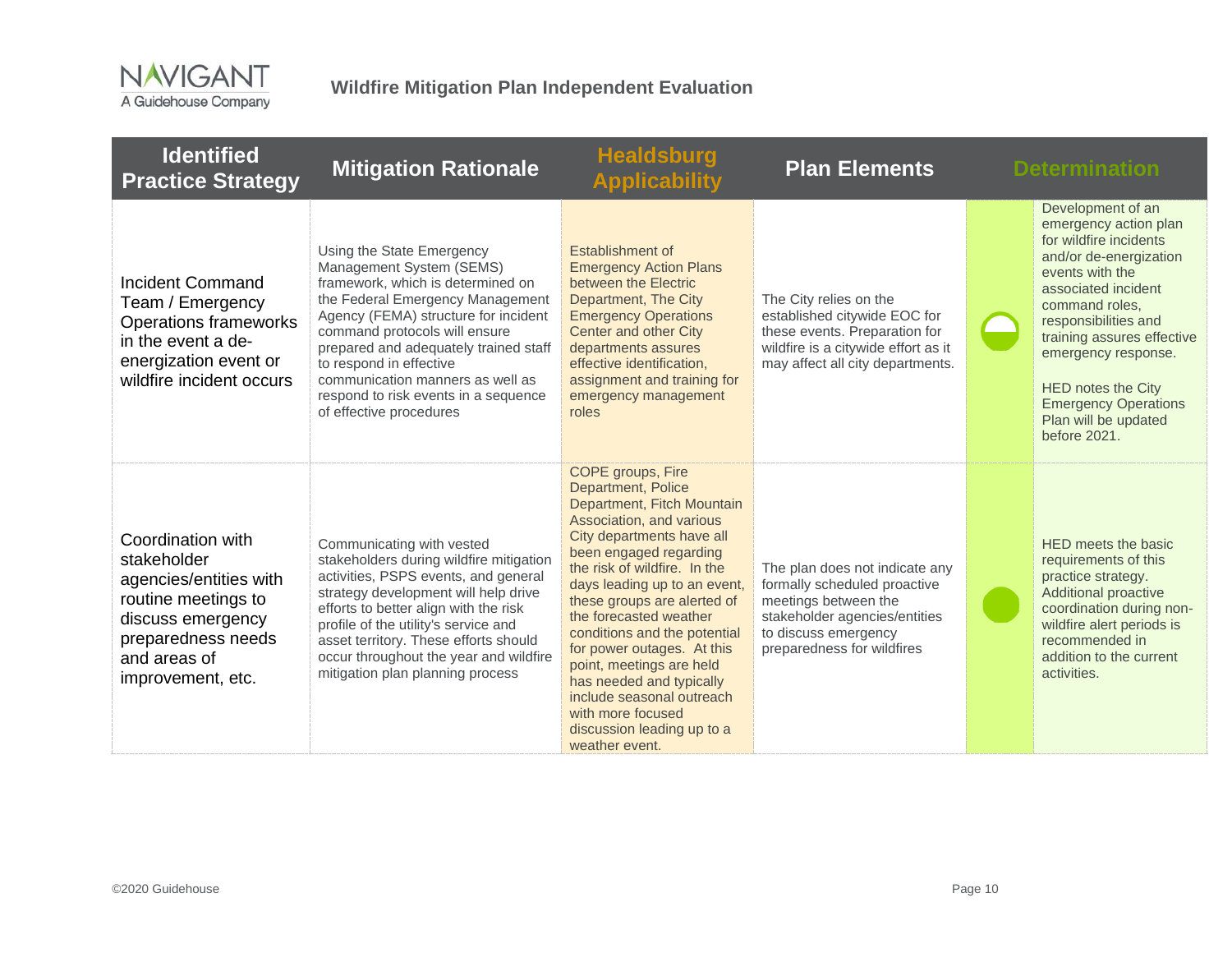

| <b>Identified</b><br><b>Practice Strategy</b>                                                                                                                                                                                                                     | <b>Mitigation Rationale</b>                                                                        | <b>Healdsburg</b><br><b>Applicability</b>                                                                                                                                                                                                | <b>Plan Elements</b>                                                                                                                                                                                                                                                                                                                                                                                                                                                                                                      | <b>Determination</b>                                                                                                                                                                                                                                                                                                                                                                                                                                                            |  |
|-------------------------------------------------------------------------------------------------------------------------------------------------------------------------------------------------------------------------------------------------------------------|----------------------------------------------------------------------------------------------------|------------------------------------------------------------------------------------------------------------------------------------------------------------------------------------------------------------------------------------------|---------------------------------------------------------------------------------------------------------------------------------------------------------------------------------------------------------------------------------------------------------------------------------------------------------------------------------------------------------------------------------------------------------------------------------------------------------------------------------------------------------------------------|---------------------------------------------------------------------------------------------------------------------------------------------------------------------------------------------------------------------------------------------------------------------------------------------------------------------------------------------------------------------------------------------------------------------------------------------------------------------------------|--|
|                                                                                                                                                                                                                                                                   |                                                                                                    | <b>De-Energization &amp; Recloser Operations</b>                                                                                                                                                                                         |                                                                                                                                                                                                                                                                                                                                                                                                                                                                                                                           |                                                                                                                                                                                                                                                                                                                                                                                                                                                                                 |  |
| Disabling reclosers<br>through blocking<br>reclosing operations<br>(distribution level) in<br>HFTDs during the fire<br>season and/or during<br><b>Red Flag Warnings</b><br>issued by the National<br>Weather Service (or as<br>fire risk potential<br>designates) | Disabling reclosing reduces the<br>number of potential ignition events<br>during a fault condition | <b>Reclosing operations</b><br>should be defined within the<br>Plan as per statute.<br>Operational best practices<br>align with having settings<br>that align with fire potential<br>weather conditions to<br>prevent potential ignition | HED's WMP indicates that<br>reclosing of circuit breakers<br>and line reclosers serving<br>HFTD will be disabled during<br><b>National Weather Service</b><br>issued red flag warnings<br>affecting any part of the HED<br>service territory. Additionally,<br>during red flag warnings, HED<br>will implement recloser settings<br>to shorten the time a fault will<br>exist. In the first half of 2020,<br>HED plans to implement lower<br>instantaneous trip settings and<br>improve the detection of<br>ground faults | District meets the basic<br>requirements of this<br>practice strategy<br>Protective device<br>coordination assures<br>selective coordination is<br>achieved and<br>overcurrent protective<br>devices are chosen such<br>that whenever an<br>overcurrent occurs only<br>the nearest upstream<br>overcurrent protective<br>device (OCPD) opens to<br>interrupt the overcurrent.<br><b>HED updates protective</b><br>device coordination as<br>required, not to exceed 5<br>years. |  |
| <b>Internal Operations and Inspection Practices</b>                                                                                                                                                                                                               |                                                                                                    |                                                                                                                                                                                                                                          |                                                                                                                                                                                                                                                                                                                                                                                                                                                                                                                           |                                                                                                                                                                                                                                                                                                                                                                                                                                                                                 |  |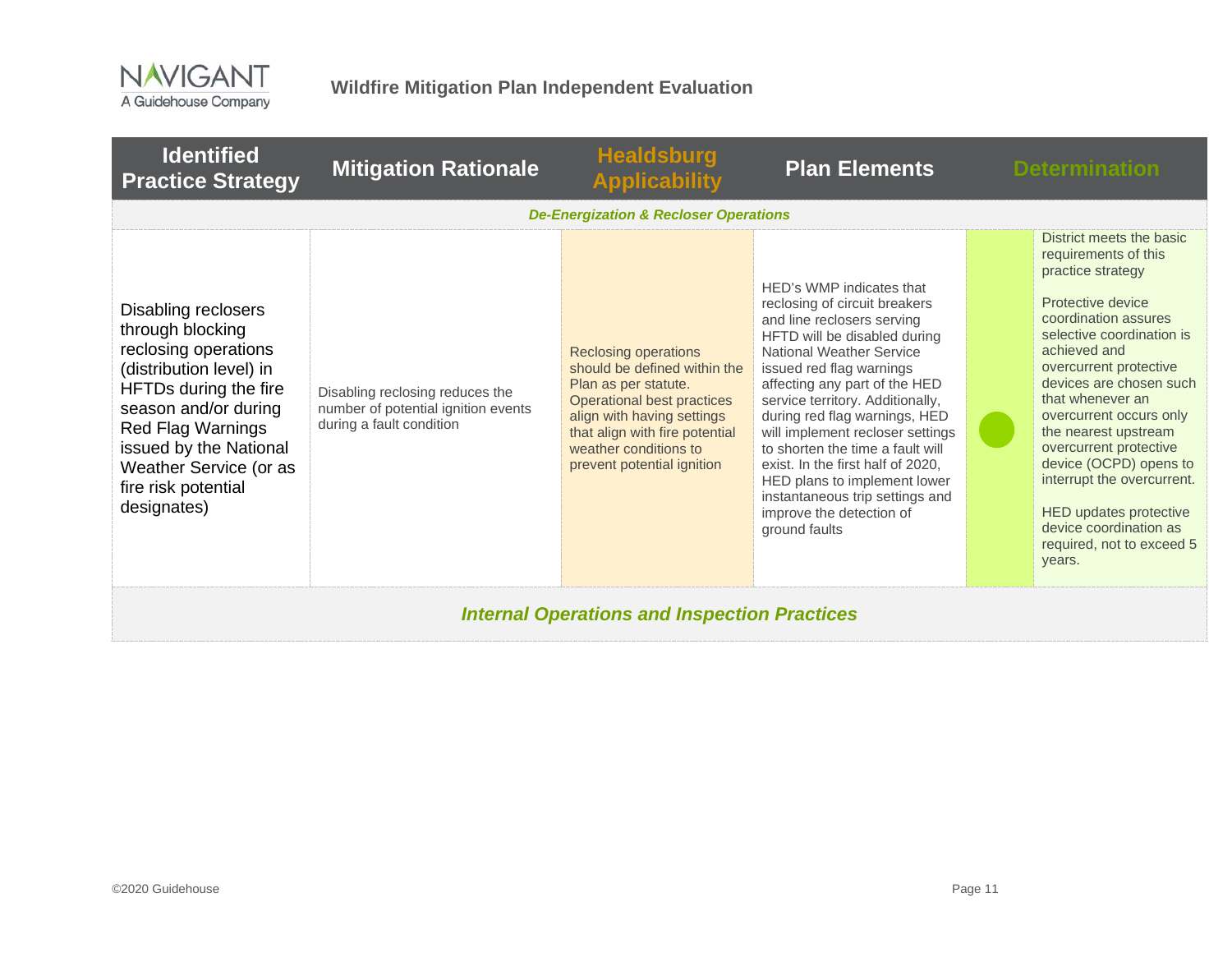

| <b>Identified</b><br><b>Practice Strategy</b>              | <b>Mitigation Rationale</b>                                                                                                                                                                                                                                                                                                                                                                                             | <b>Healdsburg</b><br><b>Applicability</b>                                                                                                                                                                                                                                                    | <b>Plan Elements</b>                                                                                                                                                                                                                                                                                                                                                                                                                                                                           | <b>Determination</b>                                                                                                                                                    |
|------------------------------------------------------------|-------------------------------------------------------------------------------------------------------------------------------------------------------------------------------------------------------------------------------------------------------------------------------------------------------------------------------------------------------------------------------------------------------------------------|----------------------------------------------------------------------------------------------------------------------------------------------------------------------------------------------------------------------------------------------------------------------------------------------|------------------------------------------------------------------------------------------------------------------------------------------------------------------------------------------------------------------------------------------------------------------------------------------------------------------------------------------------------------------------------------------------------------------------------------------------------------------------------------------------|-------------------------------------------------------------------------------------------------------------------------------------------------------------------------|
| Ground patrol as well<br>as aerial inspection<br>practices | Routine ground patrols are implicit<br>practices in equipment and<br>vegetation inspection protocols.<br>Increasing the frequency, especially<br>in HFTD, represents an effective<br>preventative measure and ensures<br>the integrity of electrical equipment.<br>Aerial inspections, by way of<br>helicopters, will lead to greater<br>coverage of the service territory and<br>areas adjacent to required clearances | Ground patrols are a<br>required strategy in<br>ensuring safe and reliable<br>delivery of electricity. When<br>access concerns arise,<br>aerial inspections provide<br>better coverage in<br>surveying and inspecting<br>electrical equipment<br>throughout the utility service<br>territory | Given the size and nature of<br>HED service area, an aerial<br>inspection patrol program may<br>not be applicable.<br>The annual Wildfire Inspection<br>Program and before and after<br>red-flag warning patrols dictate<br>review of proper vegetation<br>clearance from primary and<br>secondary conductors.<br>Routine inspections are<br>completed to assure that<br>necessary repairs and<br>replacements to electrical<br>facilities are identified and<br>corrected in a timely manner. | <b>HED</b> meets best<br>practices criteria for<br>equipment and<br>vegetation management<br>ground patrols                                                             |
| Wildfire Infrastructure<br><b>Protection Teams</b>         | An internal team to help coordinate<br>efforts to ensure the Plan is being<br>followed as well as coordinating<br>efforts to enhance the Plan's<br>strategies and quality check that<br>activities are being performed and<br>tracked aligning with the Plan                                                                                                                                                            | An internal team to prepare<br>and protect physical<br>aspects of the electric<br>system as well as ensure<br>effective mitigation<br>measures are carried out<br>would be a prudent activity<br>to pursue                                                                                   | HED has not indicated that<br>staff have been given specific<br>responsibilities regarding fire<br>prevention, response and<br>investigation. A wildfire<br>infrastructure protection team<br>has not been established.                                                                                                                                                                                                                                                                        | An internal wildfire<br>protection team can<br>support continuous<br>improvement and quality<br>assurance of the Wildfire<br>Mitigation Plan and<br>related activities. |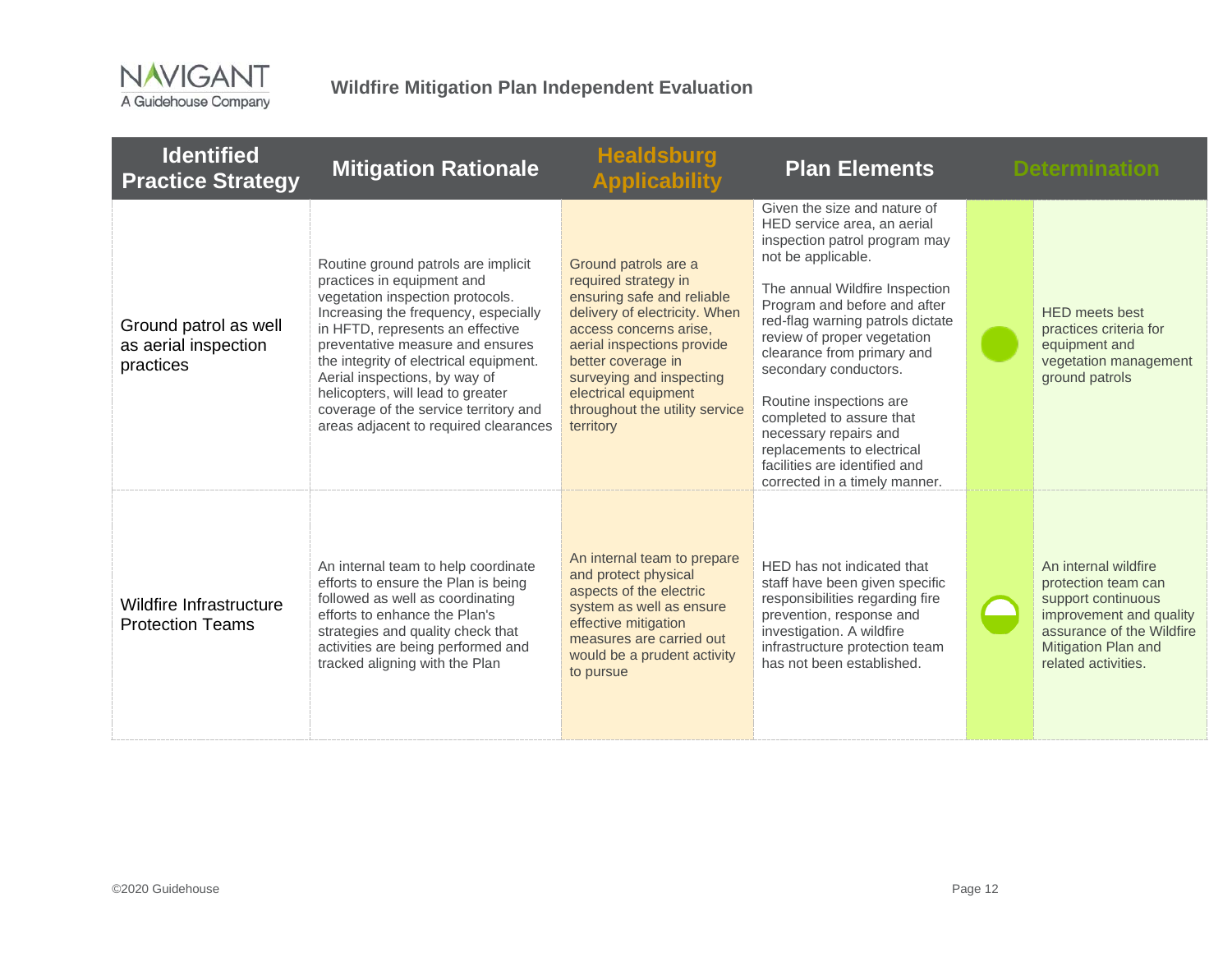

| <b>Identified</b><br><b>Practice Strategy</b>                                                                                            | <b>Mitigation Rationale</b>                                                                                                                                                                                                                    | <b>Healdsburg</b><br><b>Applicability</b>                                                          | Plan Elements                                                                                          | <b>Determination</b>                                                                                                                         |
|------------------------------------------------------------------------------------------------------------------------------------------|------------------------------------------------------------------------------------------------------------------------------------------------------------------------------------------------------------------------------------------------|----------------------------------------------------------------------------------------------------|--------------------------------------------------------------------------------------------------------|----------------------------------------------------------------------------------------------------------------------------------------------|
| Infrared corona<br>scanning and high<br>definition imagery<br>technology for<br>inspection practices<br>along with visual<br>inspections | Infrared and ultraviolet (Corona) light<br>cameras are typically mounted to<br>helicopters with special attention to<br>splices, conductor<br>connection/attachment points, and<br>insulators for a detailed visual of<br>electrical equipment | Infrared is an accepted<br>practice that enables better<br>awareness of the utility's<br>equipment | HED performs an infrared line<br>inspection once every 5-years<br>and substations every other<br>vear. | Infrared inspections are<br>a diagnostic tool for early<br>identification of<br>conditions that may<br>cause outages and<br>equipment damage |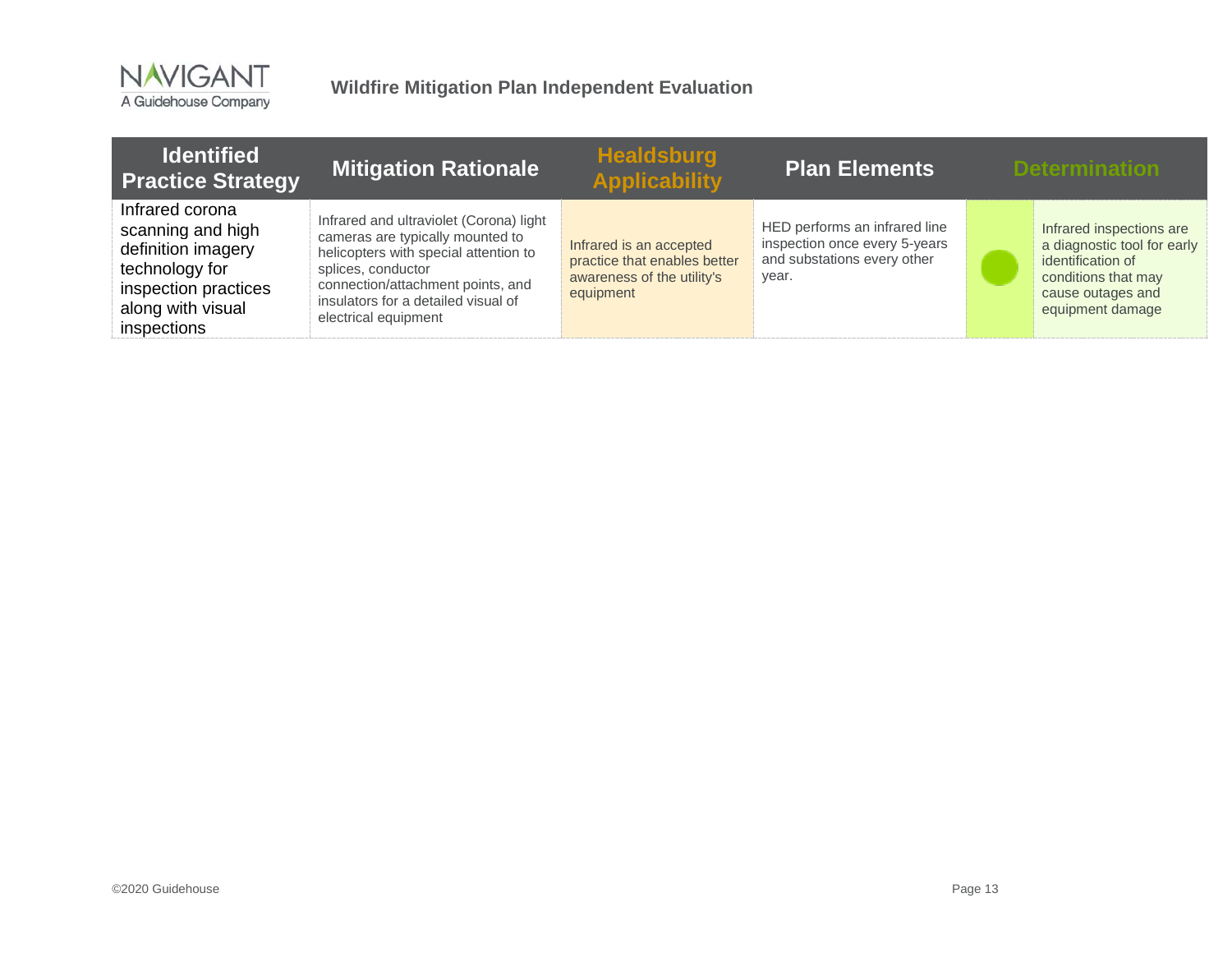<span id="page-36-1"></span>

# **5. RESULTS & DISCUSSION**

Navigant concluded this assessment on February 21, 2020. Over the course of reviewing HED's WMP and supporting documentation, Navigant captured takeaways and findings that align the Plan with state laws and effective wildfire measure demonstration. HED's Plan appropriately responds to each of the required elements of PUC Section 8387, which is detailed in Appendix A. The following describes the assessment and resulting findings of the Plan's proposed and established mitigation measures as it applies to safe, reliable operation of all electric infrastructure and wildfire prevention and response.

#### *Report Conclusions*

After internal review of the latest version of the WMP and associated data collection products, Navigant concludes this Report with the following:

- 1. HED's WMP aligns appropriately with PUC Section [8](#page-36-1)387 and includes all required elements.<sup>8</sup>
- <span id="page-36-0"></span>2. HED's Plan is determined to be comprehensive as described throughout this Report.

<sup>&</sup>lt;sup>8</sup> Following acceptance of this Report, HED will post the Report and results online for public view. The Report is scheduled for presentation to the City Council at a public meeting in December 2019. Accomplishing these follow-up tasks will meet all required statutory provisions up until presenting the final WMP to the City Council.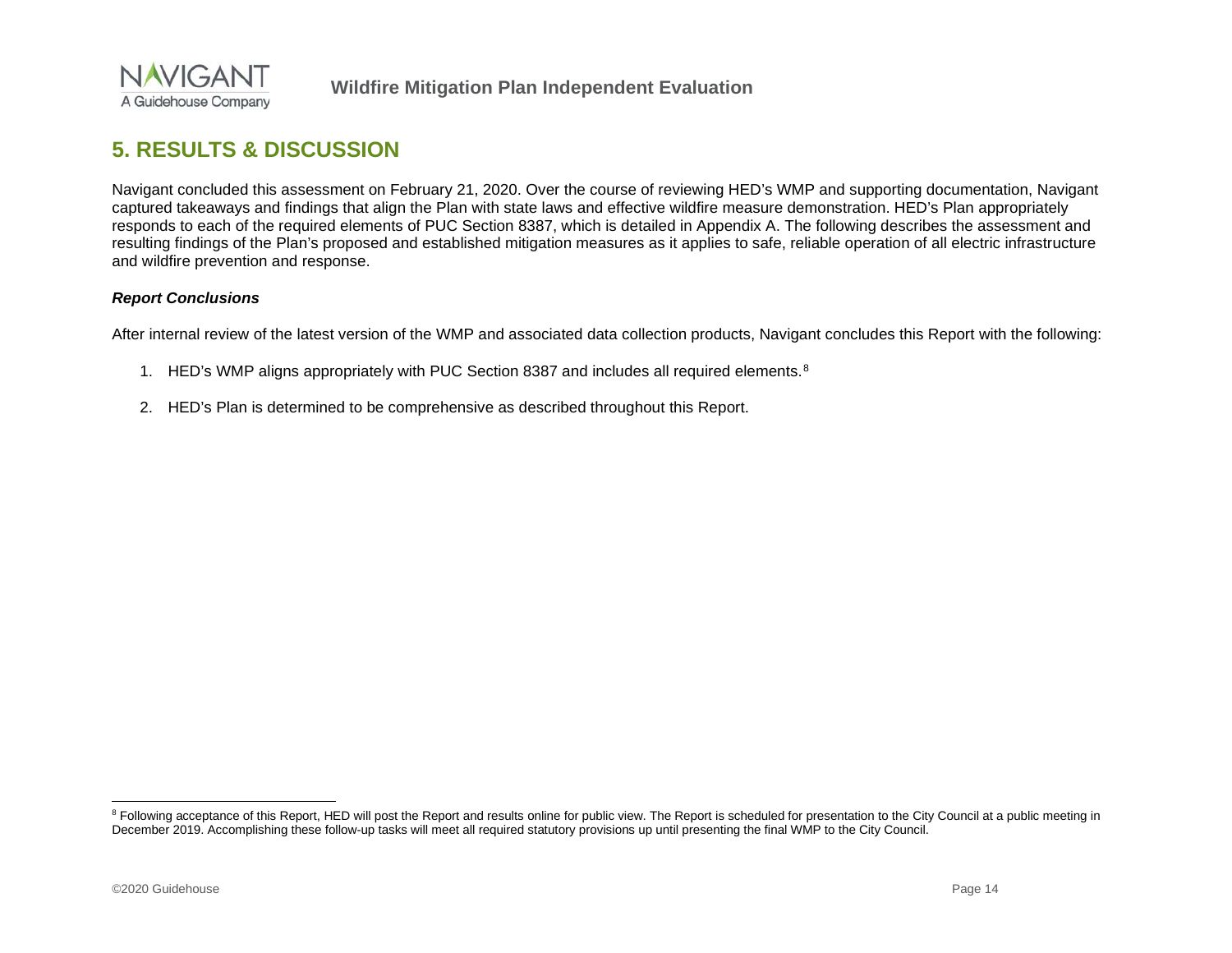# **APPENDIX A. STATUTORY COMPLIANCE MATRIX**

<span id="page-37-0"></span>

| <b>Required Statutory Element</b>                                                                                                                                                                                                                                                                                                                                                                                                                                                                                                                                                                                                                                                                                                                            | Plan<br><b>Section Reference(s)</b> | <b>HED Plan Elements</b><br>(Summarized)                                                                                                                                                                                                                                                                       | <b>Meets Section</b><br><b>Elements</b><br>(Determination) |
|--------------------------------------------------------------------------------------------------------------------------------------------------------------------------------------------------------------------------------------------------------------------------------------------------------------------------------------------------------------------------------------------------------------------------------------------------------------------------------------------------------------------------------------------------------------------------------------------------------------------------------------------------------------------------------------------------------------------------------------------------------------|-------------------------------------|----------------------------------------------------------------------------------------------------------------------------------------------------------------------------------------------------------------------------------------------------------------------------------------------------------------|------------------------------------------------------------|
| (a) Each local publicly owned electric utility and<br>electrical cooperative shall construct, maintain,<br>and operate its electrical lines and equipment in<br>a manner that will minimize the risk of wildfire<br>posed by those electrical lines and equipment.                                                                                                                                                                                                                                                                                                                                                                                                                                                                                           |                                     |                                                                                                                                                                                                                                                                                                                |                                                            |
| (b) (1) The local publicly owned electric utility or<br>electrical cooperative shall, before January 1,<br>2020, prepare a wildfire mitigation plan. After<br>January 1, 2020, a local publicly owned electric<br>utility or electrical cooperative shall prepare a<br>wildfire mitigation plan annually and shall<br>submit the plan to the California Wildfire Safety<br>Advisory Board on or before July 1 of that<br>calendar year. Each local publicly owned<br>electric utility and electrical cooperative shall<br>update its plan annually and submit the update<br>to the California Wildfire Safety Advisory Board<br>by July 1 of each year. At least once every<br>three years, the submission shall be a<br>comprehensive revision of the plan. |                                     |                                                                                                                                                                                                                                                                                                                |                                                            |
| (2) The wildfire mitigation plan shall consider as<br>necessary, at minimum, all of the following:                                                                                                                                                                                                                                                                                                                                                                                                                                                                                                                                                                                                                                                           |                                     |                                                                                                                                                                                                                                                                                                                |                                                            |
| (A) An accounting of the responsibilities of<br>persons responsible for executing the plan.                                                                                                                                                                                                                                                                                                                                                                                                                                                                                                                                                                                                                                                                  | Page 5                              | HED's Plan identifies the responsibilities of those<br>who will executed HED's WMP. The Electric<br>Superintendent is responsible for implementation of<br>the Plan with oversight by the Utility Director and City<br>Manager. Given the small size of HED, this satisfies<br>the intent of $8387(b)(2)(A)$ . | <b>Yes</b>                                                 |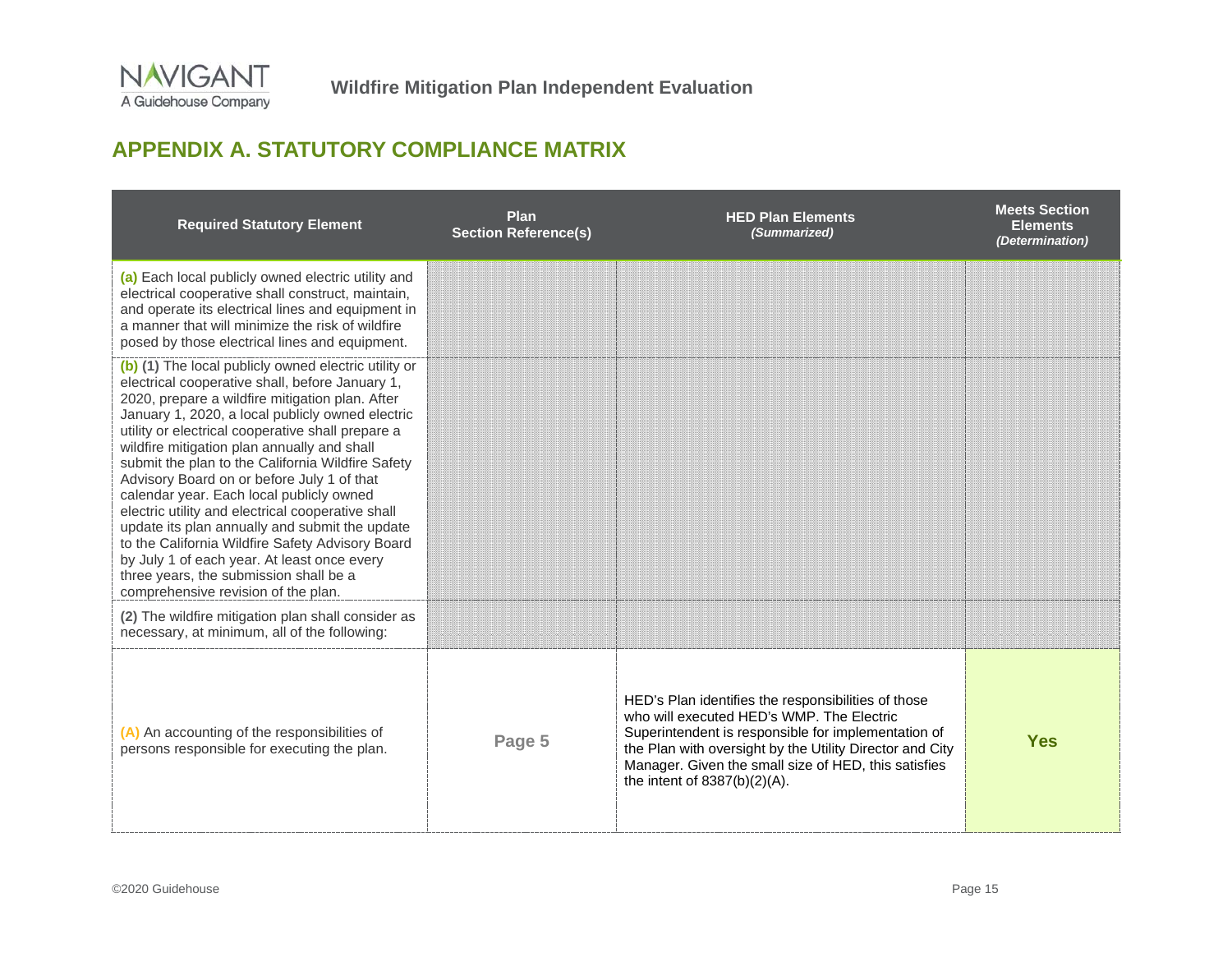

| (B) The objectives of the wildfire mitigation plan.                                                                                                                                                                                                                                                                    | Page 5    | HED clearly states the WMP objectives on page five<br>of the WMP. HED's primary objective is to eliminate<br>wildfires caused by electric utility equipment. A<br>secondary objective is to identify cost-effective<br>measures that produce the same or improved wildfire<br>mitigation results.                                                                                                                                                                                                                                                                                                                                                                                                                                                                     | <b>Yes</b> |
|------------------------------------------------------------------------------------------------------------------------------------------------------------------------------------------------------------------------------------------------------------------------------------------------------------------------|-----------|-----------------------------------------------------------------------------------------------------------------------------------------------------------------------------------------------------------------------------------------------------------------------------------------------------------------------------------------------------------------------------------------------------------------------------------------------------------------------------------------------------------------------------------------------------------------------------------------------------------------------------------------------------------------------------------------------------------------------------------------------------------------------|------------|
| (C) A description of the preventive strategies<br>and programs to be adopted by the local<br>publicly owned electric utility or electrical<br>cooperative to minimize the risk of its electrical<br>lines and equipment causing catastrophic<br>wildfires, including consideration of dynamic<br>climate change risks. | Pages 6-8 | HED describes numerous preventative strategies and<br>programs in the WMP. HED includes descriptions of<br>the following actions and programs to reduce fire<br>starts and improve response:<br>System Inspections<br>Vegetation Management<br><b>Public Education and Notification</b><br><b>Situational Awareness</b><br>Routine Inspections<br>Increased Wood Pole Strength<br>Requirements<br>Increased Overhead Line Conductor<br>$\overline{\phantom{a}}$<br>Spacing<br>Planned Replacement of Expulsion Fuses<br>Elimination of Split Bolt Connectors<br>Removal of Lightning Arrestors<br><b>Operational Procedures</b><br>Capital Improvements/System Hardening<br><b>Staffing &amp; Staff Training</b><br>Wildfire Preparedness, Response, and<br>Recovery. | <b>Yes</b> |
| (D) A description of the metrics the local<br>publicly owned electric utility or electrical<br>cooperative plans to use to evaluate the wildfire<br>mitigation plan's performance and the<br>assumptions that underlie the use of those<br>metrics.                                                                    | Pages 8-9 | The WFMP includes language describing five metrics<br>1. Ignitions caused by utility equipment, 2. Inspection<br>records & maintenance 3. Vegetation maintenance,<br>4. Overhead equipment failures, and 5. Outage<br>response time. These metrics may be used to<br>evaluate the mitigation plan and the assumptions that<br>underlie the use of the metrics. Navigant<br>recommends adding additional clarity and targets to<br>the metrics over time to help identify trends and<br>goals.                                                                                                                                                                                                                                                                         | <b>Yes</b> |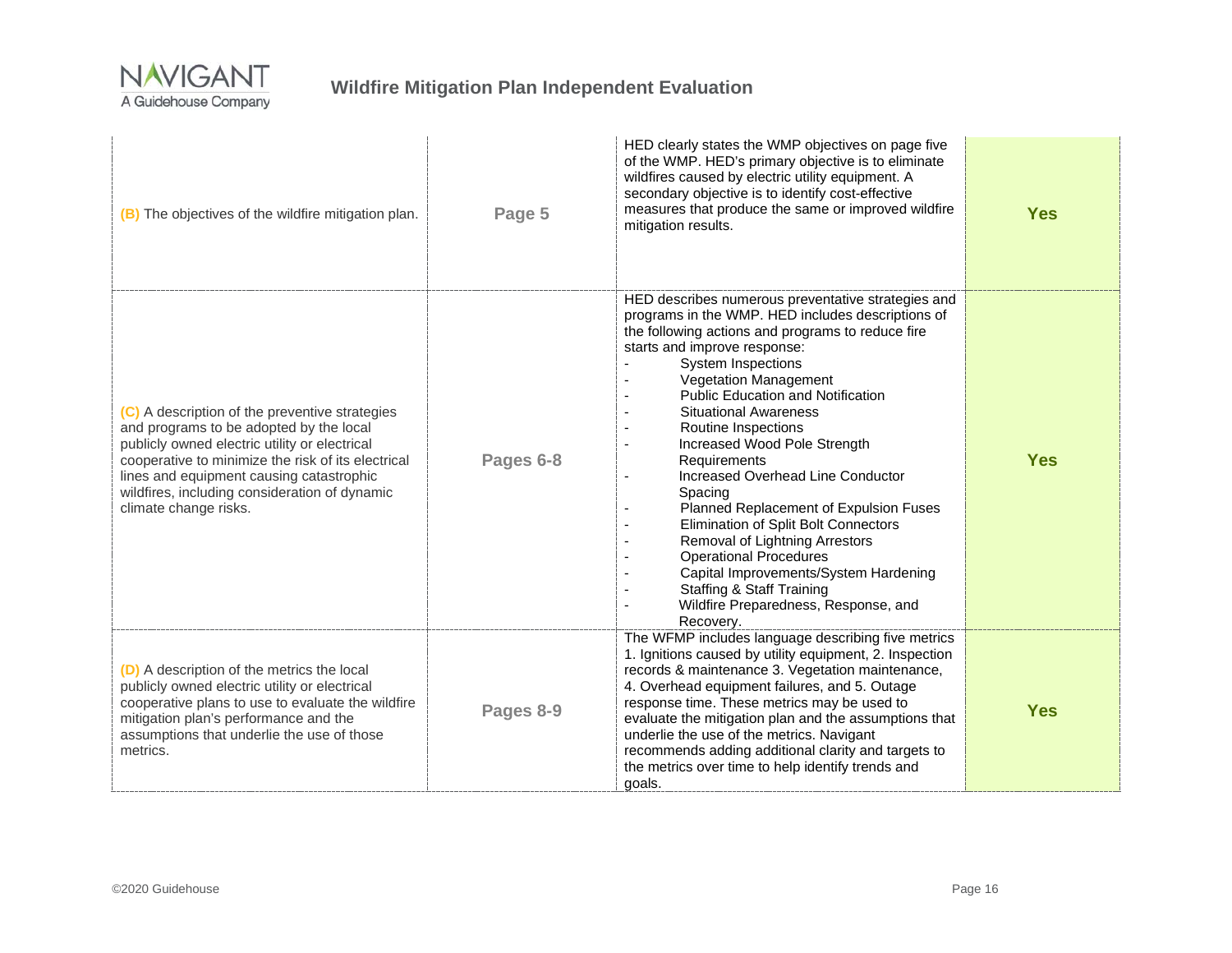

# **Wildfire Mitigation Plan Independent Evaluation**

| (E) A discussion of how the application of<br>previously identified metrics to previous wildfire<br>mitigation plan performances has informed the<br>wildfire mitigation plan.                                                                                                                                                                                            | Page 9      | HED was not been previously required to have a<br>WMP. Therefore, information related to previous<br>metrics is not available in the context of a WMP. The<br>City writes that future versions of the WMP will<br>include a discussion of previous metrics and how<br>those metrics are used to shape and improve<br>measures to reduce the risk of wildfires.                                                                                                                                                                                                                                                                                                                                                                                                                                                                                                                                                                                                                                                                                                                                                                                                                                                                                                                                                                                                                                                                                                                                                                                                                                                                                                                    | <b>Yes</b> |
|---------------------------------------------------------------------------------------------------------------------------------------------------------------------------------------------------------------------------------------------------------------------------------------------------------------------------------------------------------------------------|-------------|-----------------------------------------------------------------------------------------------------------------------------------------------------------------------------------------------------------------------------------------------------------------------------------------------------------------------------------------------------------------------------------------------------------------------------------------------------------------------------------------------------------------------------------------------------------------------------------------------------------------------------------------------------------------------------------------------------------------------------------------------------------------------------------------------------------------------------------------------------------------------------------------------------------------------------------------------------------------------------------------------------------------------------------------------------------------------------------------------------------------------------------------------------------------------------------------------------------------------------------------------------------------------------------------------------------------------------------------------------------------------------------------------------------------------------------------------------------------------------------------------------------------------------------------------------------------------------------------------------------------------------------------------------------------------------------|------------|
| (F) Protocols for disabling reclosers and<br>deenergizing portions of the electrical<br>distribution system that consider the associated<br>impacts on public safety, as well as protocols<br>related to mitigating the public safety impacts of<br>those protocols, including impacts on critical<br>first responders and on health and<br>communication infrastructure. | Page 10, 15 | HED developed new protocols for reclosers in<br>response to recent fire activity and in developing the<br>WMP. Reclosers in the Tier 2 areas will be disabled<br>when the National Weather Service issues red-flag<br>warnings affecting any portion of the City electric<br>service territory. Additionally, during Red-Flag<br>warnings the City will implement recloser settings<br>that shorten the time a fault will exist. In general,<br>these settings include lowering instantaneous trip<br>settings and improving the detection of ground faults.<br>These settings are planned to be implemented in the<br>first half of 2020.<br>Additionally, City staff will review system protection<br>settings to ensure proper coordination and possible<br>improvements to reduce the risk of wildfire mitigation.<br>Coordination of protection devices is necessary to<br>ensure system faults are cleared in a proper and<br>expedient manner.<br>Due to the public safety impacts, HED does not<br>anticipate using de-energization, but does not<br>foreclose the possibility to use it under emergency<br>conditions, De-energization of HED's system may<br>occur due to one or more of the following conditions:<br>1) Upon the request of Healdsburg's Fire<br>Department, Healdsburg's Police<br>Department, CAL-FIRE or other State or<br>local public safety agencies.<br>When energized powerlines subject to high<br>2)<br>winds or other weather or atmospheric<br>conditions may create a public safety risk.<br>When real-time information from qualified<br>3)<br>City field staff indicates that wind driven<br>vegetation or other combustible debris are | <b>Yes</b> |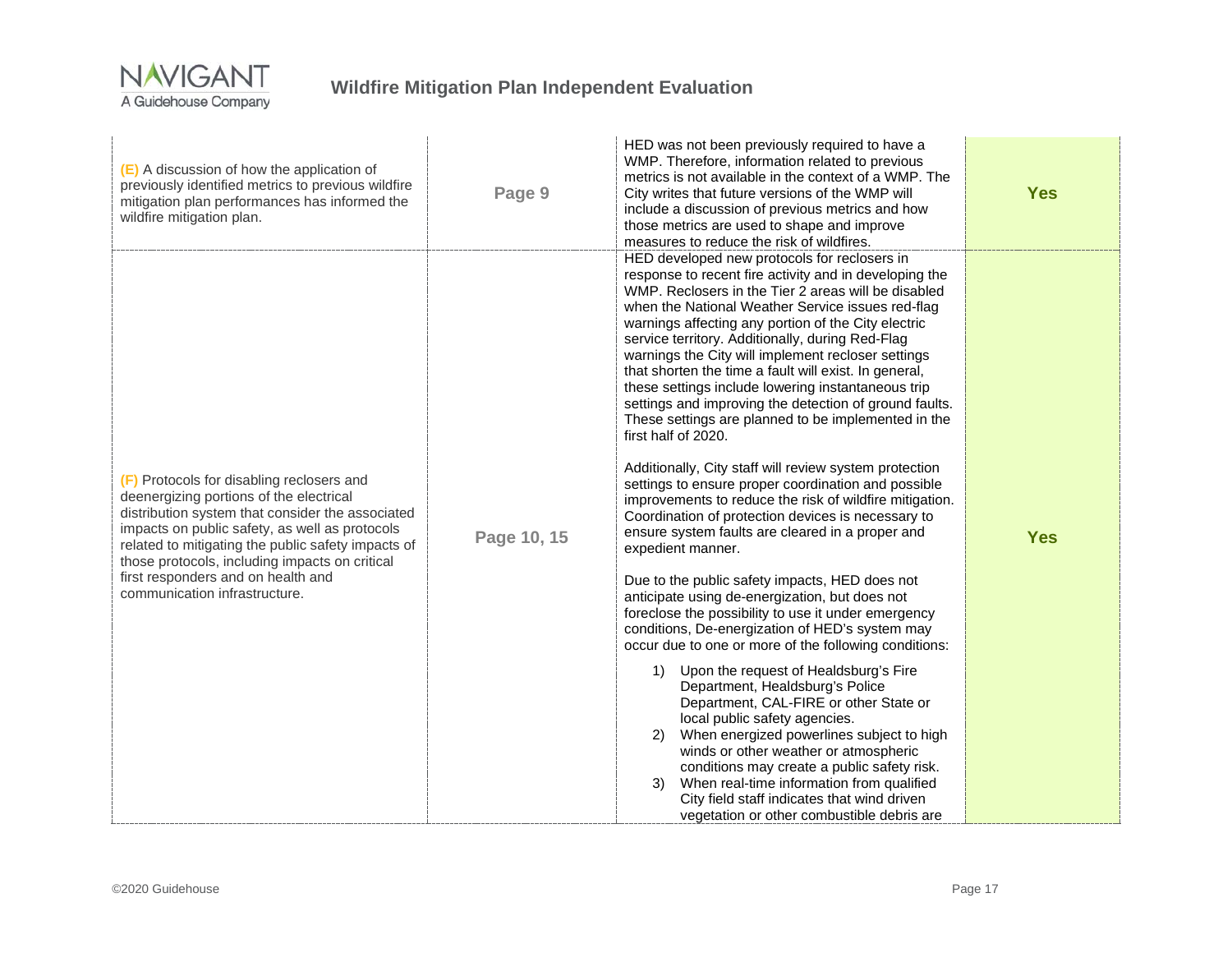

|                                                                                                                                                                                                                                                                                                                         |         | threatening City owned electric utility<br>equipment.<br>Where possible, and as time permits, HED intends to<br>coordinate de-energization actions with the City<br>Manager's Office, Electric Department, and City<br>Public Safety Departments. The decision to de-<br>energize City owned powerlines will be<br>communicated to the City Manager's office as soon<br>as practical.                                                                                                                                                                                                                                                                                                                                                                                                                                                                 |            |
|-------------------------------------------------------------------------------------------------------------------------------------------------------------------------------------------------------------------------------------------------------------------------------------------------------------------------|---------|-------------------------------------------------------------------------------------------------------------------------------------------------------------------------------------------------------------------------------------------------------------------------------------------------------------------------------------------------------------------------------------------------------------------------------------------------------------------------------------------------------------------------------------------------------------------------------------------------------------------------------------------------------------------------------------------------------------------------------------------------------------------------------------------------------------------------------------------------------|------------|
| (G) Appropriate and feasible procedures for<br>notifying a customer who may be impacted by<br>the deenergizing of electrical lines. The<br>procedures shall consider the need to notify, as<br>a priority, critical first responders, health care<br>facilities, and operators of telecommunications<br>infrastructure. | Page 10 | HED provides customer education through printed<br>materials, social media, and the City's webpage.<br>In accordance with the City of Healdsburg's<br>Emergency Operations Plan, customer notification<br>leading up to and during an event is coordinated<br>through the City Manager's office, City Emergency<br>Operations Center (EOC), and other means available<br>to City staff. The City will rely upon automated voice<br>service phone calls, social media, and other<br>automated emergency alerts to contact customers,<br>critical facilities and public safety partners.<br>Communications with critical customers will be<br>primarily through automated phone call but HED will<br>also encourage critical customers and operators to<br>monitor the City's Facebook page and signup for<br>automated emergency alerts such as NIXLE. | <b>Yes</b> |
| (H) Plans for vegetation management.                                                                                                                                                                                                                                                                                    | Page 11 | Vegetation management by HED exceeds the<br>requirements of GO 95. The practices are described<br>in the Vegetation Management section of the plan<br>and further detailed in Appendix D "Technical<br>Specifications for Electric Line Clearance Services."<br>HED also recently began recording its tree trimming<br>in GIS and will track its progress as one of the five<br>metrics used to measure performance and lead to<br>improvements of the WMP.                                                                                                                                                                                                                                                                                                                                                                                           | <b>Yes</b> |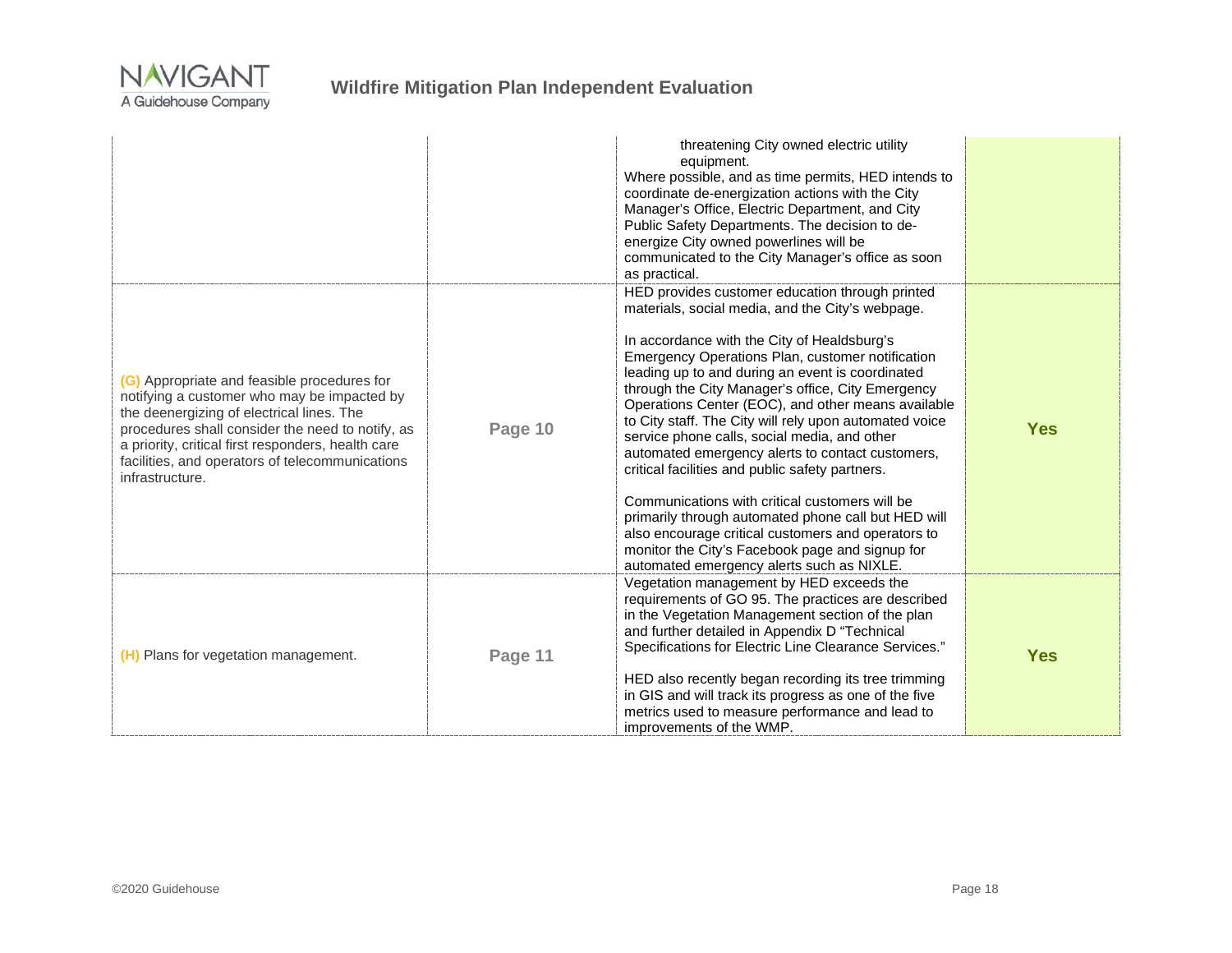

| (I) Plans for inspections of the local publicly<br>owned electric utility's or electrical cooperative's<br>electrical infrastructure.                                                                                                                                                              | Pages 6, 11-12     | HED's inspection program is described in both the<br>preventive strategies section and a stand-alone<br>inspection section. HED states that it follows GO 165<br>to inspect the condition of equipment/facilities,<br>vegetation encroachment, and need for and<br>prioritization of maintenance action. These practices<br>are detailed in the Plan and further elaborated in the<br>Preventative Maintenance and Inspection Program.<br>The City will also conduct patrols before/after Red<br>Flag Warnings issued by the National Weather<br>Service and identify issues that can be quickly<br>addressed. | <b>Yes</b> |
|----------------------------------------------------------------------------------------------------------------------------------------------------------------------------------------------------------------------------------------------------------------------------------------------------|--------------------|----------------------------------------------------------------------------------------------------------------------------------------------------------------------------------------------------------------------------------------------------------------------------------------------------------------------------------------------------------------------------------------------------------------------------------------------------------------------------------------------------------------------------------------------------------------------------------------------------------------|------------|
| (J) A list that identifies, describes, and<br>prioritizes all wildfire risks, and drivers for those<br>risks, throughout the local publicly owned<br>electric utility's or electrical cooperative's<br>service territory. The list shall include, but not<br>be limited to, both of the following: | <b>Pages 12-13</b> | As described below, HED identified numerous risks<br>and risk drivers addressing parts (i) and (ii) of this<br>requirement. In future iterations, Navigant<br>recommends clearly delineating between the two.<br>Risk drivers are those mechanisms increasing or<br>decreasing the identified risks.                                                                                                                                                                                                                                                                                                           | <b>Yes</b> |
| (i) Risks and risk drivers associated with<br>design, construction, operation, and<br>maintenance of the local publicly owned electric<br>utility's or electrical cooperative's equipment<br>and facilities.                                                                                       | <b>Pages 12-13</b> | HED identified four risks associated with the design,<br>construction, operation, and maintenance of its<br>system and facilities including:<br>Vegetation near electric lines<br>1)<br>Overhead utility equipment<br>2)<br>Reclosing and automatic testing of faulted<br>3)<br>lines<br>Work practices during fire season esp. Red<br>4)<br>Flag conditions<br>The City notes it will alter the timing of the work<br>addressing these items to reduce these risks.                                                                                                                                           | <b>Yes</b> |
| (ii) Particular risks and risk drivers associated<br>with topographic and climatological risk factors<br>throughout the different parts of the local<br>publicly owned electric utility's or electrical<br>cooperative's service territory.                                                        | Page 13            | HED identified seven topographical/climatological<br>risks in the Plan including, but not limited to,<br>vegetation, persistent low humidity and/or drought,<br>high winds, steep terrain, housing in the wildland<br>urban interface, and prior fire activity. While these<br>items are beyond the control of HED, the utility is<br>taking steps to address and reduce the impact of<br>these risks.                                                                                                                                                                                                         | <b>Yes</b> |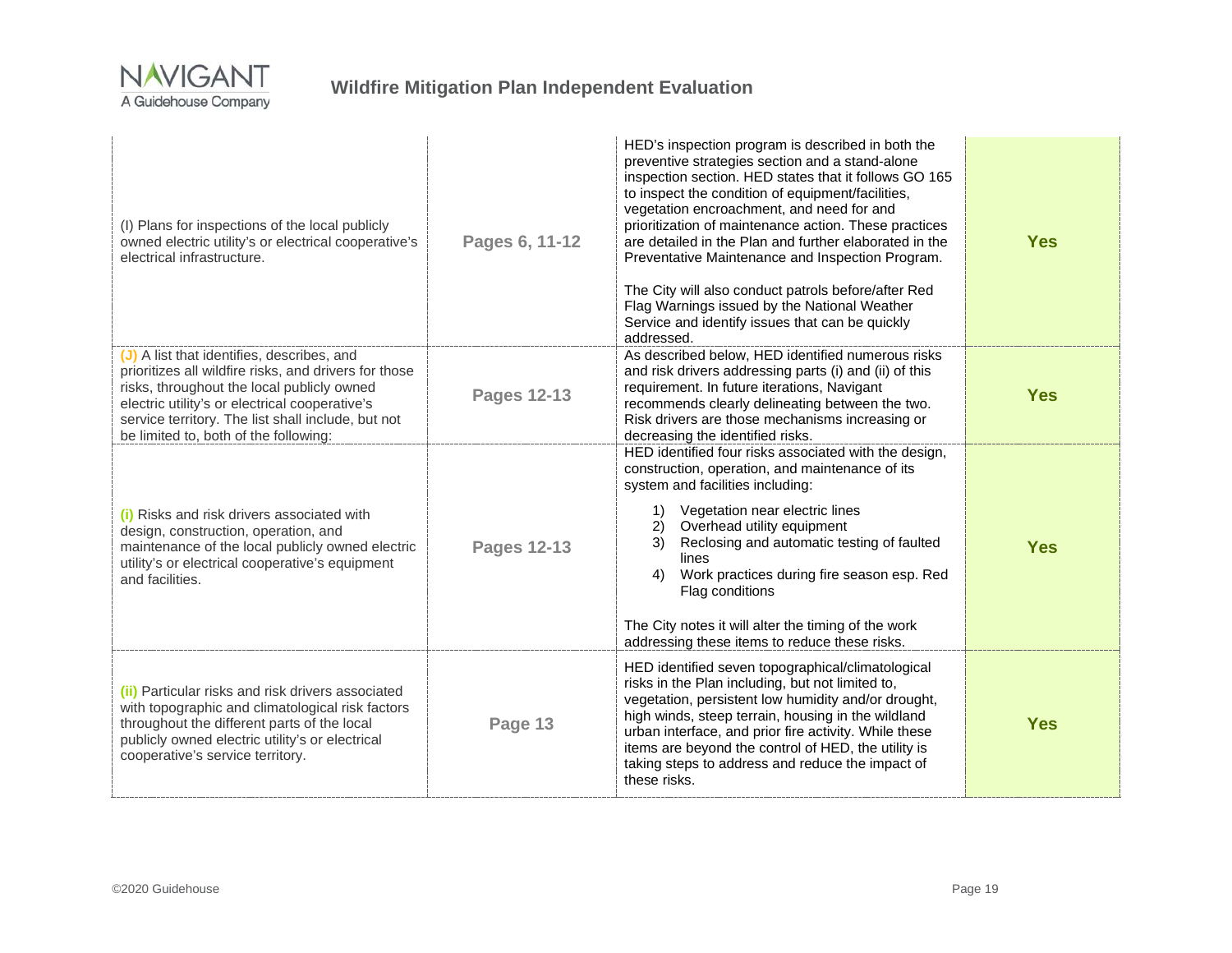

| (K) Identification of any geographic area in the<br>local publicly owned electric utility's or electrical<br>cooperative's service territory that is a higher<br>wildfire threat than is identified in a commission<br>fire threat map, and identification of where the<br>commission should expand a high fire-threat<br>district based on new information or changes to<br>the environment. | Page 14            | In 2017, at the direction of City Council, HED<br>identified areas within its territory (primarily areas in<br>the WUI) that are at elevated risk for wildfire. This<br>was submitted to the CPUC for inclusion in the fire<br>mapping process.<br>HED has not identified any portion of its system<br>which should be included in a higher risk zone than is<br>currently established and is not making any<br>recommendations to the expand the area of a high<br>fire threat district. | <b>Yes</b> |
|-----------------------------------------------------------------------------------------------------------------------------------------------------------------------------------------------------------------------------------------------------------------------------------------------------------------------------------------------------------------------------------------------|--------------------|-------------------------------------------------------------------------------------------------------------------------------------------------------------------------------------------------------------------------------------------------------------------------------------------------------------------------------------------------------------------------------------------------------------------------------------------------------------------------------------------|------------|
| (L) A methodology for identifying and<br>presenting enterprise wide safety risk and<br>wildfire-related risk.                                                                                                                                                                                                                                                                                 | Page 14            | HED's methodology for identifying and presenting<br>enterprise-wide safety risk and wildfire-related risk is<br>based on the use of historical data outages.<br>Specifically, HED analyses historic outages and<br>wildfires to assess its risk levels. Navigant<br>recommends the development/implementation of a<br>more formalized risk assessment methodology for<br>future iterations of the Plan.                                                                                   | <b>Yes</b> |
| (M) A statement of how the local publicly owned<br>electric utility or electrical cooperative will<br>restore service after a wildfire.                                                                                                                                                                                                                                                       | <b>Pages 14-15</b> | HED describes the process it will follow for<br>restoration of power service after a wildfire. This<br>process requires patrols, isolation of damaged<br>equipment/facilities, documentation of maintenance<br>needs, and repairs.<br>HED would leverage mutual assistance as needed in<br>the restore phase.                                                                                                                                                                             | <b>Yes</b> |
| (N) A description of the processes and<br>procedures the local publicly owned electric<br>utility or electrical cooperative shall use to do all<br>of the following:                                                                                                                                                                                                                          |                    |                                                                                                                                                                                                                                                                                                                                                                                                                                                                                           |            |
| (i) Monitor and audit the implementation of the<br>wildfire mitigation plan.                                                                                                                                                                                                                                                                                                                  | Page 15            | Oversight, monitoring and auditing of the Plan will<br>occur at least annually. The City Utility Director will<br>collect data from the oversight and monitoring and<br>lessons learned will be incorporated into future<br>iterations.                                                                                                                                                                                                                                                   | <b>Yes</b> |